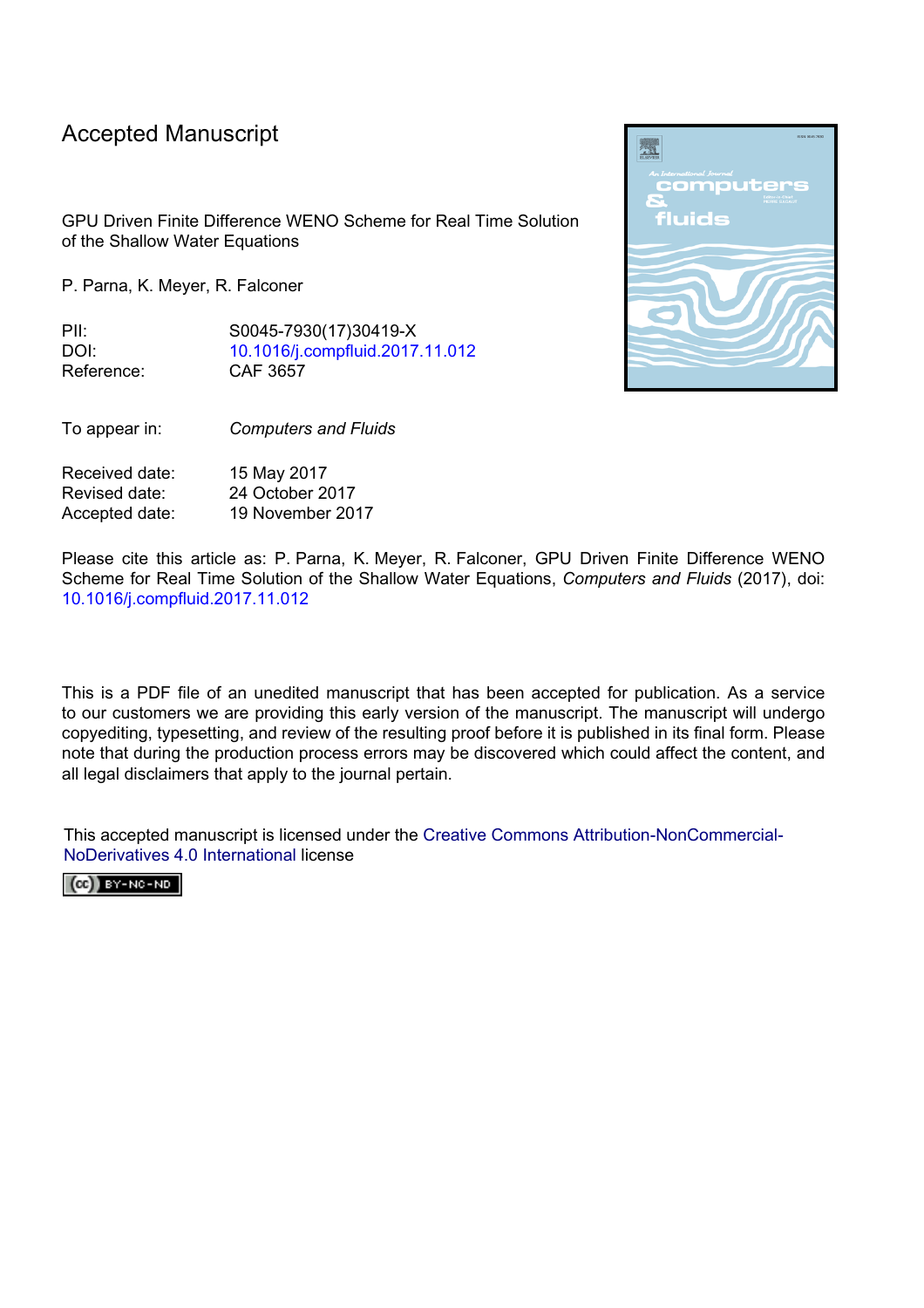## Highlights

- A new 3rd order in space and 2nd order in time finite difference scheme is proposed.
- Work is based on Picard integral formulation coupled with WENO reconstruction.
- proposed.<br>
 Work is based on Picard integral formulation coupled with WENO regional<br>
struction.<br>
 Strategies are presented that allow for a fast single kernel GPL implements<br>
tation.<br>
 Results indicate single precision • Strategies are presented that allow for a fast single kernel GPU implementation.
	- Results indicate single precision arithmetic to be sufficient for the formulation.
	- Simultaneous simulation and rendering is achieved on consumer-level hardware.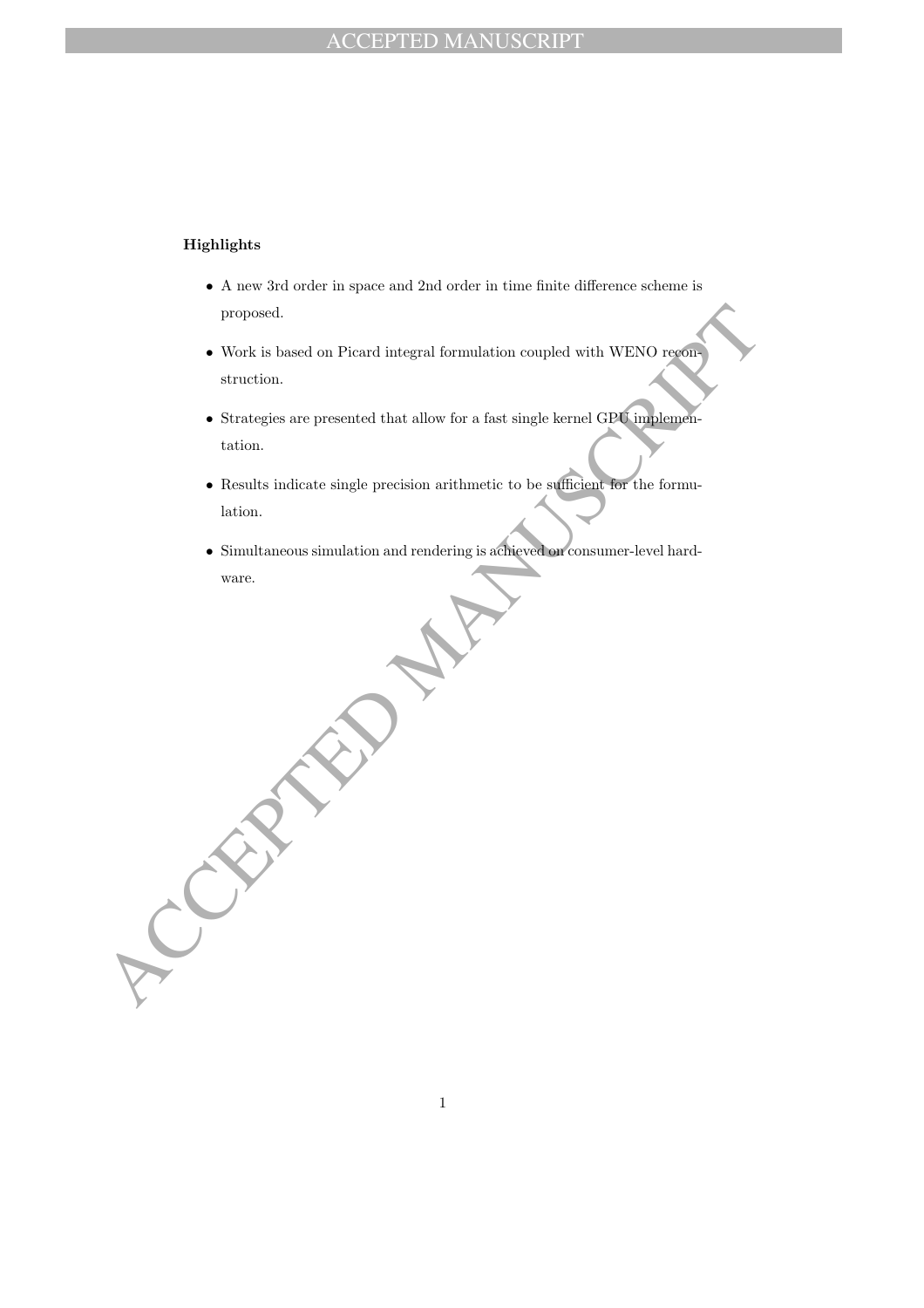# GPU Driven Finite Difference WENO Scheme for Real Time Solution of the Shallow Water Equations

P. Parna<sup>a,∗</sup>, K. Meyer<sup>a</sup>, R. Falconer<sup>a</sup>

<sup>a</sup>Abertay University, Bell Street, Dundee DD1 1HG, Scotland

## Abstract

P. Parna<sup>a, A</sup>, K. Moyer<sup>4</sup>, R. Falconer<sup>4</sup><br><sup>6</sup>Abertoy trainersity, field Street, Denote 1014 111G, Scotland<br><sup>6</sup>Abertoy trainersity, field Street, Denote 1014 11G, Scotland<br>**Abstract**<br>The shallow water equations are appli The shallow water equations are applicable to many common engineering problems involving modelling of waves dominated by motions in the horizontal directions (e.g. tsunami propagation, dam breaks). As such events pose substantial economic costs, as well as potential loss of life, accurate real-time simulation and visualization methods are of great importance. For this purpose, we propose a new finite difference scheme for the 2D shallow water equations that is specifically formulated to take advantage of modern GPUs. The new scheme is based on the so-called Picard integral formulation of conservation laws combined with Weighted Essentially Non-Oscillatory reconstruction. The emphasis of the work is on third order in space and second order in time solutions (in both single and double precision). Further, the scheme is well-balanced for bathymetry functions that are not surface piercing and can handle wetting and drying in a GPU-friendly manner without resorting to long and specific caseby-case procedures. We also present a fast single kernel GPU implementation with a novel boundary condition application technique that allows for simultaneous real-time visualization and single precision simulations even on large  $(> 2000 \times 2000)$  grids on consumer-level hardware - the full kernel source codes are also provided online at https://github.com/pparna/swe\_pifweno3.

Keywords: shallow water, Picard integral, WENO, finite difference, GPGPU

∗Corresponding author Email address: p.parna@phys-gfx.net (P. Parna) URL: www.phys-gfx.net (P. Parna)

Preprint submitted to Computers & Fluids November 20, 2017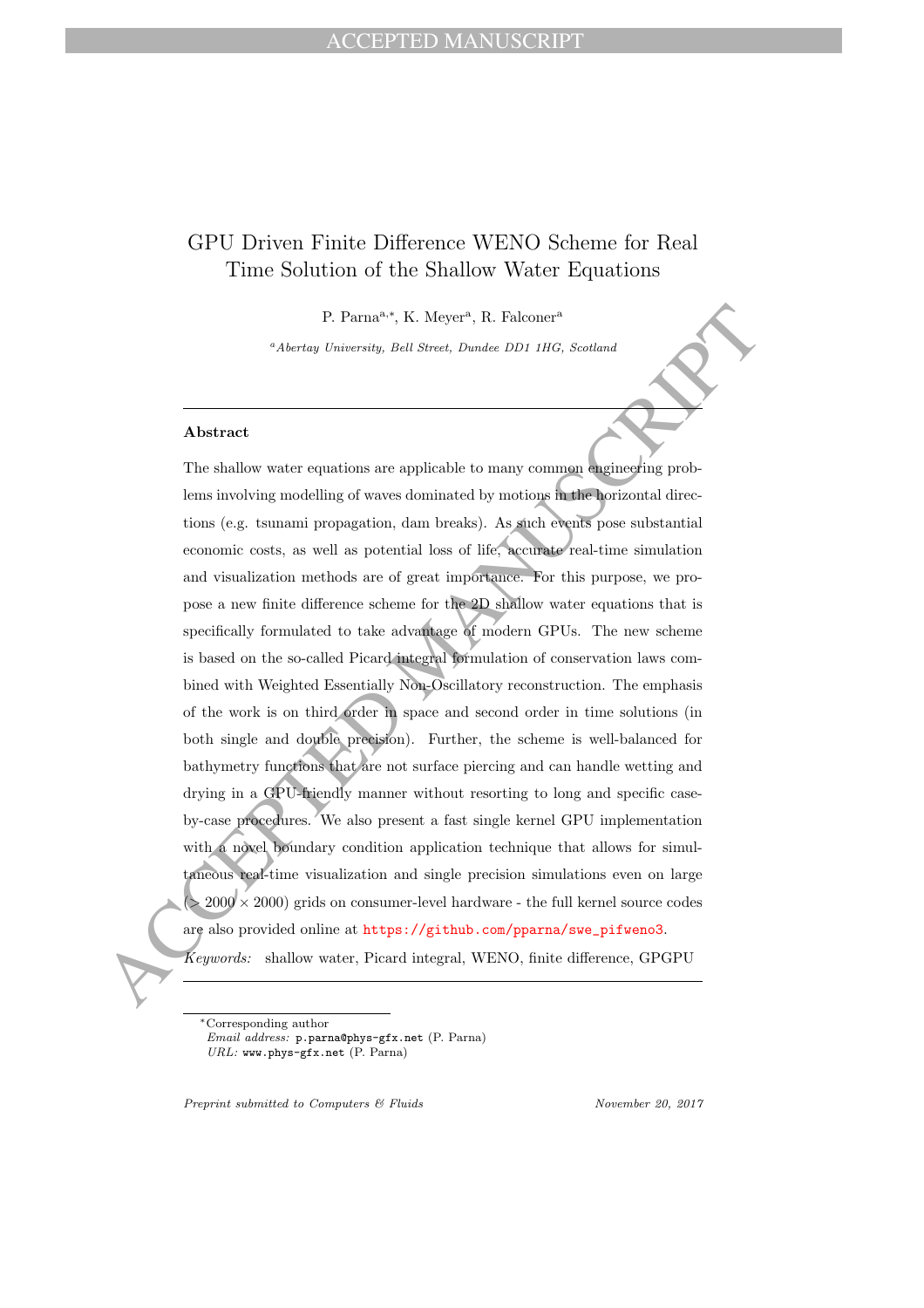#### 1. Introduction

equations that arise from the more general inviscial Navier-Stokes equations (also<br>referred to as the Euler equations) under the assumption that the vertical wave<br>depth  $h_0$  is small smaller than the horizontal length sc The shallow water equations (SWE) are a set of hyperbolic partial differential equations that arise from the more general inviscid Navier-Stokes equations (also referred to as the Euler equations) under the assumption that the vertical water depth  $h_0$  is much smaller than the horizontal length scale L of the waves, i.e.  $h_0 \ll L$ , and hence the vertical acceleration is considered negligible [1, p.89,91]. Such a simplification is especially beneficial from a computation point of view as the arising equations result in dimensional reduction from  $\mathbb{R}^3$  to  $\mathbb{R}^2$ , while still describing the evolution of a three dimensional fluid surface. As a result, the equations are often used for real-time flood prediction [2], simulations of tsunami propagation and inundation [3], modelling of dam breaks [4] and even computer graphics animations of water [5].

The shallow water equations in 2D conservation form are given as:

$$
\frac{\partial \mathbf{U}(x, y, t)}{\partial t} + \frac{\partial \mathbf{F}(\mathbf{U}(x, y, t))}{\partial x} + \frac{\partial \mathbf{G}(\mathbf{U}(x, y, t))}{\partial y} = \mathbf{S}(b(x, y))
$$
(1)

where  $U$  is the vector of conserved variables (mass and momentum),  $F$  and  $G$  the x and y directional fluxes, respectively;  $S$  is the source term due to topography underneath the water surface (also referred to as the bathymetry). In this work, we are interested in modelling the time-independent source term (i.e. only static bathymetry functions are considered). The vectors themselves are given as:

$$
\mathbf{U} = \begin{pmatrix} h \\ hu \\ hv \end{pmatrix}; \ \mathbf{F} = \begin{pmatrix} hu \\ hu^2 + \frac{1}{2}gh^2 \\ huv \end{pmatrix}; \ \mathbf{G} = \begin{pmatrix} hv \\ huv \\ hv^2 + \frac{1}{2}gh^2 \end{pmatrix}; \ \mathbf{S} = \begin{pmatrix} 0 \\ -gh\frac{\partial b}{\partial x} \\ -gh\frac{\partial b}{\partial y} \end{pmatrix}
$$

where  $h$  is the water height,  $u$  and  $v$  are the horizontal velocities,  $b$  is the underlying topography function and  $g$  the gravitational constant. It will also be useful to consider the total surface elevation  $\eta = b + h$  as illustrated in Figure 1.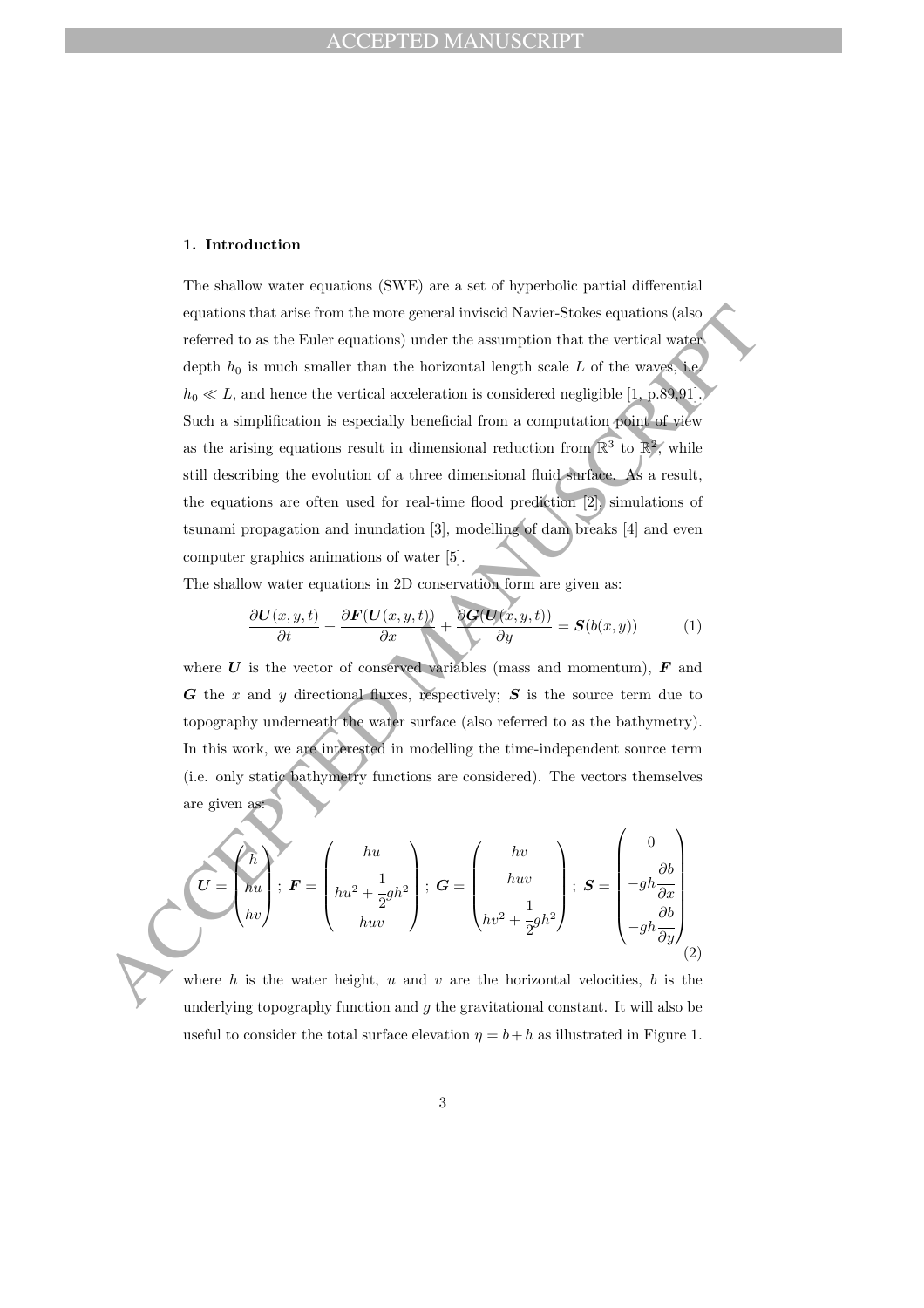

Figure 1: Spatial setup for the shallow water equations.

- Figure 1: Spatial setup for the shallow water good<br>manner is setup for the shallow water goodness. The conservation law form of the shallow water goodness<br>in the spatial setup for the shallow water goodness itself to many <sup>5</sup> The conservation law form of the shallow water equations lends itself to many well-known numerical methods - the equations have been solved by several authors using classic finite difference schemes, such as the MacCormack method [3, 6, 7], alongside specifically designed finite volume schemes such as the centralupwind scheme by Kurganov and Petrova [8, 4, 9]. These schemes generally <sup>10</sup> have a fixed order of accuracy - often the spatial order of accuracy is formulated to second order, with no straight-forward way of increasing it. Furthermore, these schemes commonly use the method of lines  $(MOL)$  approach<sup>1</sup> with Runge-Kutta integration for timestepping, leading to multi-step implementations requiring complex flux evaluations at every stage. One of the most <sup>15</sup> common arbitrary-order finite difference methods is based on the Weighted Essentially Non-Oscillatory (WENO) reconstruction procedures [10]. Recently, the application of WENO to conservation laws was further modified to incorporate time-averaged flux functions by Seal et al. [11] (called the Picard Integral
	- Formulation of WENO (PIFWENO) schemes), who also successfully applied the idea to the compressible Euler equations  $[12]$ . The compact nature of the

<sup>&</sup>lt;sup>1</sup>A partial differential equation is transformed into multiple ordinary differential equations via initial semi-discretization in space - this results in  $n$  ordinary differential equations in time where  $n$  is the total number of grid cells.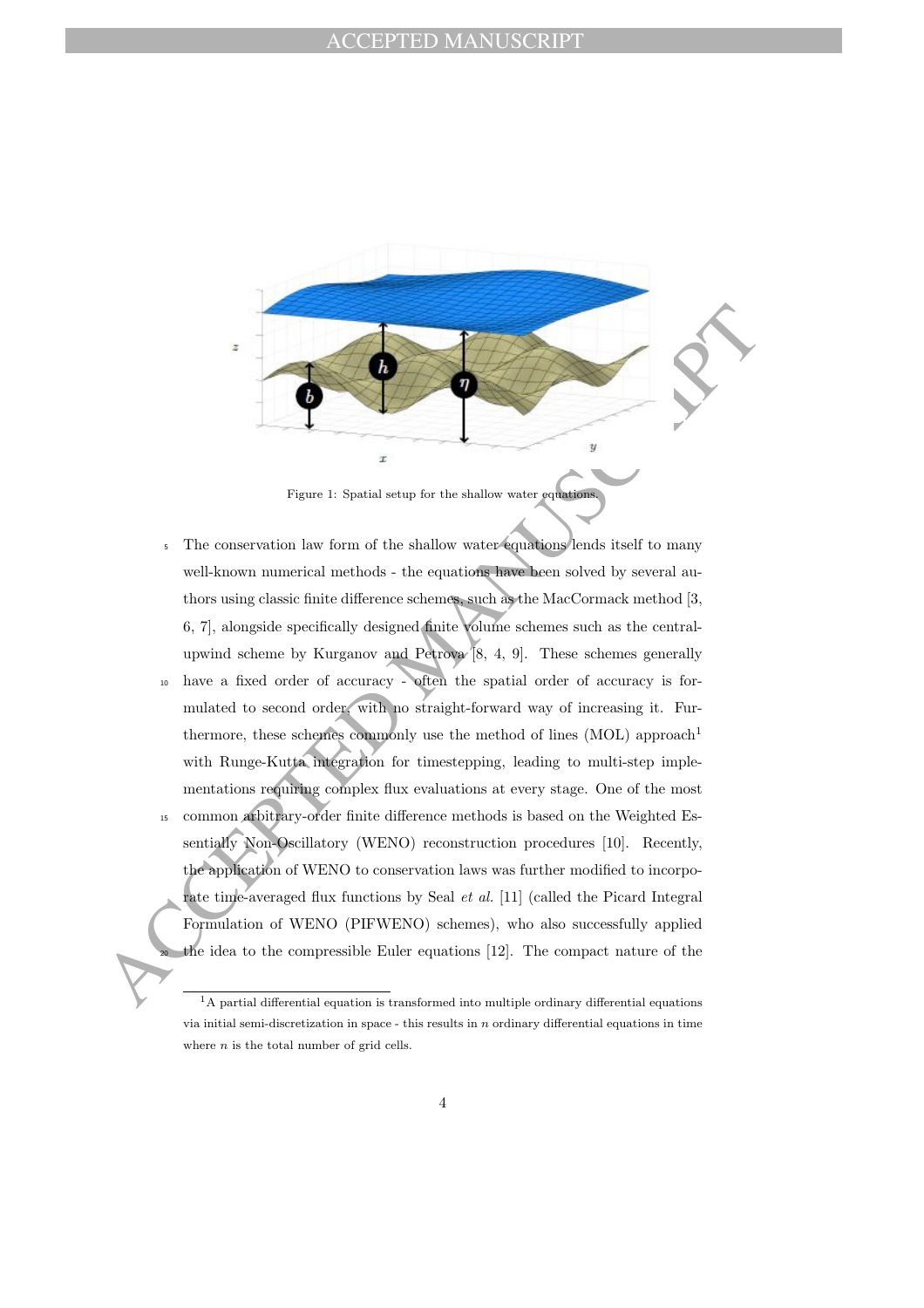PIFWENO formulation (specifically the Taylor timestepping variation) makes it a particularly interesting candidate for high-accuracy real-time simulations and as such the following paper provides a complete derivation and description of a PIFWENO-type scheme for the 2D shallow water equations that is third

- <sup>25</sup> order accurate in space and second order accurate in time, well-balanced (the flux terms balance the source term [9]) and is capable of retaining the positivity of the water depth, thus allowing for simulations with dry zones. Further, we present an optimized, single pass GPU implementation of the scheme capable of achieving real-time performance on various grid sizes using either single or
- <sup>30</sup> double precision floating point arithmetic. The rest of the paper is organized as follows: in Section 2 a detailed mathematical description of the numerical scheme is presented, followed by an overview of the practical implementation describing the employed optimization strategies in Section 3. In Section 4 the numerical accuracy and the capability of the scheme
- of a PIFWENO-type scheme for the 2D shallow water equations that is third a order accurate in space and second order accurate in time, well-balanced (fight stern what<br>have a courter denotes some for  $|9\rangle$  and is equalibl to model complex flows with moving shorelines are investigated, alongside verification of the well-balanced property and grid convergence rates. Furthermore, the performance of the GPU implementation for real-time computation and rendering is assessed using both single and double precision arithmetic. Finally, increasing the scheme's spatial and temporal orders are discussed, followed by conclusions of the undertaken research in Section 5.

2. Numerical Method

## 2.1. Picard Integral Formulation for SWE

The Picard integral formulation (PIF) of the SWE can be defined by integrating Equation (1) over the interval  $t \in [t^n, t^{n+1}]$  [11] (subscripts denote derivatives while superscripts denote the **time level**):

$$
U^{n+1} = U^n - \Delta t \tilde{F}_x^n - \Delta t \tilde{G}_y^n + \Delta t S^n \tag{3}
$$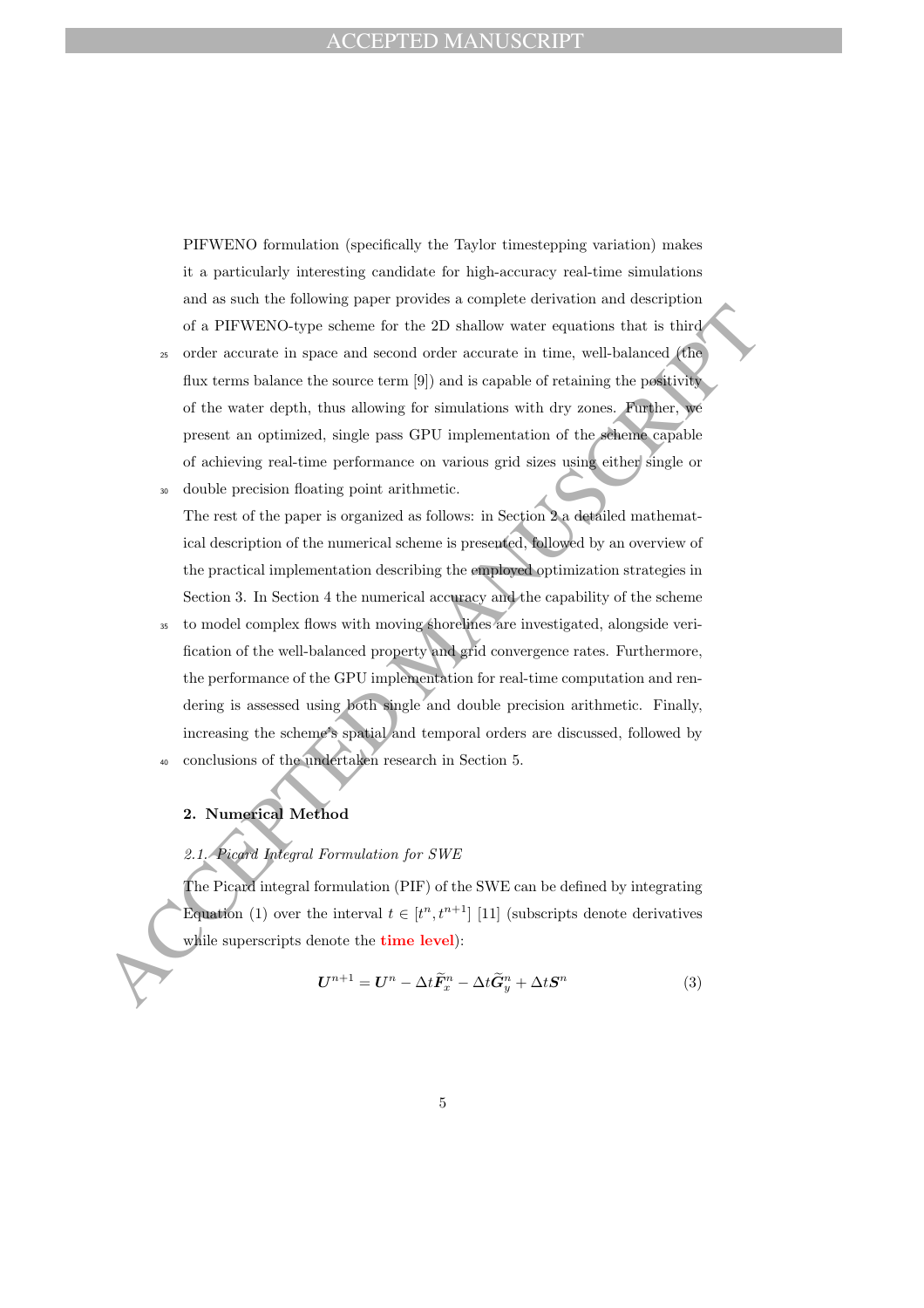where  $\widetilde{F}^n$  and  $\widetilde{G}^n$  are the time-averaged fluxes defined as:

$$
\widetilde{F}^n = \frac{1}{\Delta t} \int_{t^n}^{t^{n+1}} F^n(U) dt
$$
\n
$$
\widetilde{G}^n = \frac{1}{\Delta t} \int_{t^n}^{t^{n+1}} G^n(U) dt.
$$
\n(4)

The conservative finite difference discretization of Equation (3) can be written as:

$$
U_{i,j}^{n+1} = U_{i,j}^n - \frac{\Delta t}{\Delta x} \left( \widehat{F}_{i+1/2,j}^n - \widehat{F}_{i-1/2,j}^n \right) - \frac{\Delta t}{\Delta y} \left( \widehat{G}_{i,j+1/2}^n - \widehat{G}_{i,j-1/2}^n \right) + \Delta t S_{i,j}^n \tag{5}
$$

where the values of  $\widehat{F}^n$  and  $\widehat{G}^n$  at the cell edges are given by the WENO reconstruction procedure of the time-averaged fluxes  $\widetilde{F}^n$  and  $\widetilde{G}^n$ , respectively. The time averaged fluxes can be approximated via Taylor expansion of the fluxes centred at  $t = t^n$  and then integrating the result with respect to t [11] (henceforward, **time level**  $n$  dropped for convenience):

$$
\widetilde{F} = F(U) + \frac{\Delta t}{2} \frac{dF(U)}{dt} + \mathcal{O}(\Delta t^2)
$$
\n
$$
\widetilde{G} = G(U) + \frac{\Delta t}{2} \frac{dG(U)}{dt} + \mathcal{O}(\Delta t^2).
$$
\n(6)

 $\tilde{G}^n = \frac{1}{\Delta t} \int_C^{C+1} G^n(U) dt$ .<br>The conservative finite difference discretization of Equation (3) can be settled<br>as:<br>
as:<br>  $U_{i,j}^{n+1} = U_{i,j}^n - \frac{\Delta t}{\Delta x} \left( \tilde{F}_{i,j+1/2}^n - \tilde{F}_{i-1/2,j}^n \right) - \frac{\Delta t}{\Delta y} \left( \tilde{G}_{i,j+1/2}^$ Higher order approximations can be achieved by including more terms in the Taylor expansions. However, these require evaluations of Hessians and other higher order tensors which grow exponentially in size [11] - we found second order to be sufficient for our purposes. Note that the Hessian tensors of the flux functions for the SWE involve a scalar multiplier  $1/h$  which further complicates simulations involving dry zones  $(h = 0)$ . The temporal derivatives appearing in Equation (6) can be expanded as:

$$
\frac{d\boldsymbol{F}(U)}{dt} = \frac{\partial \boldsymbol{F}(U)}{\partial U} \frac{\partial U}{\partial t} \n\frac{d\boldsymbol{G}(U)}{dt} = \frac{\partial \boldsymbol{G}(U)}{\partial U} \frac{\partial U}{\partial t}
$$
\n(7)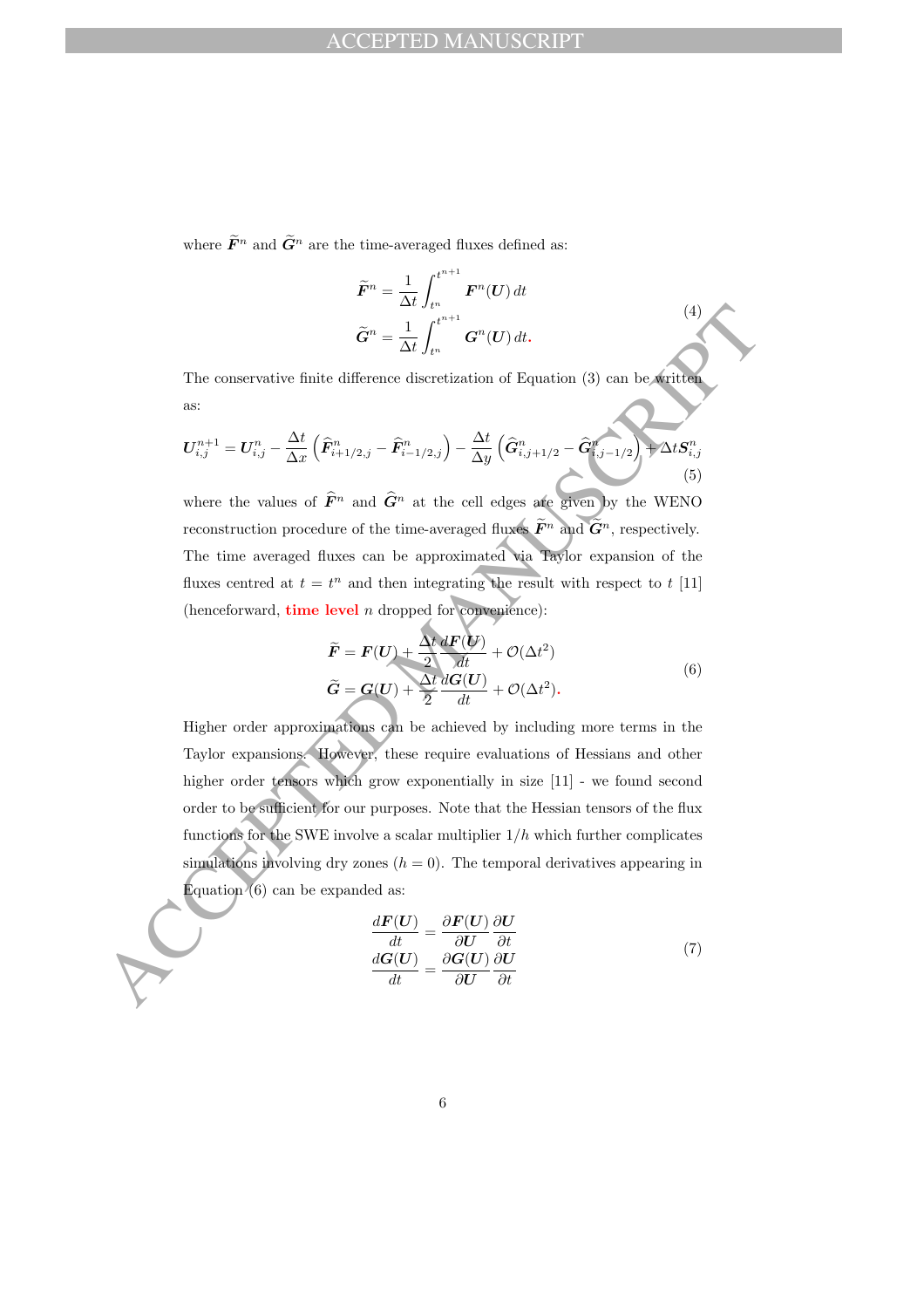where  $\partial F/\partial U$  and  $\partial G/\partial U$  are the flux Jacobians. For the SWE these are [13, p.429]:

$$
\frac{\partial \mathbf{F}}{\partial \mathbf{U}} = \begin{pmatrix} 0 & 1 & 0 \\ -u^2 + gh & 2u & 0 \\ -uv & v & u \end{pmatrix} \qquad \frac{\partial \mathbf{G}}{\partial \mathbf{U}} = \begin{pmatrix} 0 & 0 & 1 \\ -uv & v & u \\ -v^2 + gh & 0 & 2v \end{pmatrix} . \qquad (8)
$$

Combining Equation (7) with the Cauchy-Kowalewski procedure (using the original PDE in Equation (1)) and plugging the results into Equation (6) gives the final form of the time-averaged fluxes as:

$$
\widetilde{F}^{n} = F(U) + \frac{\Delta t}{2} \frac{\partial F(U)}{\partial U} (S - F(U)_{x} - G(U)_{y})
$$
\n
$$
\widetilde{G}^{n} = G(U) + \frac{\Delta t}{2} \frac{\partial G(U)}{\partial U} (S - F(U)_{x} - G(U)_{y}).
$$
\n(9)

Any derivatives that appear in Equation (9) are evaluated using simple central finite difference equations of order  $k - 1$  where  $k$  is the order of the WENO 45 reconstruction. Due to the extra  $\Delta t$  term, this approximation is sufficiently accurate (for any higher order time-averaged flux approximations, every higher order term can be evaluated with a consequently lower order approximation stencil, e.g. see [11] for an example of third order approximation).

2.2. WENO Reconstruction

 $\frac{\partial \mathbf{F}}{\partial \mathbf{U}} = \begin{pmatrix} 0 & 1 & 0 \\ 0 & 0 & 1 \\ -uv & v & v \\ -uv & v & v \end{pmatrix}, \qquad \frac{\partial \mathbf{G}}{\partial \mathbf{U}} = \begin{pmatrix} 0 & 0 & 1 \\ -uv & v & 1 \\ -v^2 + yh & 2v \end{pmatrix}.$  Combining Equation (7) with the Cauchy-Kowalevelski procedure (using the origin time final FDE The core idea of the essentially non-oscillatory (ENO) reconstruction procedure [14] is to choose an approximation to the function to be reconstructed such that it is as smooth as possible in the candidate stencil used for the approximation. Weighted ENO (WENO) [10] takes this a step further by instead of choosing a single approximation, combining all of the possible rth order approximations with appropriate weightings whereby smoother approximations in a given stencil receive larger weights. This results in schemes that are of  $(2r - 1)$ th order accurate in smooth regions. For the sake of completeness, we briefly summarize the procedure here - a more in-depth introduction can be found in the report by Shu [15].

The first step for finite difference WENO methods is to split the fluxes into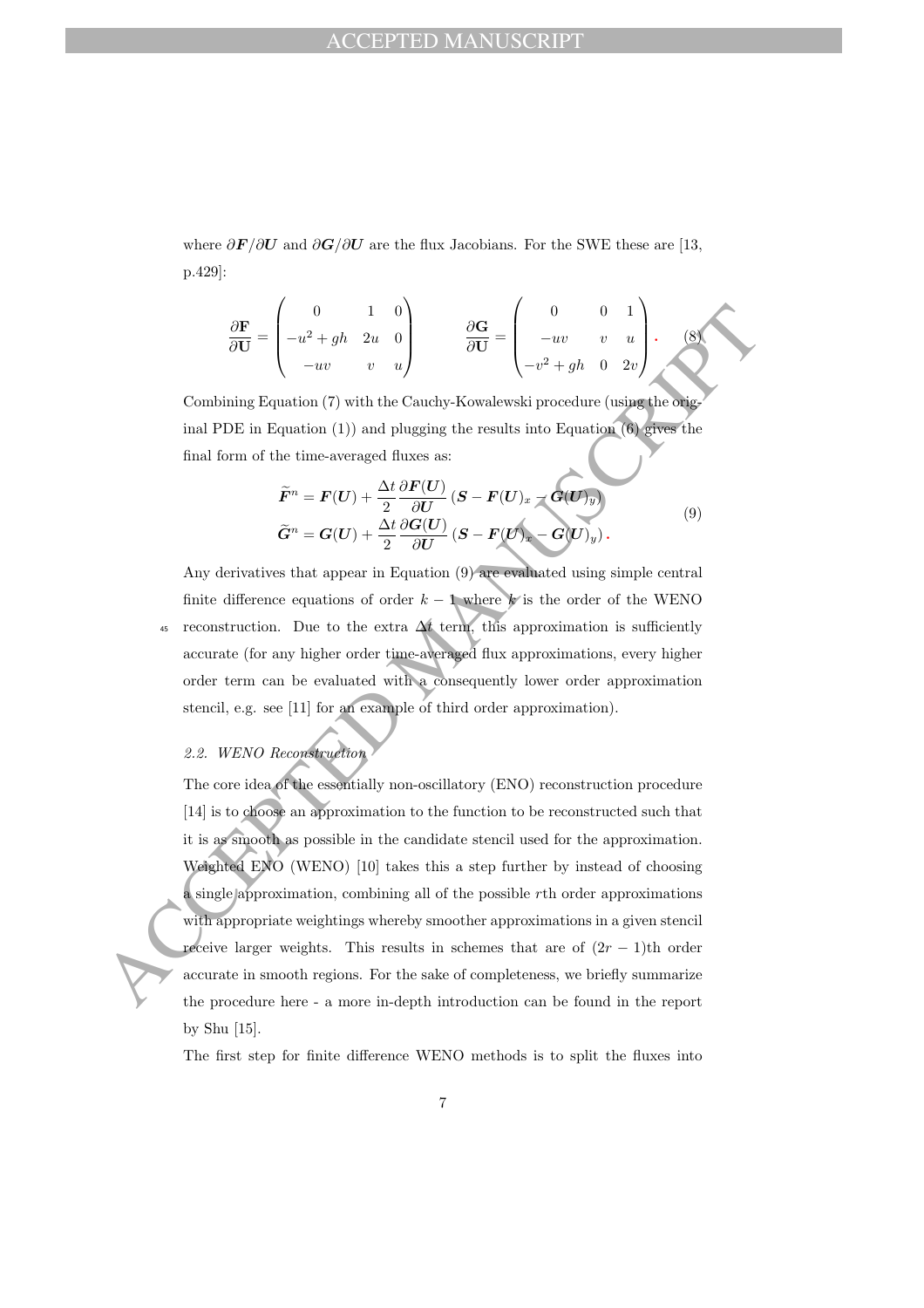positive and negative parts using a smooth flux splitting in order to follow correct upwinding [16] (henceforth only  $\tilde{F}$  is considered but the same applies to  $\widetilde{G}$ :

$$
\widehat{F}_{i+1/2,j} = f^+(U) + f^-(U) \tag{10}
$$

where

$$
\frac{\partial f^+(U)}{\partial U} \ge 0; \quad \frac{\partial f^-(U)}{\partial U} \le 0.
$$
\n(11)

One of the most common flux splittings satisfying Equation (11) is the Lax-Friedrichs flux splitting [16]:

$$
f^{\pm}(U) = \frac{1}{2} (\tilde{F}(U) \pm \alpha U) \tag{12}
$$

 $\hat{R}_{++/2,j} = f^+(U) + f^-(U)$ <br>
where<br>
where<br>  $\frac{\partial f^+(U)}{\partial U} \geq 0; \quad \frac{\partial f^-(U)}{\partial U} \leq 0.$ <br>
One of the most common flux splittings satisfying Equation (I) Consideration<br>
Friedrichs flux splitting [16]:<br>  $f^+(U) = \frac{1}{2} \left( \tilde{F}(U) +$ where  $\alpha = \max_{\mathbf{U} \in \mathcal{I}} \max_{1 \leq i \leq 3} |\lambda_i|$  with  $\lambda_i$  being the *i*<sup>th</sup> eigenvalue of the flux Jacobian and  $\mathcal I$  the stencil of values to be considered. Global splitting is achieved when  $I$  includes the entire computational domain whereas defining a local stencil results in the Rusanov flux formulation [17] (also referred to as the local Lax-Friedrichs (LLF) flux splitting [13, p.233]). In this work, LLF is used and as such, e.g. in the x direction the third order stencil is given as  $\mathcal{I} \in \{U_{i-1,j}, U_{i,j}, U_{i+1,j}, U_{i+2,j}\}.$ 

Generally, a more robust scheme is achieved by projecting the fluxes and conserved variables to the local characteristic fields before applying the WENO reconstruction procedures [18]. For this, the left and right eigenvector-matrices need to be defined at the flux interfaces: a simple average of the two states beside the interface is sufficient for this. For example, in the  $x$  direction:

$$
U_{i+1/2,j} = \frac{1}{2} (U_{i,j} + U_{i+1,j})
$$
  
\n
$$
R_{i+1/2,j}^{-1} = R^{-1} (U_{i+1/2,j})
$$
  
\n
$$
R_{i+1/2,j} = R(U_{i+1/2,j}).
$$
\n(13)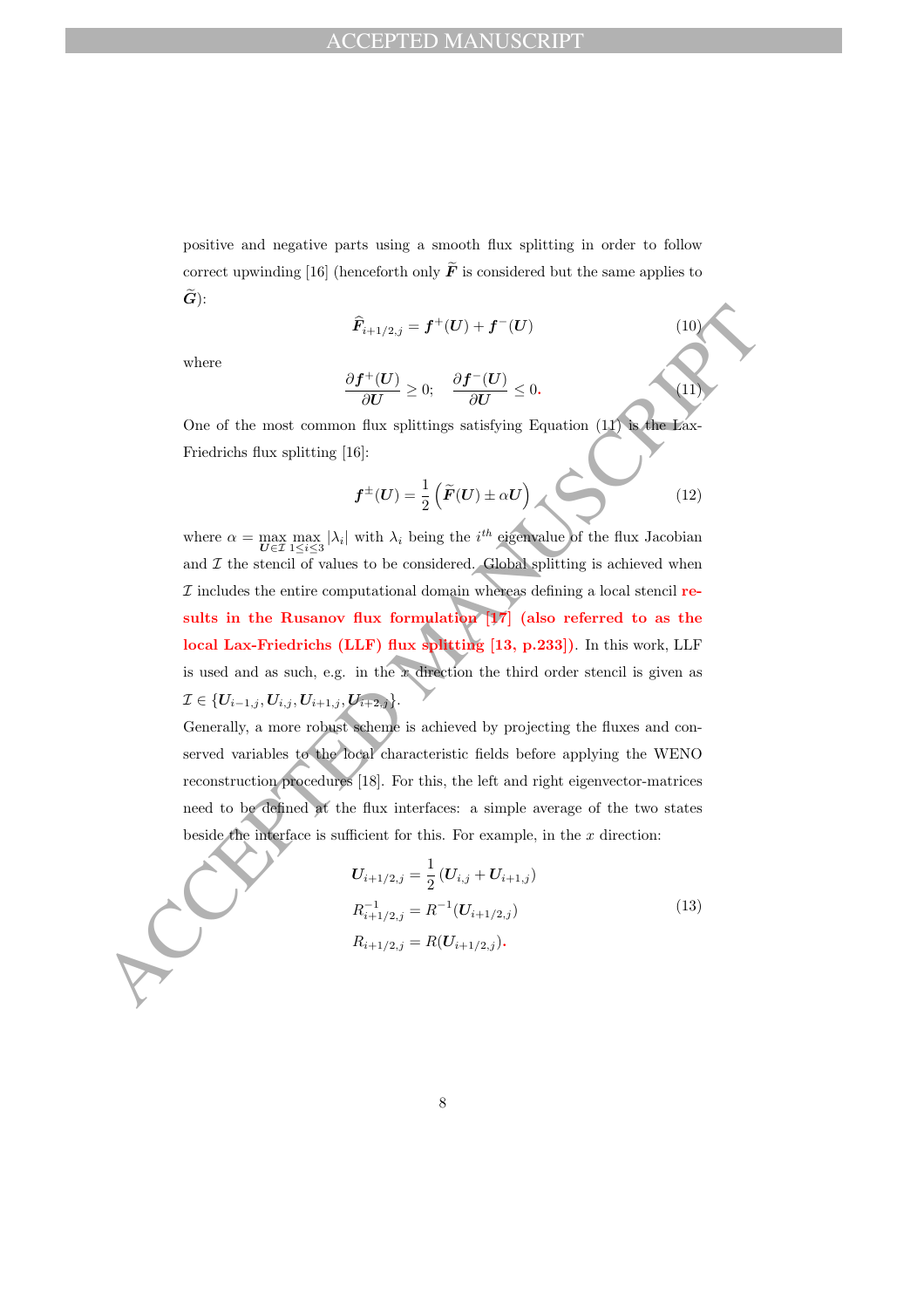Defining  $c = \sqrt{gh}$ , the left and right eigenvector-matrices for the SWE are given as [19]:

$$
R_F^{-1} = \begin{pmatrix} \frac{u+c}{2c} & -\frac{1}{2c} & 0 \\ -v & 0 & 1 \\ -\frac{u-c}{2c} & \frac{1}{2c} & 0 \end{pmatrix}
$$

$$
R_F = \begin{pmatrix} 1 & 0 & 1 \\ u-c & 0 & u+c \\ v & 1 & v \end{pmatrix}
$$

$$
R_G^{-1} = \begin{pmatrix} \frac{v+c}{2c} & 0 & -\frac{1}{2c} \\ -u & 1 & 0 \\ -\frac{v-c}{2c} & 0 & \frac{1}{2c} \end{pmatrix}
$$

$$
R_G = \begin{pmatrix} 1 & 0 & 1 \\ u & \frac{v-c}{2c} & 0 \\ v & \frac{v-c}{2c} & 0 \end{pmatrix}
$$
Therefore, Equation (12) becomes:
$$
f^{\pm}(U) = \frac{1}{2} \left( R_F^{-1} \tilde{F}(U) \pm \alpha_1 R_F^{-1} U \right)
$$
(15)  
where the dissipation coefficient  $\alpha$  can now be chosen based on the maximum values in the specific characteristic field [17], i.e.  $\alpha_i = \frac{\text{max}}{Uc} |\lambda_i|$  where *i* is the *i*<sup>th</sup> characteristic variable. After the reconstruction, the values can be projected back to physical space using *R*:\n
$$
\tilde{F}_{i+1}/2_{i,j} = R_F \cdot (f^{\pm}(U) + f^{\pm}(U)).
$$
(16)  
we Finally, the WENO reconstruction can be applied on the split fluxes:  $f^{\pm}(U)$  uses a **stend** biased to the left and  $f^{\pm}(U)$  uses one biased to the right [16].  
The third order reconstruction procedure is given in Appendix A.  
2.3. Well-Balanced Treatment of the Source term, also referred to as the exact conservation property (C-property), is achieved with the incorporation of the

Therefore, Equation (12) becomes:

$$
\boldsymbol{f}^{\pm}(\boldsymbol{U}) = \frac{1}{2} \left( R_F^{-1} \widetilde{\boldsymbol{F}}(\boldsymbol{U}) \pm \alpha_i R_F^{-1} \boldsymbol{U} \right) \tag{15}
$$

where the dissipation coefficient  $\alpha$  can now be chosen based on the maximum values in the specific characteristic field [17], i.e.  $\alpha_i = \max_{U \in \mathcal{I}} |\lambda_i|$  where i is the  $i<sup>th</sup>$  characteristic variable. After the reconstruction, the values can be projected back to physical space using  $R$ :

$$
\widehat{F}_{i+1/2,j} = R_F \cdot (f^+(U) + f^-(U)). \tag{16}
$$

 $_{50}$  Finally, the WENO reconstruction can be applied on the split fluxes:  $f^+(U)$ uses a stencil biased to the left and  $f^-(U)$  uses one biased to the right [16]. The third order reconstruction procedure is given in Appendix A.

#### 2.3. Well-Balanced Treatment of the Source Term

The well-balanced treatment of the source term, also referred to as the exact conservation property (C-property), is achieved with the incorporation of the method by Xing and Shu [20] into the formulation. The core of the idea is to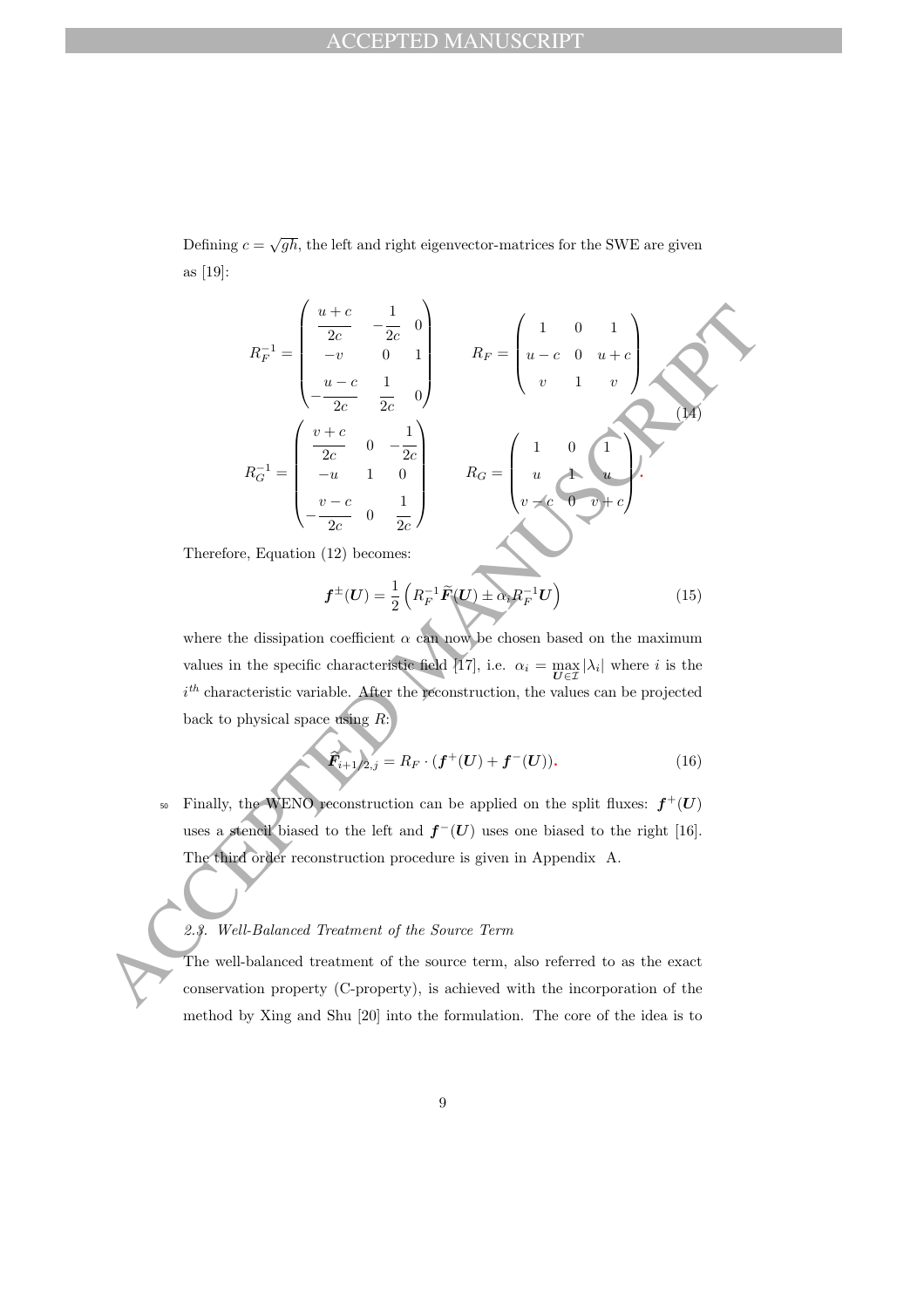first split the source term into two parts as follows:

$$
\mathbf{S} = \begin{pmatrix} 0 \\ \left(\frac{1}{2}gb^2\right)_x \\ \left(\frac{1}{2}gb^2\right)_y \end{pmatrix} + \begin{pmatrix} 0 \\ -g(h+b)b_x \\ -g(h+b)b_y \end{pmatrix} . \tag{17}
$$

Next, since  $b$  is independent of the time  $t$ , then the Lax-Friedrichs flux can be modified to include  $\eta$ :

$$
f^{\pm}(U) = \frac{1}{2} \left( \widetilde{F}(U) \pm \alpha \begin{pmatrix} \eta \\ hu \\ hv \end{pmatrix} \right) \tag{18}
$$

This replacement is useful because for still water stationary solutions,  $\eta$  remains constant. Due to the flux splitting, the source term derivatives are further split into two parts, each of which can be associated with the reconstruction of either  $f^-(U)$  or  $f^+(U)$ :

$$
\begin{pmatrix}\n0 \\
\left(\frac{1}{2}gb^2\right)_x \\
\left(\frac{1}{2}gb^2\right)_y\n\end{pmatrix} = \frac{1}{2} \begin{pmatrix}\n0 \\
\frac{1}{2}gb^2\right)_x \\
\left(\frac{1}{2}gb^2\right)_y\n\end{pmatrix} + \frac{1}{2} \begin{pmatrix}\n0 \\
\left(\frac{1}{2}gb^2\right)_x\n\end{pmatrix}
$$
\n
$$
\begin{pmatrix}\n0 \\
b_x \\
b_y\n\end{pmatrix} = \frac{1}{2} \begin{pmatrix}\n0 \\
b_x \\
b_y\n\end{pmatrix} + \frac{1}{2} \begin{pmatrix}\n0 \\
b_x \\
b_y\n\end{pmatrix}.
$$
\n(19)

 $\begin{split} S &= \begin{pmatrix} -\frac{1}{2}\theta^2 \end{pmatrix}_x + \begin{pmatrix} -\frac{1}{2}\theta(1+b)b_x \\ -\frac{1}{2}\theta(1+b)b_y \end{pmatrix} \cdot \begin{pmatrix} (17) \\ -\frac{1}{2}\theta(1+b)b_y \end{pmatrix} \cdot \begin{pmatrix} (17) \\ -\frac{1}{2}\theta(1+b)b_y \end{pmatrix} \cdot \begin{pmatrix} (18) \\ -\frac{1}{2}\theta(1+b)b_y \end{pmatrix} \cdot \begin{pmatrix} (19) \\ -\frac{1}{2}\theta(1+b)b_y \end{pmatrix} \cdot \begin{pmatrix} (18) \\ -\$ <sup>55</sup> The further split source components are then approximated using the WENO procedure with the non-linear weights fixed with respect to the flux being reconstructed. This means that the usual small stencils are used to approximate the source term derivatives, followed by a combination of said stencils using the same weights computed for the relevant flux reconstructions. Xing and Shu [20] further suggest absorbing the computation of the first source term into the computation of the relevant flux (note that smoothness indicators would still be based on the flux only) - this was found to be suitable for the component-bycomponent WENO solution, however the characteristic projection based scheme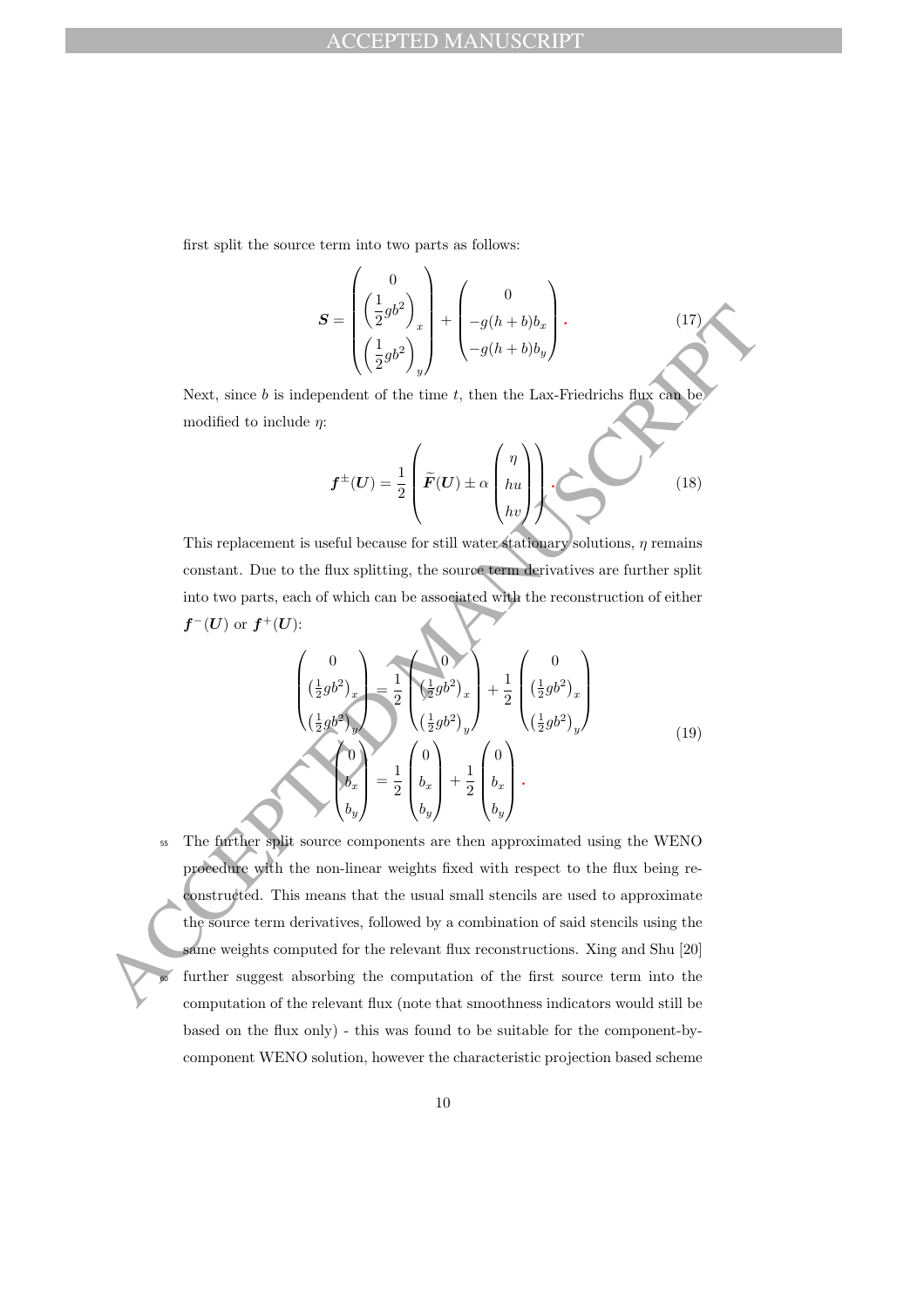was found to exhibit worse stability in simulations involving dry regions. Hence, <sup>65</sup> for the characteristic version we chose to reconstruct both of the source terms separately. Further, in order to achieve the well-balanced property, the central finite difference approximations of the source term in Equation (9) must also follow the splitting given in Equation (17).

## 2.4. General Handling of the Wetting/Drying Processes

inite difference approximations of the source term in Equation (9) must also<br>follow the splitting given in Equation (17).<br>
2.4. General Handling of the Wetting/Drying Processes<br>
For the scheme to allow for wetting and dry For the scheme to allow for wetting and drying processes, the computation of the mass-conservation equation must be made positivity preserving - physically, the values of  $h$  need to remain non-negative; numerically the eigenvalues of the flux functions must be real in order to retain hyperbolicity of the system [13, p.425-426]. For this purpose, the maximum principle preserving method of Liang and Xu [21] can be incorporated for the mass computation equations. To this end, the final fluxes for the mass can be re-written as:

$$
\widetilde{f}_{i+1/2,j} = \theta_{i+1/2,j} \left( \widehat{F}_{i+1/2,j}^{(1)} - \widehat{f}_{i+1/2,j} \right) + \widehat{f}_{i+1/2,j}
$$
\n
$$
\widetilde{g}_{i,j+1/2} = \theta_{i,j+1/2} \left( \widehat{G}_{i,j+1/2}^{(1)} - \widehat{g}_{i,j+1/2} \right) + \widehat{g}_{i,j+1/2}
$$
\n(20)

where  $\widehat{F}^{(1)}_{i+1/2,j}$  and  $\widehat{G}^{(1)}_{i,j+1/2}$  are the first entries of  $\widehat{F}_{i+1/2,j}$  and  $\widehat{G}_{i+1/2,j}$ , respectively. The  $\hat{f}_{i+1/2,j}$  and  $\hat{g}_{i,j+1/2}$  are first order monotone flux approximations that preserve the strict maximum principle. These can be evaluated using the Lax-Friedrichs flux [12]:

$$
\hat{f}_{i+1/2,j} = \frac{1}{2} \left( \mathbf{F}(\mathbf{U})_{i,j} + \mathbf{F}(\mathbf{U})_{i+1,j} - \alpha_i \left( \mathbf{U}_{i+1,j} - \mathbf{U}_{i,j} \right) \right)
$$
\n
$$
\hat{g}_{i,j+1/2} = \frac{1}{2} \left( \mathbf{G}(\mathbf{U})_{i,j} + \mathbf{F}(\mathbf{U})_{i,j+1} - \alpha_j \left( \mathbf{U}_{i,j+1} - \mathbf{U}_{i,j} \right) \right)
$$
\n(21)

where  $a_k = \max_{\mathbf{U} \in \mathcal{I}} \max_{1 \leq i \leq 3} |\lambda_i|$ . The  $\theta_{i+1/2,j}$  and  $\theta_{i,j+1/2}$  in Equation (20) are the parameters to be found such that the interpolation between the high order WENO flux and the low-order LF flux is of as high order as possible while preserving the positivity of the solution. Thus, we need to find values

$$
0 \leq \Lambda_{L,i,j}; \Lambda_{R,i,j}; \Lambda_{D,i,j}; \Lambda_{U,i,j} \leq 1
$$
\n(22)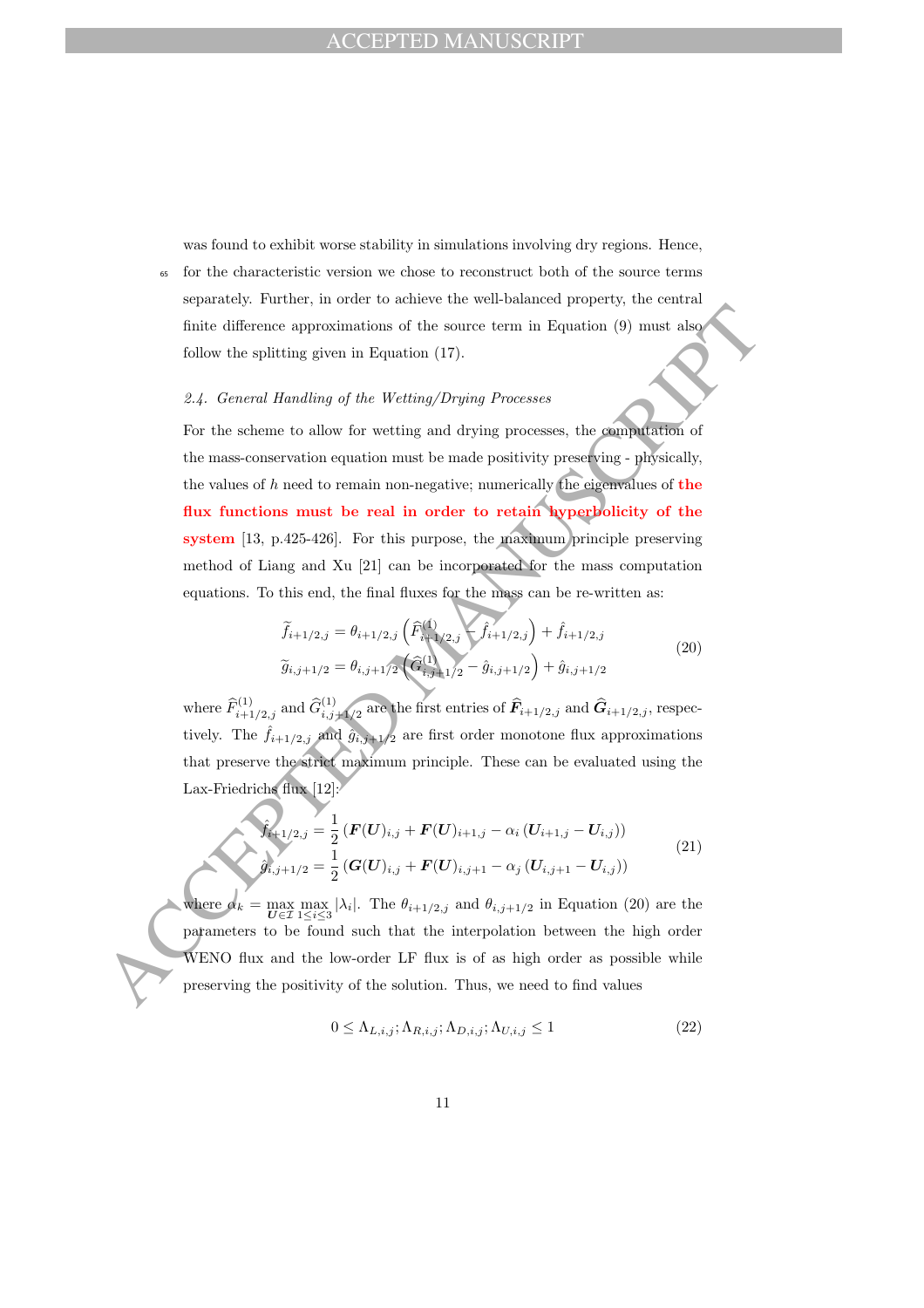such that:

$$
(\theta_{i-1/2,j}, \theta_{i+1/2,j}, \theta_{i,j-1/2}, \theta_{i,j+1/2}) \in [0, \Lambda_{L,i,j}] \times [0, \Lambda_{R,i,j}] \times [0, \Lambda_{D,i,j}] \times [0, \Lambda_{U,i,j}].
$$
\n(23)  
\nPlugging Equation (20) into Equation (5), we have for the *h* component (let  
\n
$$
\lambda_x = \Delta t / \Delta x
$$
 and  $\lambda_y = \Delta t / \Delta y$ ):  
\n
$$
h_{i,j}^{n+1} = h_{i,j}^n - \lambda_x \left( \hat{f}_{i+1/2,j} - \hat{f}_{i-1/2,j} \right) - \lambda_y \left( \hat{g}_{i,j+1/2} - \hat{g}_{i,j-1/2} \right)
$$
\n
$$
- \lambda_x \theta_{i+1/2,j} \left( \hat{F}_{i+1/2,j}^{(1)} - \hat{f}_{i+1/2,j} \right) + \lambda_x \theta_{i-1/2,j} \left( \hat{F}_{i-1/2,j}^{(1)} - \hat{f}_{i,2/2,j} \right)
$$
\n
$$
- \lambda_y \theta_{i,j+1/2} \left( \hat{G}_{i,j+1/2}^{(1)} - \hat{g}_{i,j+1/2} \right) + \lambda_y \theta_{i,j-1/2} \left( \hat{G}_{i,j-1/2}^{(1)} - \hat{g}_{i,j-1/2} \right).
$$
\n24)  
\nDefining:  
\n
$$
\Gamma_{i,j} = - \left( h_{i,j}^n - \lambda_x \left( \hat{f}_{i+1/2,j} - \hat{f}_{i-1/2,j} \right) - \lambda_y \left( \hat{g}_{i,j+1/2} - \hat{g}_{i,j-1/2} \right) \right)
$$
\n25)  
\nand  
\n
$$
\mathcal{F}_{i+1/2,j} = - \lambda_x \left( \hat{F}_{i+1/2,j}^{(1)} - \hat{f}_{i-1/2,j} \right)
$$
\n26)  
\nand  
\n
$$
\mathcal{F}_{i+1/2,j} = - \lambda_x \left( \hat{F}_{i+1/2,j}^{(1)} - \hat{f}_{i-1/2,j} \right)
$$
\n27)  
\ngives us:  
\n
$$
h_{i,j}^{n+
$$

$$
-\lambda_x \theta_{i+1/2,j} \left( F_{i+1/2,j} - j_{i+1/2,j} \right) + \lambda_x \theta_{i-1/2,j} \left( F_{i-1/2,j} - j_{i-1/2,j} \right)
$$
  

$$
-\lambda_y \theta_{i,j+1/2} \left( \widehat{G}_{i,j+1/2}^{(1)} - \widehat{g}_{i,j+1/2} \right) + \lambda_y \theta_{i,j-1/2} \left( \widehat{G}_{i,j-1/2}^{(1)} - \widehat{g}_{i,j-1/2} \right).
$$
  
(24)

Defining:

$$
\Gamma_{i,j} = -\left(h_{i,j}^n - \lambda_x \left(\hat{f}_{i+1/2,j} - \hat{f}_{i-1/2,j}\right) - \lambda_y \left(\hat{g}_{i,j+1/2} - \hat{g}_{i,j-1/2}\right)\right) \tag{25}
$$

and

$$
\mathcal{F}_{i+1/2,j} = -\lambda_x \left( \hat{F}_{i+1/2,j}^{(1)} - \hat{f}_{i+1/2,j} \right)
$$
\n
$$
\mathcal{F}_{i-1/2,j} = \lambda_x \left( \hat{F}_{i-1/2,j}^{(1)} - \hat{f}_{i-1/2,j} \right)
$$
\n
$$
\mathcal{F}_{i,j+1/2} = -\lambda_y \left( \hat{G}_{i,j+1/2}^{(1)} - \hat{g}_{i,j+1/2} \right)
$$
\n
$$
\mathcal{F}_{i,j-1/2} = \lambda_y \left( \hat{G}_{i,j-1/2}^{(1)} - \hat{g}_{i,j-1/2} \right)
$$
\n(26)

gives us:

$$
h_{i,j}^{n+1} = -\Gamma_{i,j} + \theta_{i+1/2,j} \mathcal{F}_{i+1/2,j} + \theta_{i-1/2,j} \mathcal{F}_{i-1/2,j} + \theta_{i,j+1/2} \mathcal{F}_{i,j+1/2} + \theta_{i,j-1/2} \mathcal{F}_{i,j-1/2}.
$$
\n(27)

We require  $h_{i,j}^{n+1} \geq 0$ , hence we need to solve:

$$
\theta_{i+1/2,j}\mathcal{F}_{i+1/2,j} + \theta_{i-1/2,j}\mathcal{F}_{i-1/2,j} + \theta_{i,j+1/2}\mathcal{F}_{i,j+1/2} + \theta_{i,j-1/2}\mathcal{F}_{i,j-1/2} - \Gamma_{i,j} \ge 0.
$$
\n(28)

This can be solved by checking the signs of the values in Equation (26) and collectively defining  $\Lambda_{L,i,j}$ ,  $\Lambda_{R,i,j}$ ,  $\Lambda_{D,i,j}$  and  $\Lambda_{U,i,j}$ . For example if  $\mathcal{F}_{i+1/2,j} \geq 0$ ,  $\mathcal{F}_{i-1/2,j} < 0, \mathcal{F}_{i,j+1/2} < 0$  and  $\mathcal{F}_{i,j-1/2} \ge 0$  then:

$$
\begin{cases} \Lambda_{R,i,j} = \Lambda_{D,i,j} = 1\\ \Lambda_{L,i,j} = \Lambda_{U,i,j} = \min\left(1, \frac{\Gamma_{i,j}}{\mathcal{F}_{i-1/2,j} + \mathcal{F}_{i,j+1/2}}\right). \end{cases}
$$
(29)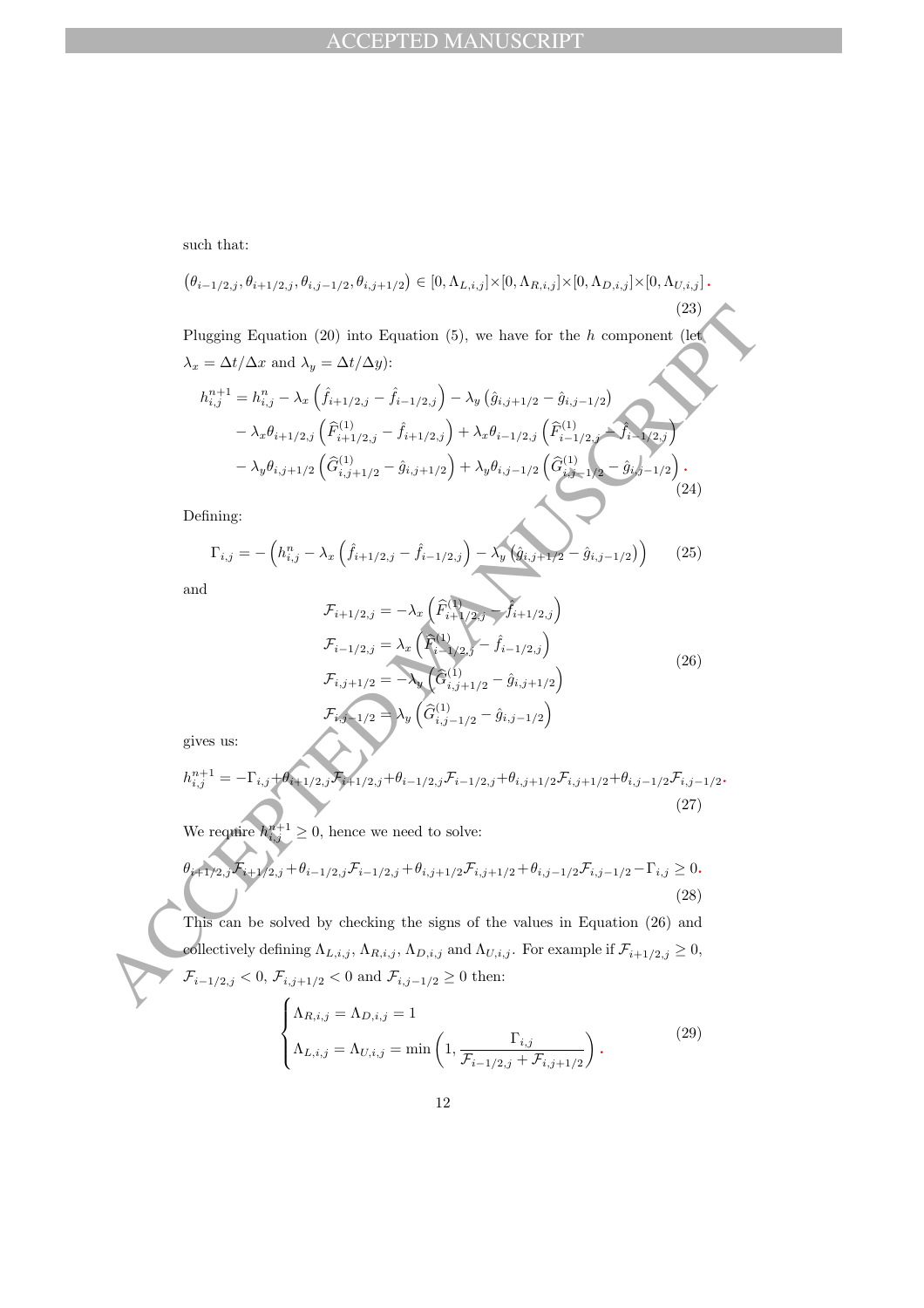There are a total of 16 cases to consider. A closer look at the solutions to Equation (28) reveals a clear pattern and hence we propose an alternative, minimal case formulation instead:

M, i, j = (1 - α) + αQ  
\n
$$
\Lambda_{L, i, j} = (1 - α) + αQ
$$
\n
$$
\Lambda_{L, i, j} = (1 - α) + γQ
$$
\n
$$
\Lambda_{D, i, j} = (1 - δ) + δQ
$$
\nwhere  
\n
$$
Q = \min \left( 1, \frac{\Gamma_{i, j}}{\alpha F_{i+1/2, j} + \beta F_{i-1/2, j} + \gamma F_{i, j+1/2}} \right)
$$
\nand  
\n
$$
\alpha = \begin{cases}\n1 & \text{if } F_{i+1/2, j} < 0 \\
0 & \text{otherwise}\n\end{cases}
$$
\n
$$
\beta = \begin{cases}\n1 & \text{if } F_{i, j-1/2, j} < 0 \\
0 & \text{otherwise}\n\end{cases}
$$
\n
$$
\beta = \begin{cases}\n1 & \text{if } F_{i, j-1/2} < 0 \\
0 & \text{otherwise}\n\end{cases}
$$
\n(32)  
\nNote that in actual implementation branching can be completely avoided by  
\ndirectly utilizing the return value of a conditional statement. Further, if  $\alpha = \beta = \gamma = \delta = 0$  then one can take  $Q = 0$ .  
\nFinally, the local limiting parameters are given as:  
\n
$$
\theta_{i+1/2, j} = \min (\Lambda_{R, i, j}, \Lambda_{L, i+1, j})
$$
\n
$$
\theta_{i, j+1/2} = \min (\Lambda_{R, i, j}, \Lambda_{L, i+1, j})
$$
\n(33)

Note that in actual implementation branching can be completely avoided by directly utilizing the return value of a conditional statement. Further, if  $\alpha =$  $\beta = \gamma \neq \delta = 0$  then one can take  $Q = 0$ .

Finally, the local limiting parameters are given as:

and

$$
\theta_{i+1/2,j} = \min(\Lambda_{R,i,j}, \Lambda_{L,i+1,j})
$$
  
\n
$$
\theta_{i,j+1/2} = \min(\Lambda_{U,i,j}, \Lambda_{D,i,j+1}).
$$
\n(33)

Besides positivity preservation, the velocities at the end of a simulation timestep need to be desingularized in order to avoid high velocities developing near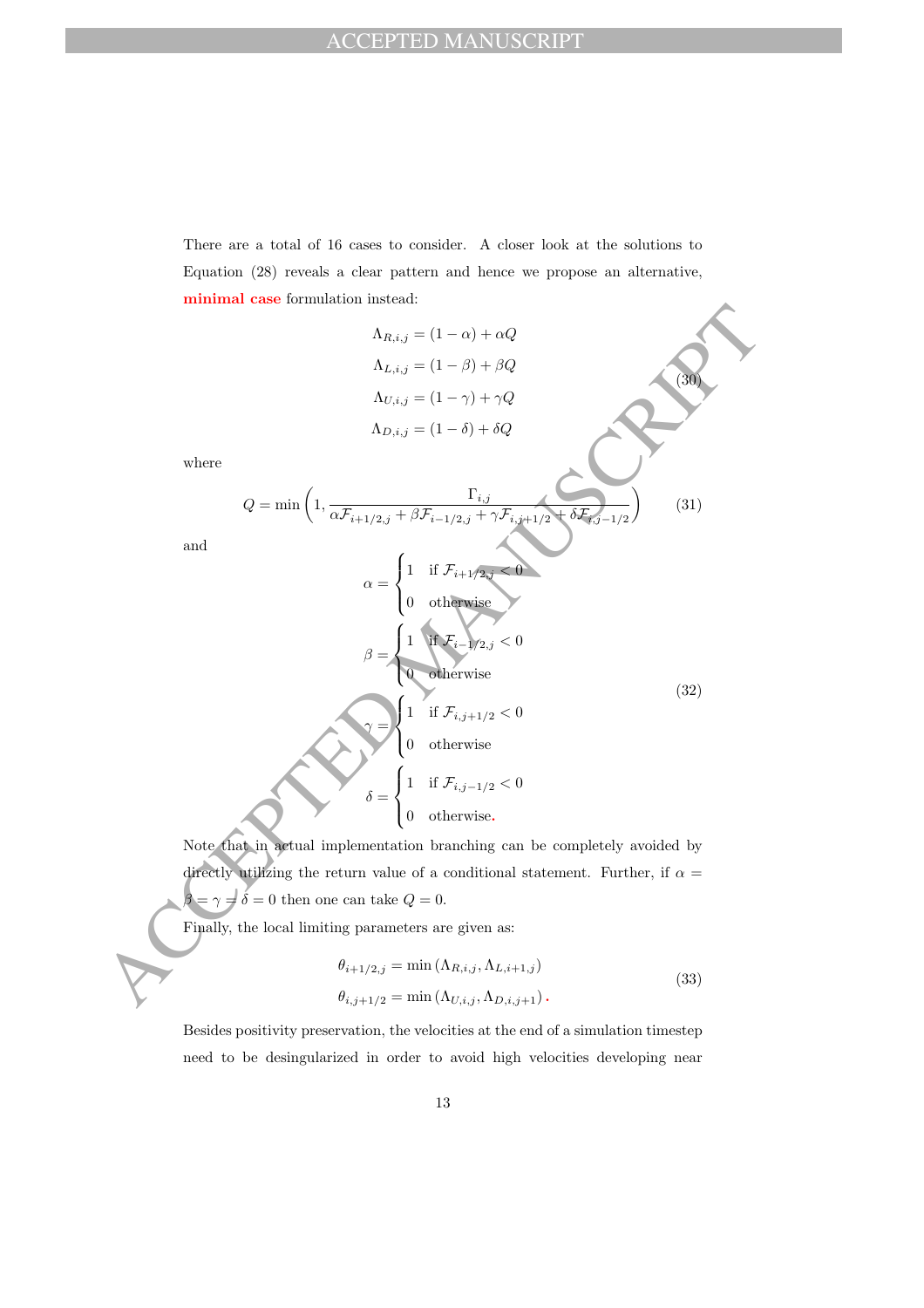the wet/dry interface that inevitably would lead to instabilities. This can be achieved using the method by [8]: the following equations are applied in regions where  $h_{i,j}$  is less than a specified threshold value  $\epsilon$ :

$$
u_{i,j} = \frac{\sqrt{2}h_{i,j}(hu)_{i,j}}{\sqrt{h_{i,j}^4 + \max(h_{i,j}^4, \epsilon)}}
$$

$$
v_{i,j} = \frac{\sqrt{2}h_{i,j}(hv)_{i,j}}{\sqrt{h_{i,j}^4 + \max(h_{i,j}^4, \epsilon)}}
$$

 $u_{i,j} = \frac{\sqrt{2}h_{i,j}(hw)_{i,j}}{\sqrt{h_{i,j}^2 + \max(h_{i,j}^2, \epsilon)}}$ <br>  $v_{i,j} = \frac{\sqrt{2}h_{i,j}(hw)_{i,j}}{\sqrt{h_{i,j}^2 + \max(h_{i,j}^2, \epsilon)}}$ <br>
The determination of c is generally problem specific - we found that setting<br>  $\epsilon = 0.01$  provided stable results for The determination of  $\epsilon$  is generally problem specific - we found that setting  $\epsilon = 0.01$  provided stable results for a variety of problems. For the sake of consistency, the conserved quantities must be updated with the new velocity values (the water height h can become negative because of numerical round-off errors, so it's clamped to zero here as well):

$$
h_{i,j} = \max(h_{i,j}, 0)
$$
  

$$
U_{i,j} = \begin{pmatrix} h_{i,j} \\ h_{i,j} u_{i,j} \\ h_{i,j} v_{i,j} \end{pmatrix}.
$$
 (35)

(34)

When using the projection to the local characteristic fields before the WENO reconstruction, the definition of the matrix of left eigenvectors becomes ill-posed due to matrices  $R_F$  and  $R_G$  becoming singular at dry zones:

$$
R_F = \begin{pmatrix} 1 & 0 & 1 \\ 0 & 0 & 0 \\ 0 & 1 & 0 \end{pmatrix}; R_G = \begin{pmatrix} 1 & 0 & 1 \\ 0 & 1 & 0 \\ 0 & 0 & 0 \end{pmatrix}.
$$
 (36)

<sup>70</sup> We handle this by setting the left and right eigenvector-matrices to the identity matrix at dry zones: this results in reversion to the component-by-component WENO scheme at dry regions. Such a simple treatment is also the likely cause for the previously noted lowered stability of the characteristic projection based scheme near dry regions.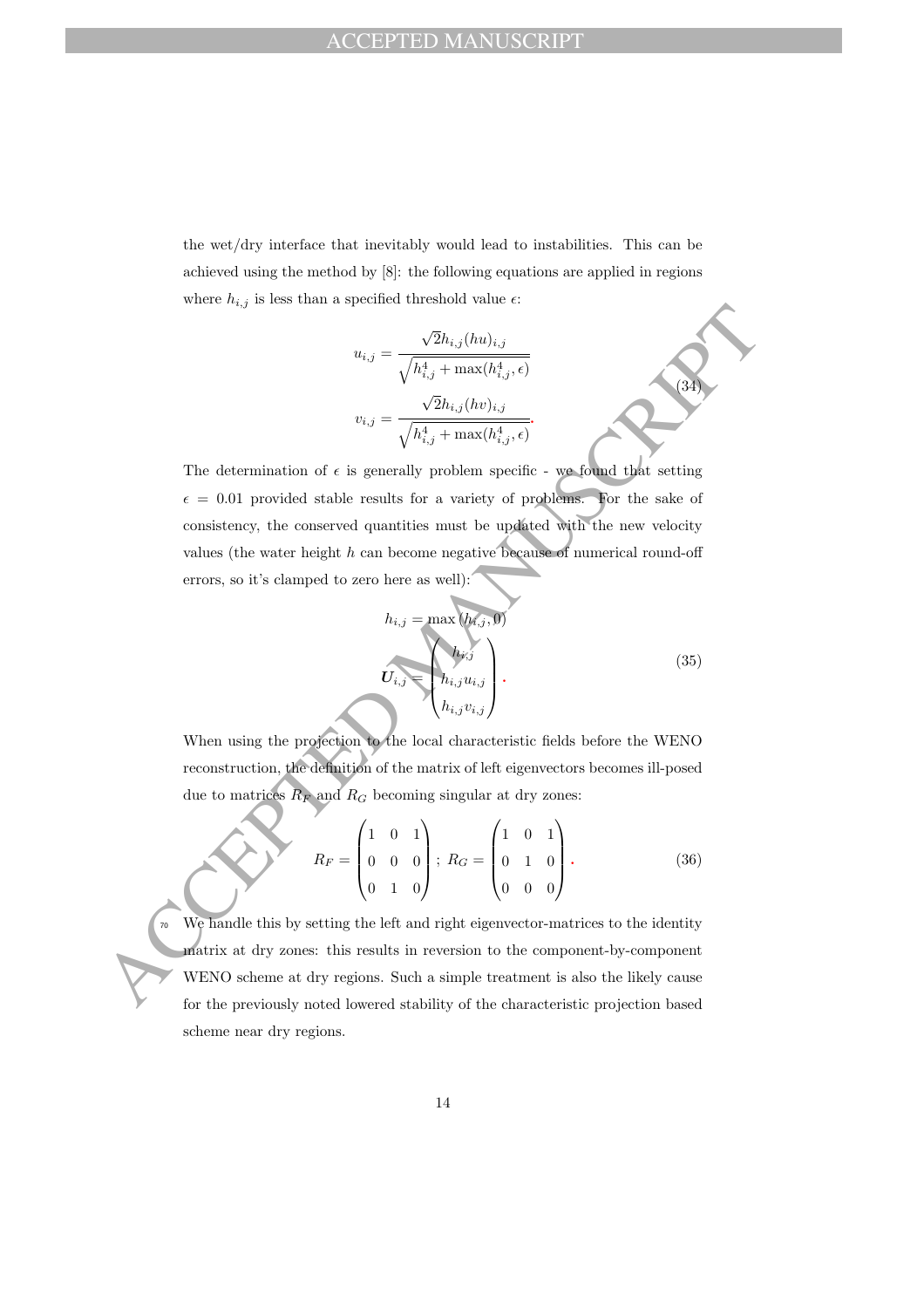### <sup>75</sup> 3. GPU Implementation

#### 3.1. Choice of Technology

The implementation of the numerical scheme was undertaken using generalpurpose GPU (GPGPU) programming. Modern GPUs can handle large amounts of data in parallel and have been shown to be highly effective for real-time fluid

- $\frac{1}{80}$  simulations [22, 23, 5, 4] the Eulerian (grid) methodology also maps without complications to the GPU data processing paradigms. As real-time, simultaneous simulation and visualization of the results was paramount to our work, we chose to use the DirectX 12 API's DirectCompute technology (similar to work in [24]). The following discussion however is API agnostic, and GPGPU
- The implementation of the numerical scheme was undertaken using general<br>purpose GPU (GPCPU) regramming. Molecura shown to be highly effective for real-time<br>fluid and pare been shown to be highly effective for real-time<br>fl <sup>85</sup> concepts are generally consistent across different APIs and hardware vendors. Therefore, the discussion is focused on appropriate choice of GPU resources, configuration of the massively parallel program execution as well as our fast boundary condition application methodology. A high-level overview of the final algorithm is also presented.

#### <sup>90</sup> 3.2. Data Storage

Simulation data was stored using texture resources as opposed to buffers for several reasons:

- 1. Eulerian methods are naturally dependant on spatial discretization properties, hence textures, which are particularly suitable for spatially sampled  $data$  [25], are an obvious choice.
- 2. Modern GPU texture caches provide more flexibility by minimizing the cost of cache misses and unaligned memory accesses [26].
- 3. Visualization of results is straight-forward as texture coordinates assigned to the visualization mesh can be used to directly query the simulation <sup>100</sup> data.

As GPUs do not support double-precision texture formats, our double precision simulations used two textures with 4 channels of 32bit unsigned integer data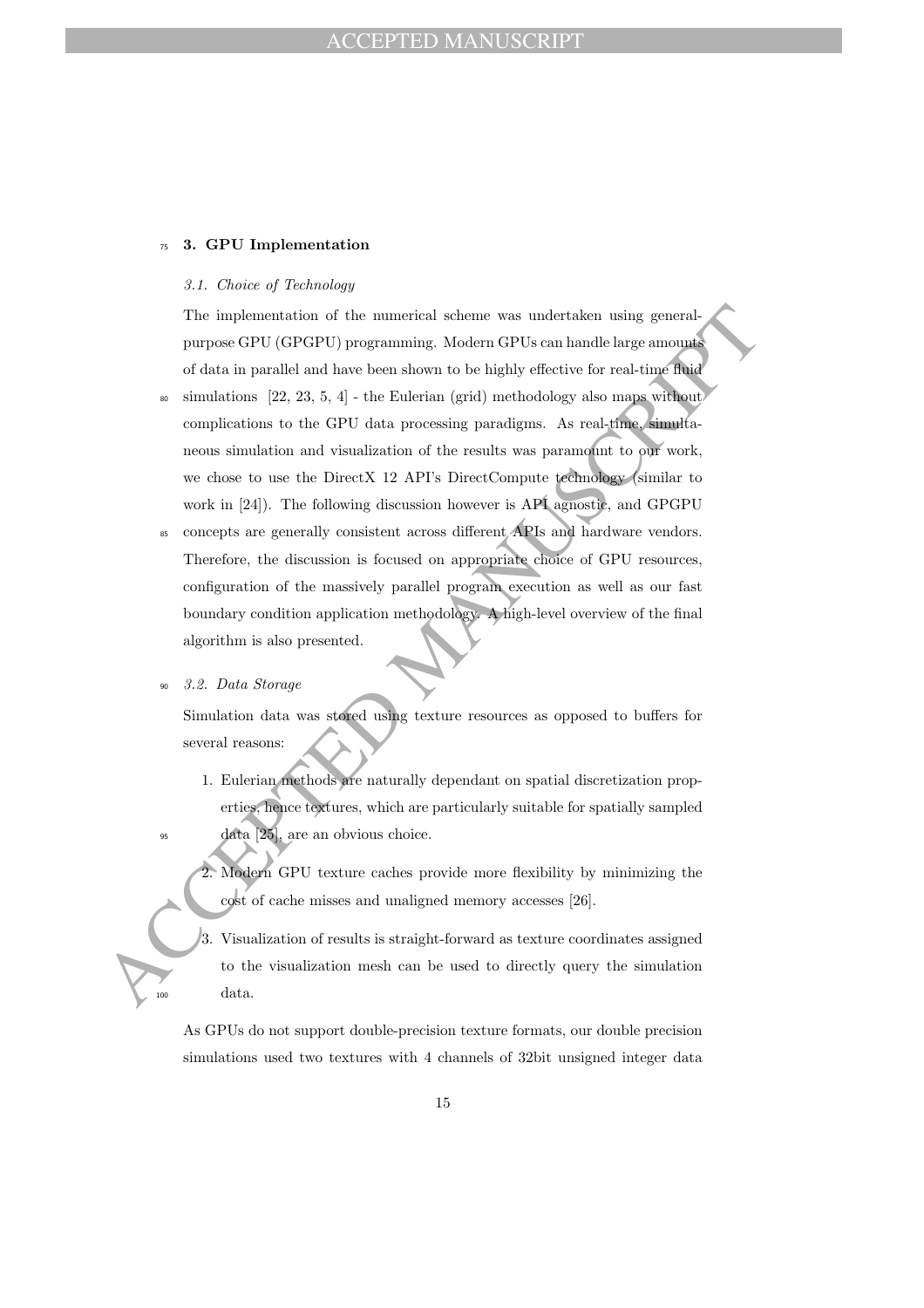each, which were then reinterpreted in pairs as 64bit doubles in the computation kernel. Single precision computations used a texture with 4 channels of

- <sup>105</sup> 32bit floating point data. For both setups, the first three components were used for storing the height and momentum terms whereas the last ones were used for encoding the boundary information for our novel boundary-condition application methodology (see Section 3.4.2). As most of the inner domain cells do not contain any meaningful data in the 4th component, one could also use three <sup>110</sup> channel textures and the usual (separate pass) boundary application methods if
- so desired (this would be preferable when simulation storage requirements are close to the maximum available video memory of the GPU).

#### 3.3. Threading Scheme

For storing the height and momentum terms whereas the last ones were used<br>For encoding the boundary information for our movel boundary-condition applies<br>to carrotm methodology (see Section 3.4.2). As most of the function<br> Central to any GPGPU implementations is the management of concurrent computation work - the most common method being the decomposition of the simulation domain into fixed size smaller groups (e.g. see [25]). Clearly when performing computations separately in these smaller groups, each of them require their own set of boundary cells in order to correctly process the values at the edges of the group's domain. Henceforth we refer to these boundary cells as local and the ones for the complete domain as global (the number of local boundary cells per dimension is the same as the number of equivalent global boundary cells). The local computation results are written to main memory only for cells that are part of the inner domain in both local as well as global computation domains. Since some grid points are involved in calculations more than once (e.g. once as a local boundary cell whereby its results are discarded and once as a local and global inner domain cell whereby the results are written to main memory), then more threads need to be dispatched than the total number of inner domain cells. The total number of threads to be dispatched for processing all cells can, for example, be found as [27]:

$$
\mathcal{D} = \frac{\mathcal{E} + (\mathcal{S} - 1)}{\mathcal{S}}
$$
 (37)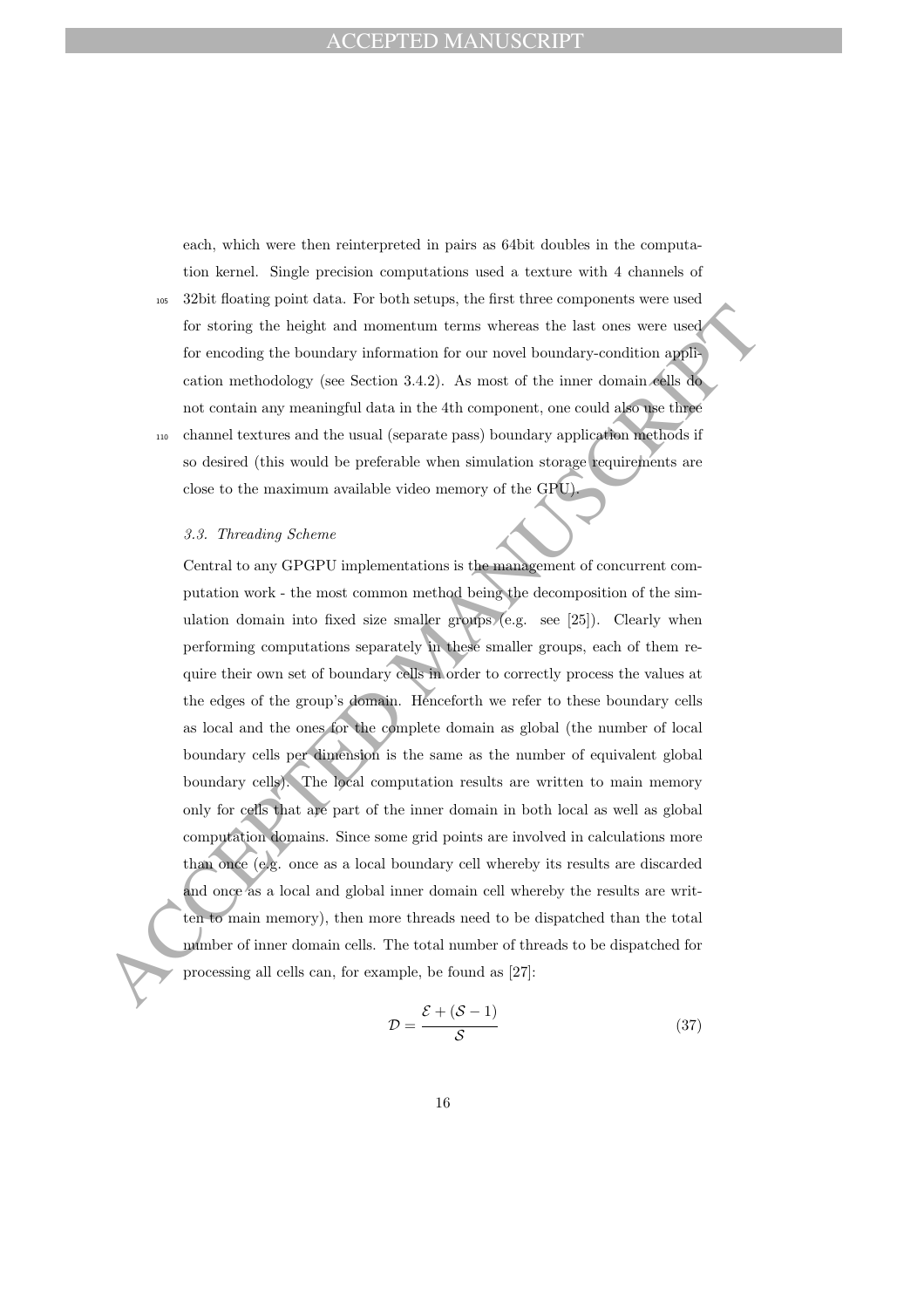where  $\mathcal E$  is the total number of elements in the dimension to be processed and  $S$  is the number of elements in the smaller group (i.e. the threadgroup; the optimal total size being platform and problem specific) in the given dimension. In order to accommodate for the local boundary cells,  $S$  has to be chosen as follows:

$$
S = Q - 2B \tag{38}
$$

where  $\mathcal{Q} = \{ \mathcal{X} \vee \mathcal{Y} \}$  where  $\mathcal{X} \times \mathcal{Y}$  is the size of the local threadgroup in x and y  $115$  directions respectively.  $\beta$  defines the number of local boundary cells considered per side of a dimension. As an example, consider a scheme that requires 2 boundary cells on each side in the x direction, then  $\mathcal{B} = 2$  when  $\mathcal{Q} = \mathcal{X}$ . An illustration of the described overlapping of threads is shown in Figure 2.



Figure 2: Sample  $22 \times 22$  grid partitioning. On the left, a 3D view of superimposed local computation grids  $(X = Y = 10)$ , on the right a flattened, top-down view of the overlapping grids. When tiling the smaller grids over the larger, it becomes obvious that some cells need to be processed more than once and hence Equations (37) and (38) have to be used for finding the total number of threads to be dispatched for updating all of the inner domain cells.

Indexing into the textures has to be modified accordingly as well. The global indices in the  $x$  and  $y$  directions can be found as follows:

$$
x_g = \mathcal{G}_x \times (\mathcal{X} - 2 \times \mathcal{B}) + \mathcal{T}_x
$$
  
\n
$$
y_g = \mathcal{G}_y \times (\mathcal{Y} - 2 \times \mathcal{B}) + \mathcal{T}_y
$$
\n(39)

where  $x_g$  and  $y_g$  are the global indices, the  $x/y$  subscripts denote the dimension,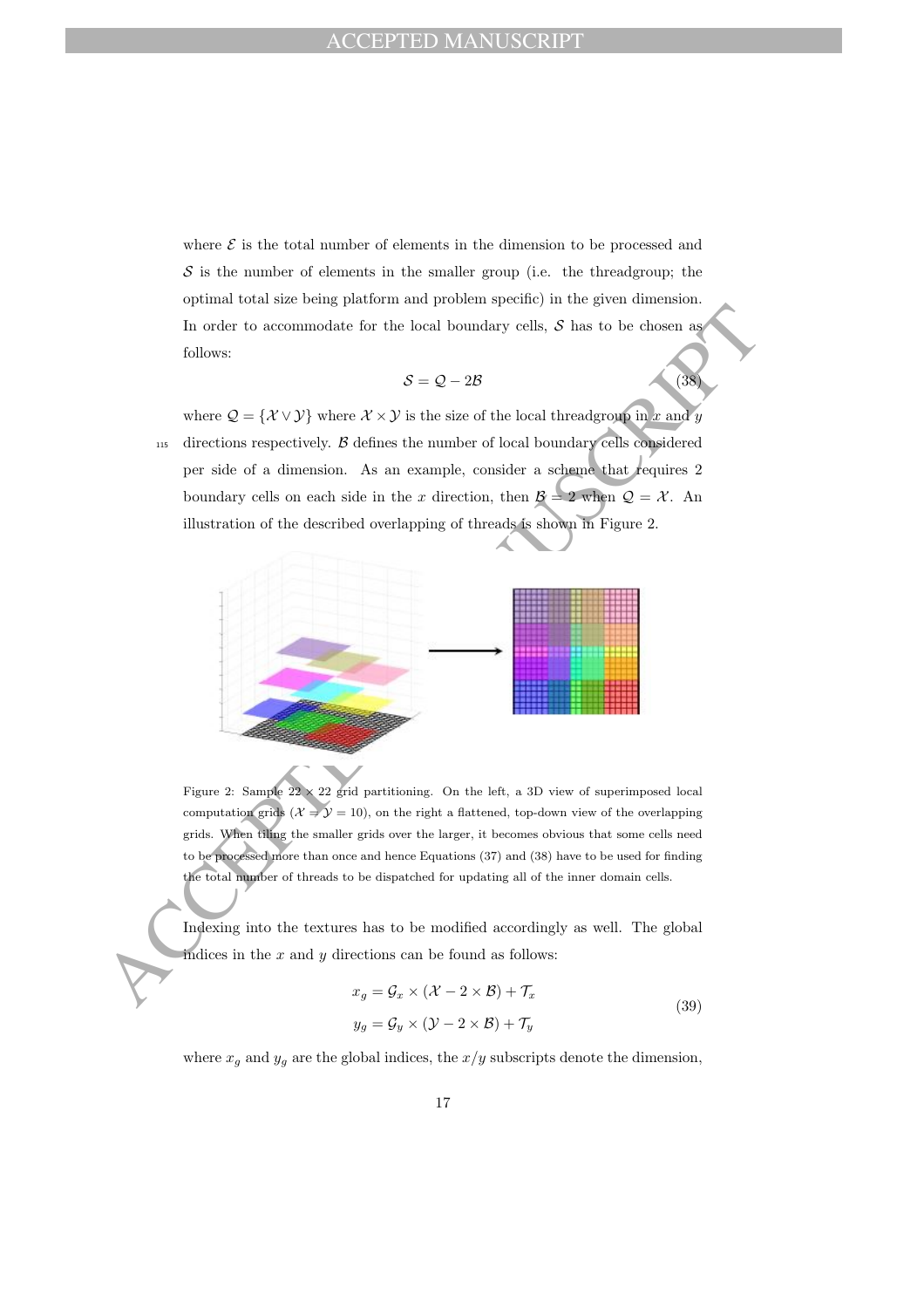${\mathcal G}$  the group ID and  ${\mathcal T}$  the thread ID in the given group. These indices are used only for loading data from main memory to local memory and the final writeback to main memory. All other computations are performed using the thread group local indices. The final writes are governed by the following statements:

$$
\mathcal{I}_D = (x_g \ge \mathcal{B}) \land (x_g < \mathcal{W} + \mathcal{B}) \land (y_g \ge \mathcal{B}) \land (y_g < \mathcal{H} + \mathcal{B})
$$
\n
$$
\mathcal{I}_L = (x_l \ge \mathcal{B}) \land (x_l < \mathcal{X} - \mathcal{B}) \land (y_l \ge \mathcal{B}) \land (y_l < \mathcal{Y} - \mathcal{B})
$$
\nif

\n
$$
(\mathcal{I}_D \land \mathcal{I}_L) \rightarrow \text{store result}
$$
\n(40)

where  $\mathcal{I}_D$  defines the set of threads that are indexing global inner domain values <sup>120</sup> and  $\mathcal{I}_L$  the set that are indexing local inner domain values; W and H are the width and height of the global inner domain region;  $x_l$  and  $y_l$  are the local thread indices.

group local indices. The final writes are governed by the following statements<br>  $T_D = (x_g \geq B) \land (x_g < W + B) \land (y_g \geq B) \land (y_g < B) \land (y_g < B)$ <br>  $\bar{x}_L = (x_l \geq B) \land (x_l < X - B) \land (y_l \geq B) \land (y_l < Y - B)$ <br>  $\text{if } (T_D \land T_L) \rightarrow \text{store result}$ <br>
where Additionally, our implementation goal was to avoid splitting the simulation into many separate computation kernels or passes: this follows from the fact that  $125$  memory reads/writes take a lot longer than arithmetic operations. As Crane  $et$ al. [23] put it, "math is cheap compared to bandwidth". Vaisse [28] also showed performance gains for their cloth simulation implementations when comparing multi-pass and single pass implementations. We were able to compress the entire scheme into one and two-pass solutions by making heavy use of the above-<sup>130</sup> described local groups setup combined with local synchronization and abstract group shared memory (GSM) usage.

## 3.4. Boundary Conditions

The purpose of the following discussion is to briefly summarize boundary requirements of the scheme as well as present our novel method for application of boundary conditions within our framework. Note that heavy use is made of DirectX specific behaviour regarding ouf-of-bounds queries in this section (see Appendix B).

#### 3.4.1. Boundary Cell Count

The number of boundary cells required due to our implementation strategy can <sup>140</sup> be found by considering validity of computed data in the GSM of the thread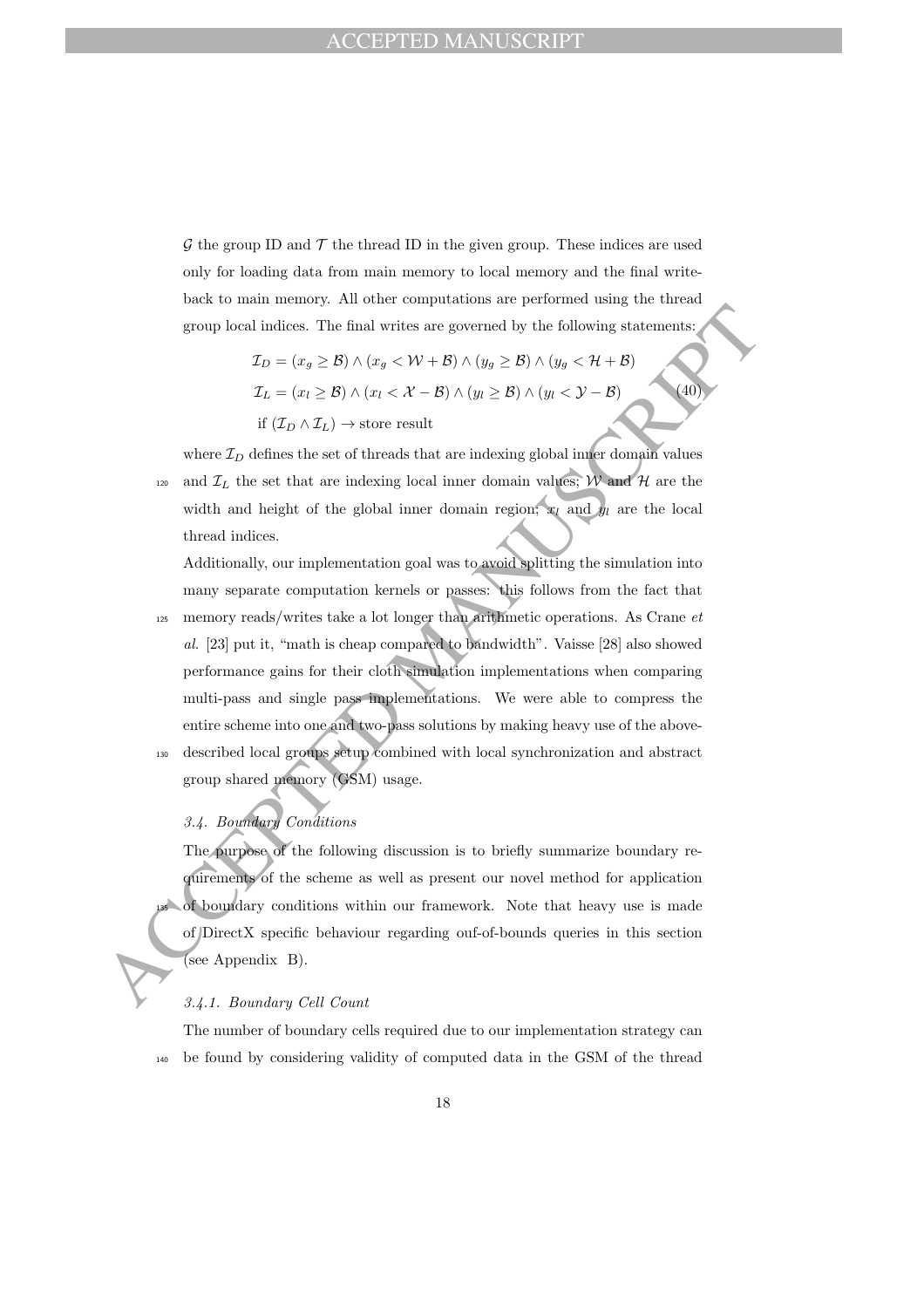local space. Validity of the data stored in a given GSM cell depends on whether the computation that resulted in that data used well-defined cells. For example, consider the edges of the GSM domain - any central differencing involves values outside the range of the GSM, hence turning the computed result meaningless.

- <sup>145</sup> Following this idea, the single pass 3rd order PIFWENO scheme requires 4 boundary cells. An example walkthrough of the reasoning as to why this is the case is given in Figure 3 - the necessary boundaries can be derived for a kth order scheme in a similar way. For the two-pass version (split at the time-averaged flux computation stage) one less boundary cell is needed as the stencils in steps
	-

<sup>150</sup> a) and b) overlap in this case.

Figure 3: Boundary cell usage for the PIFWENO3 scheme in the x direction ( $\mathcal{X} = 20$ ; same applies to the y direction).

## 3.4.2. Boundary Condition Application

outside the mage of the GSM, hence turning the computed result meaningless<br>
as Following this idea, the single pass 3rd order PIFWENO scheme requires<br>
boundary cells. An example walthrough of the reasoning as to will the For the purposes of our work, we were mainly interested in no-slip boundary conditions, i.e. the velocity in the normal and tangential directions should be zero at the boundaries [29, p.14]. A naïve implementation of boundary <sup>155</sup> conditions inside the main computation kernel would involve branching based on the thread ID, leading to thread divergence and hence potentially reduced performance. As an alternative, we exploited the 4th texture channel - as this component doesn't contain any simulation data, offsets of the boundary cells that would receive a copy (multiplied by a specific boundary vector, e.g. for no-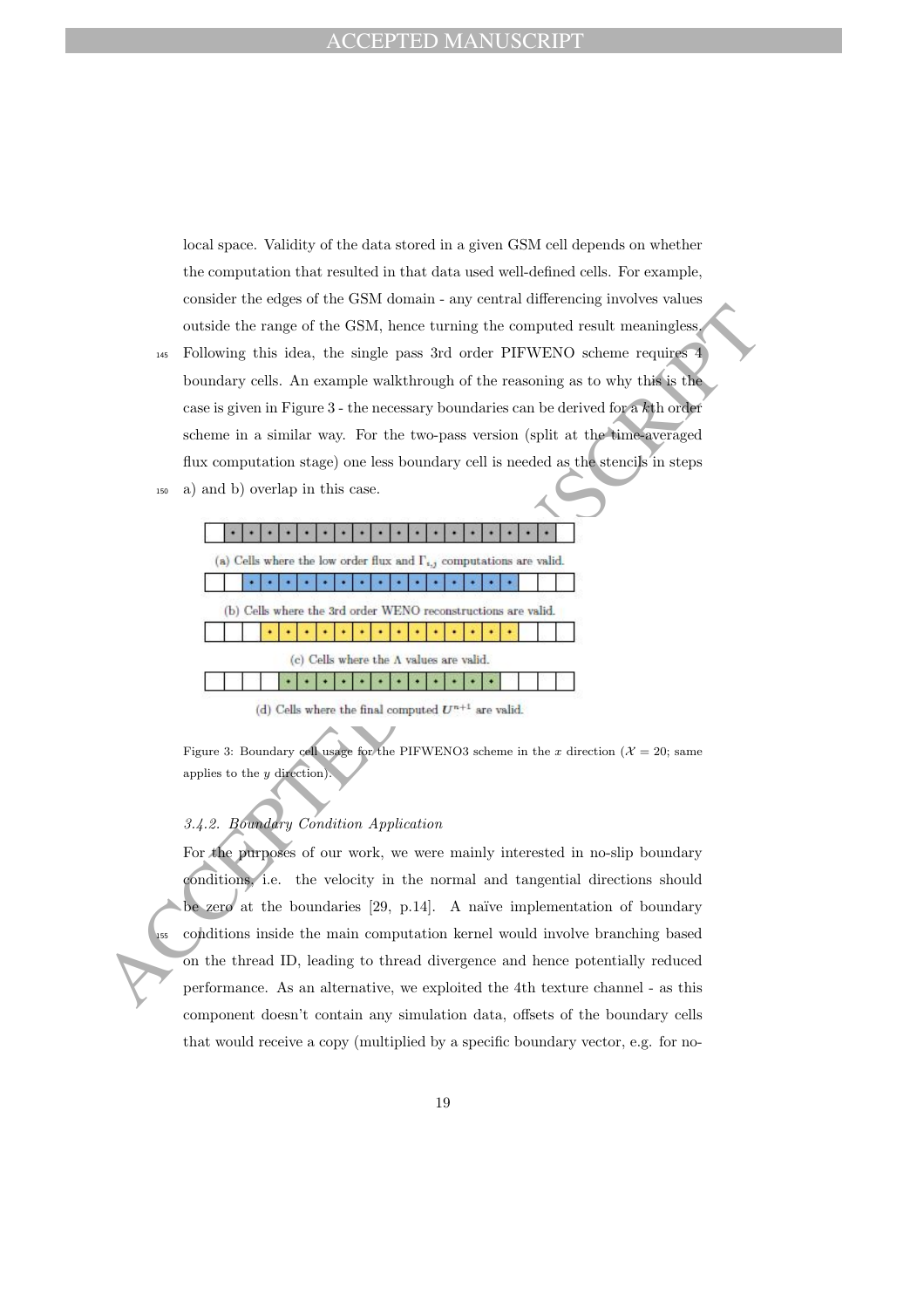- <sup>160</sup> slip we can easily deduce  $\mathbf{B} = (1, -1, -1)^T$  from the currently being processed inner domain cell can be packed into that cell's fourth component. Furthermore, for the 2D SWE, the value of an inner domain cell can be propagated up to a maximum of two possible boundary cell locations (one in  $x$  direction and one in  $y$  direction). Combining this with the fact that for real time simulations, offsets
- maximum of two possible boundary cell locations (one in *x* direction and one in<br>y direction). Combining this with the fact that for real time simulations, of<br>feed we provided by folicit integers are sufficient, a total o <sup>165</sup> provided by 16bit integers are sufficient, a total of two 16bit integer offsets can be packed per grid cell into the 4th component of the simulation storage texture. For cells that don't propagate their content to boundary cells, it's sufficient to assign a large offset  $\kappa$  that would direct the writes out-of-bounds given a specific grid configuration. In the program kernel, the values can easily be extracted <sup>170</sup> and stored offsets can be added to the previously computed global indices in
	- order to find the storage ID of the boundary cell. Hence all inner domain cells write their computation results as well as boundary-vector multiplied results into two boundary cells. Three example scenarios are given in Figure 4.



Figure 4: Example scenarios of boundary cell storages ( $\beta = 2$ ). The green cells indicate inner domain cells, the solid arrows signify the direction of the packed offsets and the dashed arrows signify offsets that lead to out-of-bounds accesses. At  $(3, 2)$  (texture origin at top left), the offsets are -3 in the  $x$  direction and -1 in the  $y$  direction. On the other hand, at  $(6, 4)$ , the offsets are +1 and  $\kappa$  and at (3, 8)  $\kappa$  and  $\kappa$  respectively.

Note that this type of boundary condition application is not viable for GSM local <sup>175</sup> periodic boundaries - most other types of boundaries (e.g. in-flow/out-flow) shouldn't pose a problem - as long as the information required by a boundary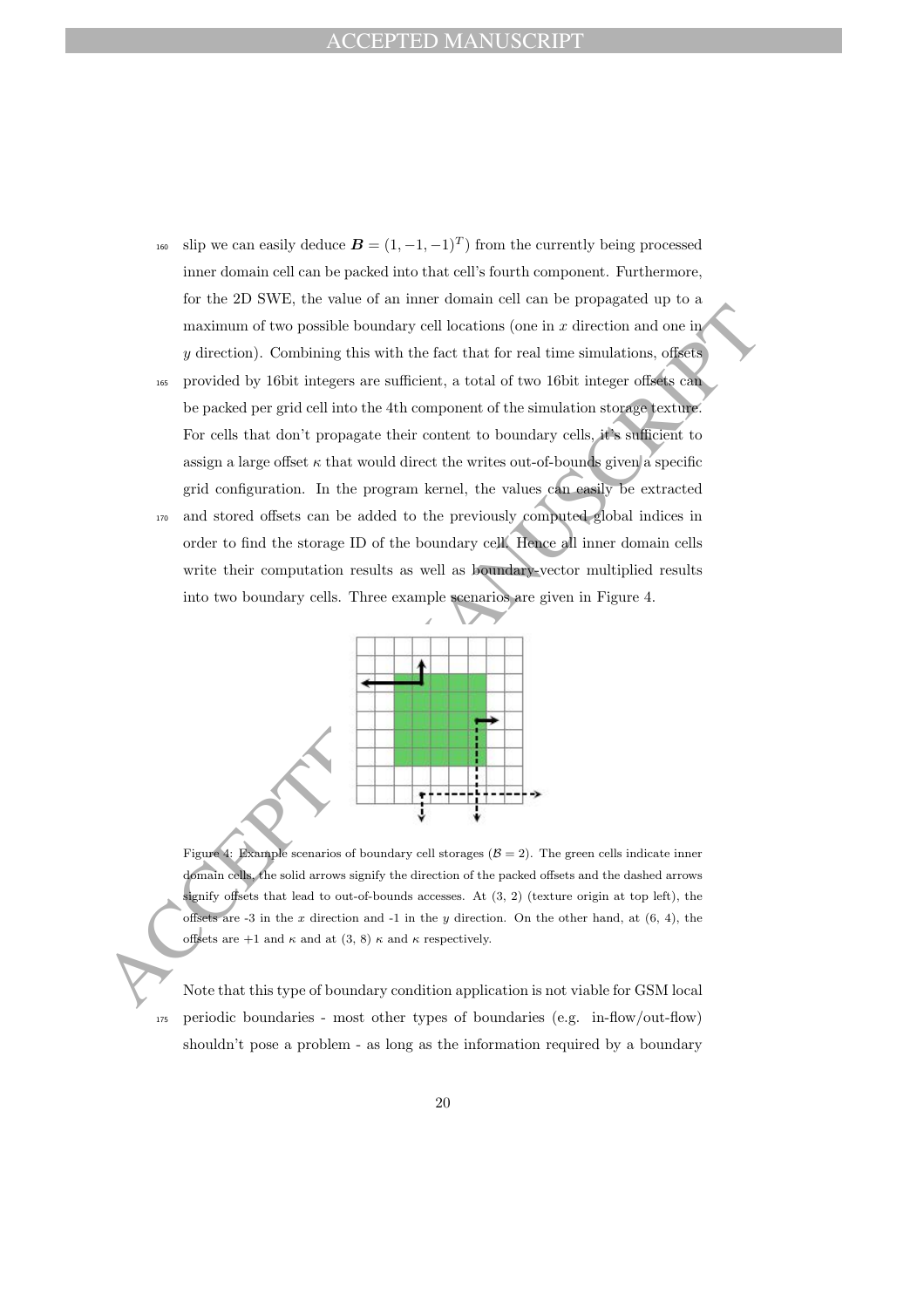cell is propagated to it from a nearby cell and not from across the computation domain. Further, it's also important to write the loaded indices back to main memory for the inner domain cells and for the boundary cells being modified

<sup>180</sup> assign a 32bit floating point value which upon unpacking would correspond to indices that lead to out-of-bounds accesses (for example we used the floating point constant 1.99414051f which upon unpacking results in offsets  $\kappa_1 = 16383$ and  $\kappa_2 = 16383$ , see below).

| $i = 0x3fff3fff;$              | // same constant in hex        |
|--------------------------------|--------------------------------|
| $185 \text{ k}_1 = i \gg 16$ ; | // high 16 bits, in dec: 16383 |
| $k_2 = (i \ll 16) >> 16$ ;     | // low 16 bits, in dec: 16838  |

#### 3.4.3. Flux Boundaries

assign a 32bit floating point value which upon unpacking would correspond to indices that lead to out-of-bounds accesses (for example we used the floating<br>point constant 1991414976 when upon unpacking results in offsets After computing the time-averaged fluxes, one needs to apply intermediate flux boundaries on the dataset. In our two-pass implementation, these can be applied in the same way as just described (with an appropriate flux boundary vector). Unfortunately, in our one-pass implementation we can't avoid manually handling out-of-bounds writes due to invalidation of shared memory. As these boundary conditions are local, it's sufficient to check only the following condition for setting  $x$  directional flux boundaries:

$$
\text{if } (x_l + \mathcal{O}_x \ge 0) \land (x_l + \mathcal{O}_x < \mathcal{X}) \to \text{set boundaries} \tag{41}
$$

and similarly for the  $y$  direction:

$$
\text{if } (y_l + \mathcal{O}_y \ge 0) \land (y_l + \mathcal{O}_y < \mathcal{Y}) \to \text{set boundaries} \tag{42}
$$

where  $\mathcal O$  are the unpacked offsets with  $x/y$  subscripts denoting direction. As both of these branches involve only a single group-local memory operation then any thread divergence should cause negligible performance issues.

Note that the flux boundary conditions need to be consistent with the general boundary conditions applied to the simulation domain, i.e. in our case no-slip boundary handling was needed. Considering the fluxes given in the  $x$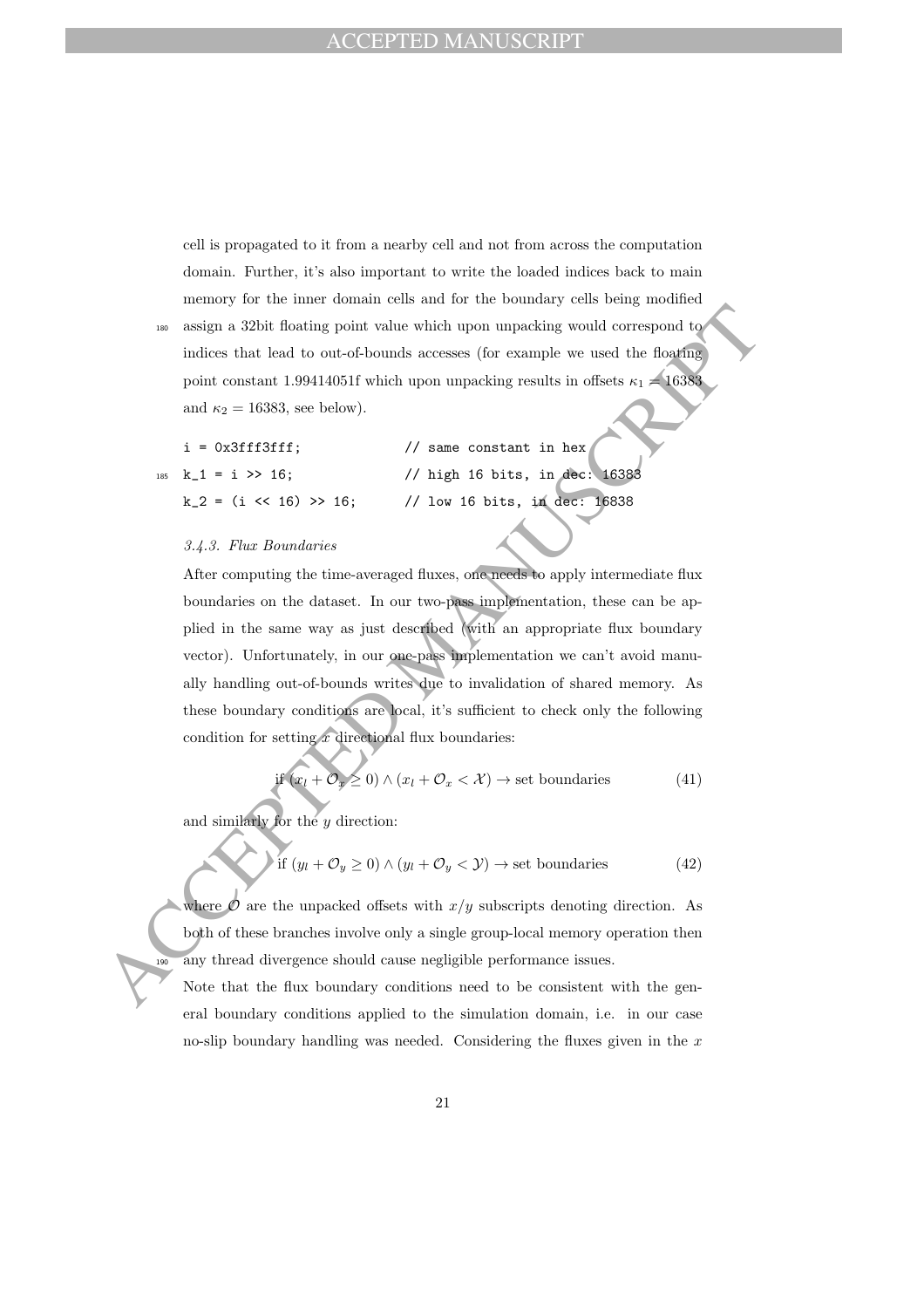and  $y$  direction in Equation (2), it's clear that for no-slip conditions the time-<sup>195</sup> averaged flux boundary cells need copies of their respective inner domain cell values multiplied by a boundary-vector such that both of the horizontal velocity components are reflected in the resulting flux vector, i.e. the boundary vector for the no-slip flux boundaries is given by  $B_{\text{flux}} = (-1, 1, 1)^T$ .

### 3.5. Algorithm Overview

- <sup>200</sup> The input resources to the computation kernel(s) are the previous timestep's simulation results and the bathymetry values. The following steps are taken in order to implement the previously described PIFWENO scheme:
	- 1. Load previous timestep's results and extract boundary information.
- 2. Compute the dissipation coefficient  $\alpha$  for the LLF flux splitting, evaluate <sup>205</sup> the fluxes  $F(U)$  and  $G(U)$  as well as the respective Jacobian matrices.
	- 3. Compute the Lax-Friedrichs flux for the h component as well as the  $(k-1)$ th order flux and source term derivatives. Construct the timeaveraged fluxes.
- components are relieved in the resulting flux vector, i.e. the boundary vector<br>for the no-slip llux boundaries is given by  $B_{\text{max}} = (-1, 1, 1)^T$ .<br>
3.5. Algorithm Overview<br>
2. The input resources to the computation lerned(a 4. Set the flux boundary conditions for the  $x$  direction and perform the flux <sup>210</sup> splitting. Apply the WENO reconstruction procedure with or without projection to the characteristic fields (for component-by-component versions also absorb the first source term into the flux calculations as suggested by [20]).

5. Repeat previous step for the  $y$  direction.

- E<sup>1</sup>nd the limiting  $\theta$  parameters via the proposed **minimal case** method and construct the final fluxes for the h component.
- 7. Construct  $U^{n+1}$ .
- 8. Desingularize the cell velocities as needed and apply the consistency requirement.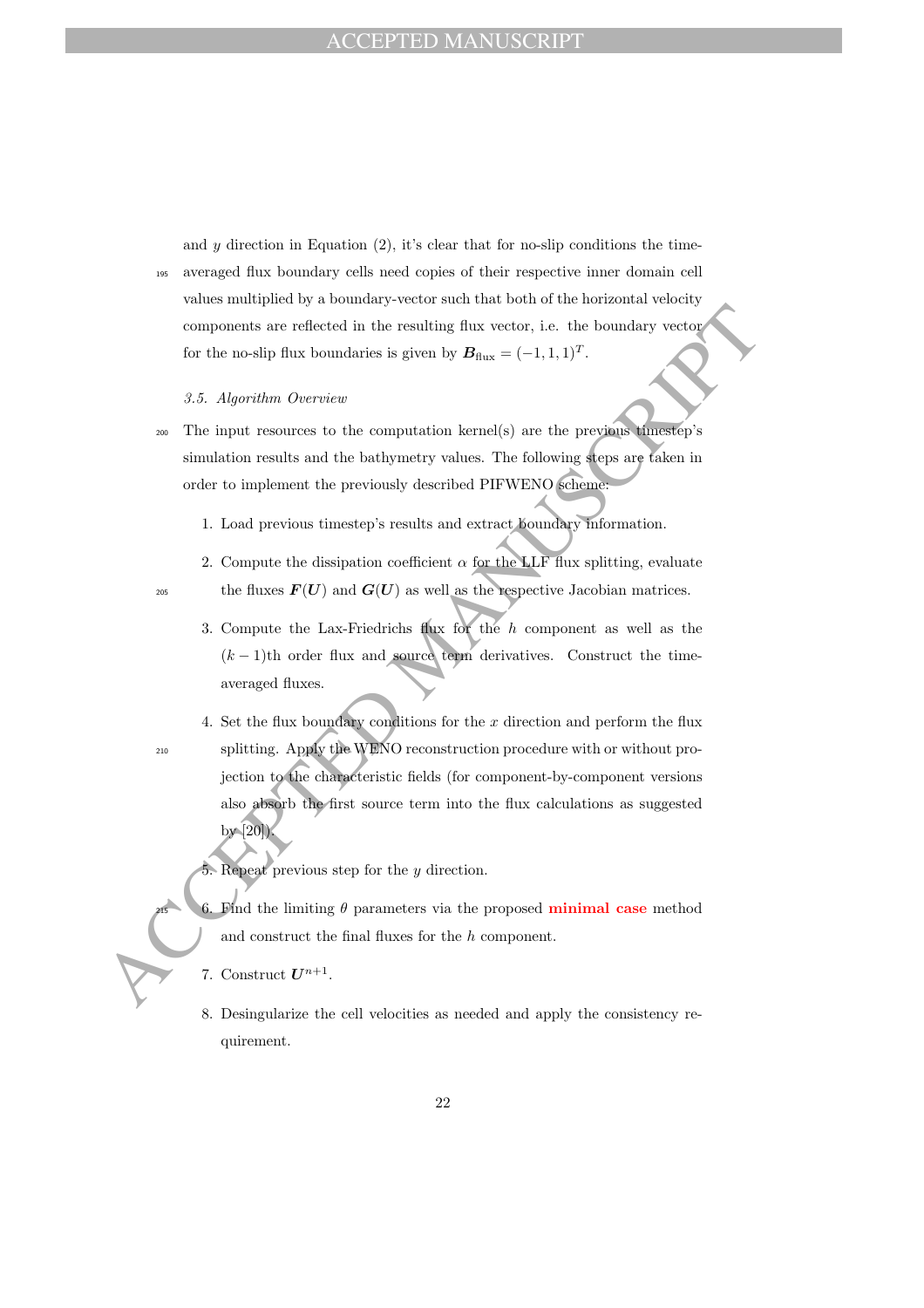<sup>220</sup> 9. Based on the result of Equation (40), write the results to main memory. Multiply the found  $U$  by the boundary vectors and write the results to main memory.

All of these steps were compressed into one and two pass/kernel configurations<br>
the latter of which was constructed due to periodic boundaries. The original<br>  $\infty$  implementation is quite involved, requiring abstract GSM All of these steps were compressed into one and two pass/kernel configurations, the latter of which was constructed due to periodic boundaries. The actual <sup>225</sup> implementation is quite involved, requiring abstract GSM usage and splitting of the computation of equations across local synchronization calls due to the limited available GSM size. A comprehensive description of such a procedure is infeasible and as such we've made the single pass GPU kernels for the 3rd order scheme available online (URL in abstract) with the hope that the previ-<sup>230</sup> ously described strategies combined with the full kernel source codes make any reproduction efforts easier.

#### 4. Results & Discussion

In the following tests we've taken  $\epsilon = 0.01$  in Equation (34) and  $q = 9.81$ ms<sup>-2</sup> unless otherwise stated. All of the results were gathered on a NVIDIA Titan <sup>235</sup> X Pascal GPU. Timing information was obtained using D3D12 Query Heap functionality with the stable power state flag enabled for more consistent results. In the following, we refer to the component by component scheme as PIFWENO3 and the characteristic projection based scheme as PIFWENO3C. Further, we denote single precision computations with SP and double precision computations with DP.

# 4.1. Validation

Given a parabolic bathymetry and the requirement that the water's surface remain planar throughout the motion, Thacker [30] found an analytical expression for both the surface elevation  $\eta$  and the velocities u and v. This particular test case has been used by several authors [31, 32, 4] before to test the accuracy of their numerical schemes and in general is considered quite a severe test case due to involving shoreline movement [33, 34]. The test case was set up similar to [4],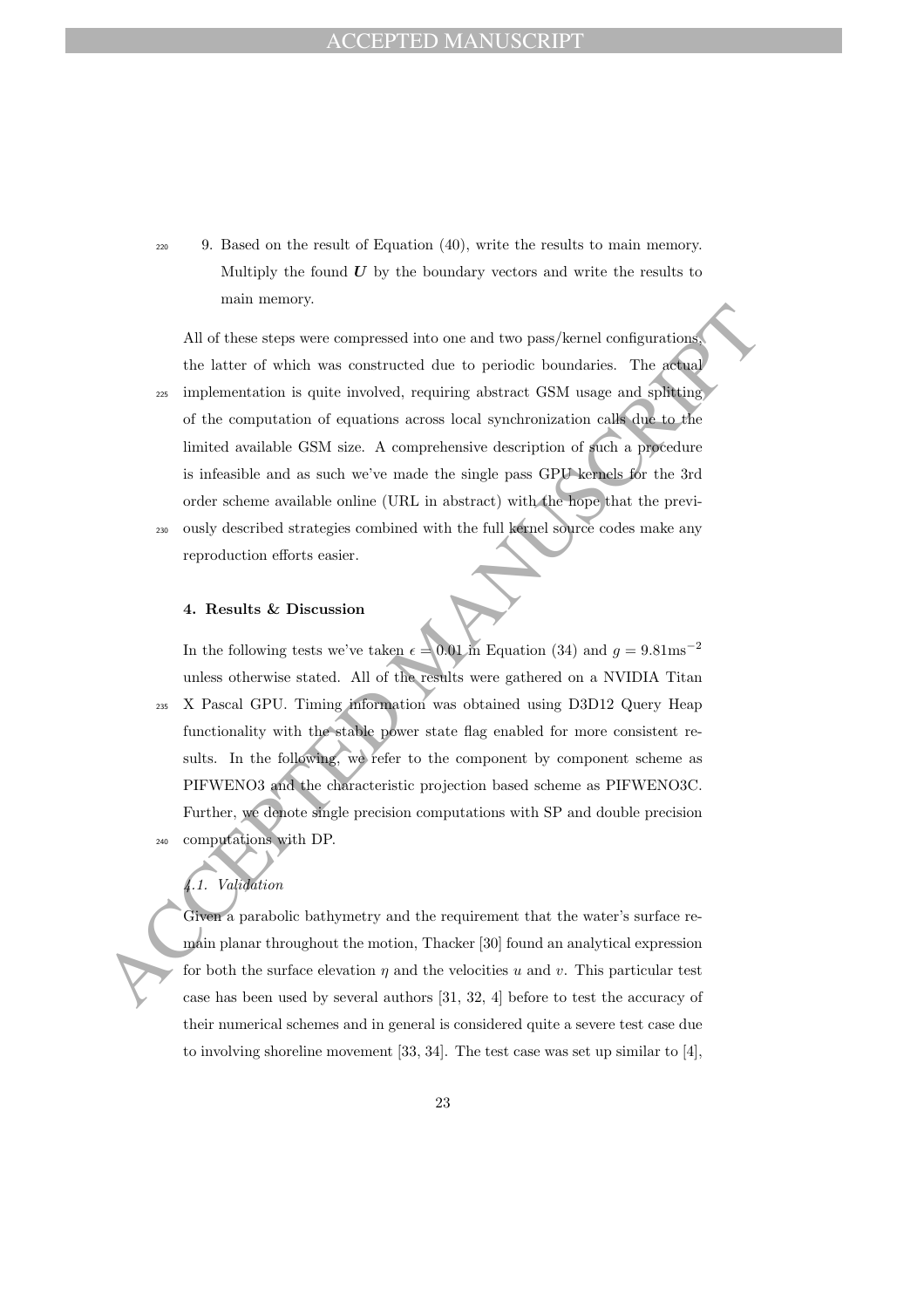i.e. given a domain  $[-3960, 3960] \times [-3960, 3960]$  m<sup>2</sup> with reflective boundaries and a parabolic bottom topography:

$$
b = D_0 \left( \frac{x^2 + y^2}{L^2} - 1 \right) \tag{43}
$$

where  $D_0 = 1$ m and  $L = 2500$ m, the exact solution to the SWE is given by:

$$
\eta = \frac{2AD_0}{L^2} (x \cos \omega t + y \sin \omega t + LB_0)
$$
  
\n
$$
u = -A\omega \sin \omega t
$$
  
\n
$$
v = A\omega \cos \omega t
$$
 (44)

 $b = D_0\left(\frac{2^n + b'}{L^2} - 1\right)$  (43)<br>where  $D_0 = 1$ m and  $L = 2500$ m, the exact solution to the SWE is given by<br> $\eta = \frac{24D_0}{L^2}$  ( $x \cos \omega t + y \sin \omega t + LB_0$ )<br> $u = -A\omega \sin \omega t$ <br> $v = A\omega \cos \omega t$ <br>where  $A = L/2$ ,  $B_0 = -A/2L$  and  $\omega = \sqrt{2D_0/L^2$ where  $A = L/2$ ,  $B_0 = -A/2L$  and  $\omega = \sqrt{2D_0/L^2}$ . Furthermore, the gravitational constant  $g = 1 \text{ms}^{-2}$  for this test case. The grid size chosen was  $100 \times 100$ with  $\Delta x = \Delta y = 80$ m and a constant timestep  $\Delta t = 10$ s. The induced motion <sup>245</sup> is periodic with a period of  $T = 2\pi/\omega$  - we present slices near the center of the domain (at  $y = 40$ m) of the simulation at times  $t \approx 3T, 3.25T, 3.5T$  for

both PIFWENO3 and PIFWENO3C schemes using single and double precision floating point arithmetic in Figures 5-7. The motion within this timespan corresponds to a surface rotation of  $7\pi$  radians - for a time-lapse from  $t = 0$ , see <sup>250</sup> the demo video available at the URL given in the abstract.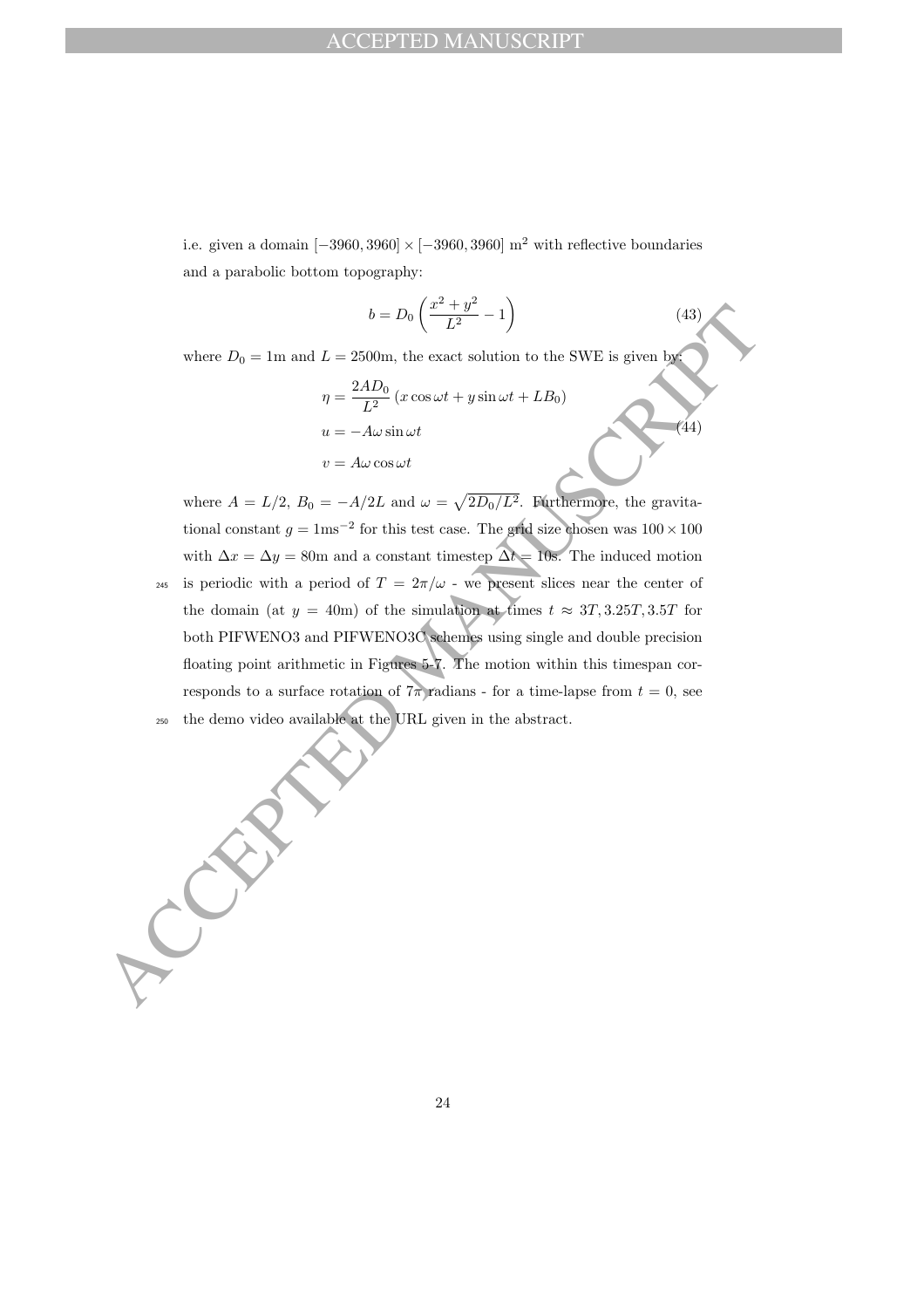

Figure 5: PIFWENO3 (top) and PIFWENO3C (bottom) solution plots for  $\eta$ , u and v at  $t = 33320$ s ≈ 3 $T$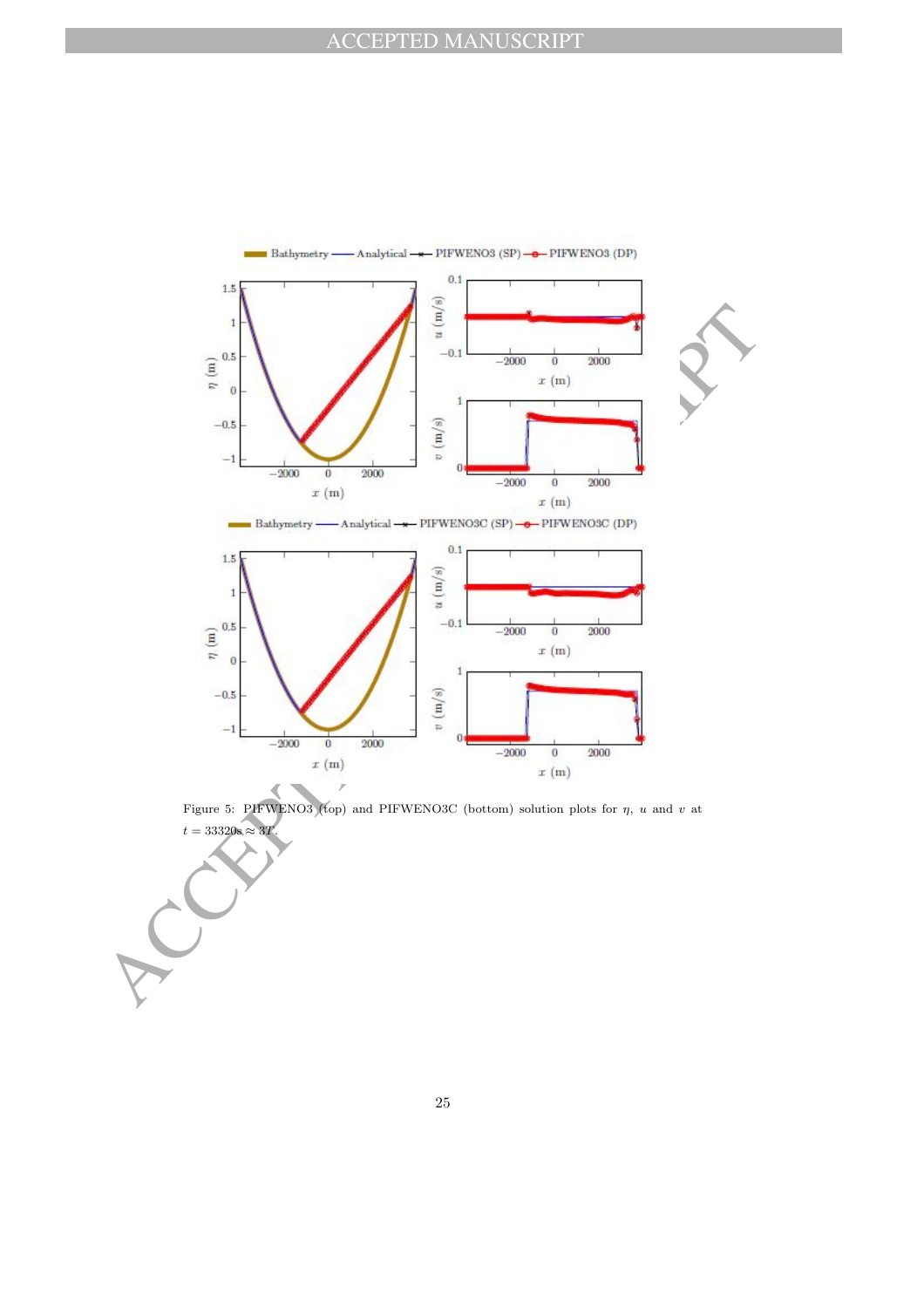





Figure 6: PIFWENO3 (top) and PIFWENO3C (bottom) solution plots for  $\eta$ , u and v at  $t = 36100$ s ≈ 3.25T.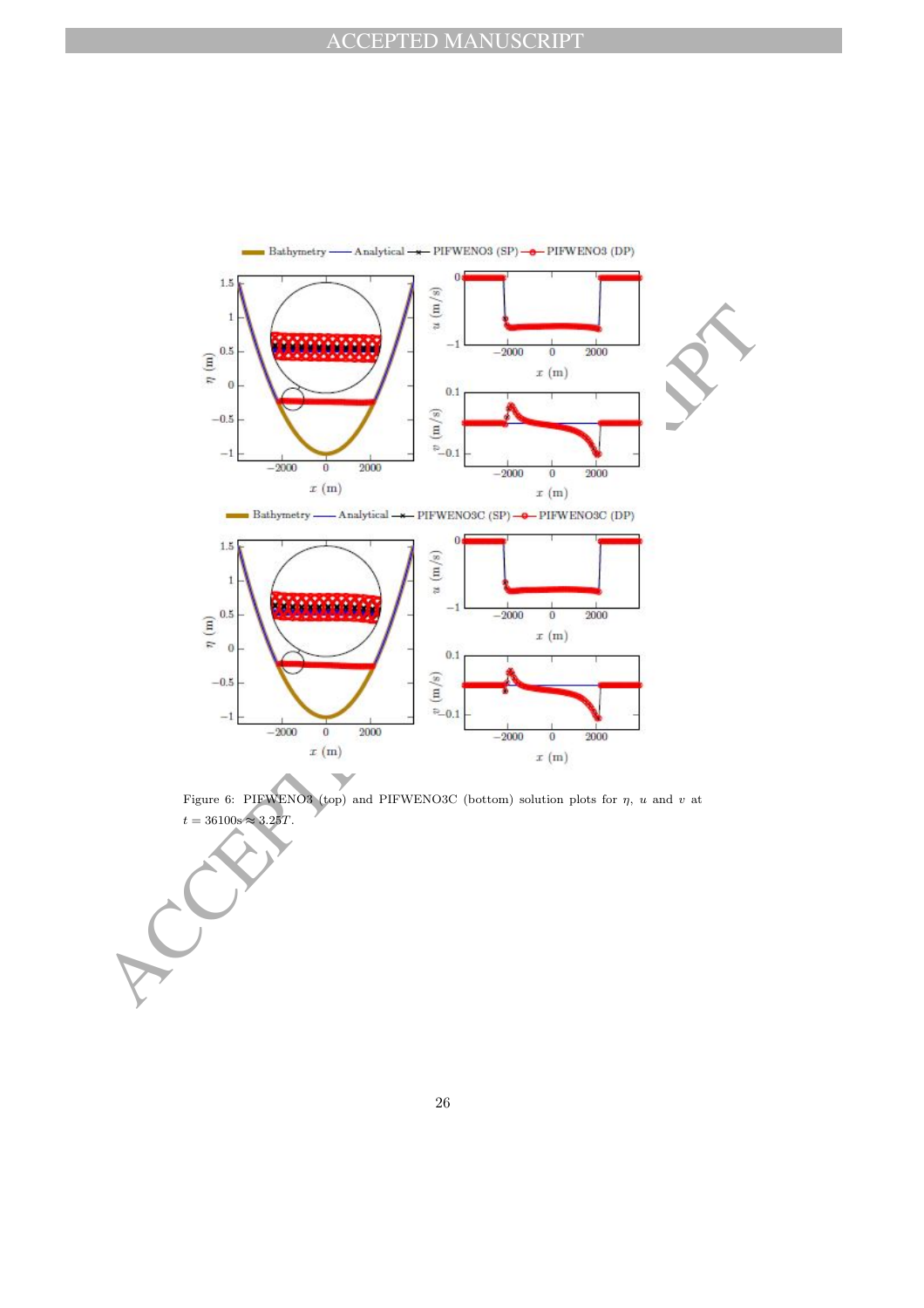

Figure 7: PIFWENO3 (top) and PIFWENO3C (bottom) solution plots for  $\eta$ , u and v at  $t = 38880$ s ≈  $3.5T$ .

It's clear from these figures that both schemes provide accurate estimates to the surface elevation  $\eta$  - in Figure 6 one can however notice some small disturbances in the PIFWENO3C surface in the highlighted  $x < 0$  region. On the other hand, the velocity profiles show much larger errors for both schemes - <sup>255</sup> this is to be expected, as an accurate simulation of the velocity profile for this test case is known to be problematic [33, 35, 36] and the gathered results are consistent with those in other works [31, 34, 37]. The differences between the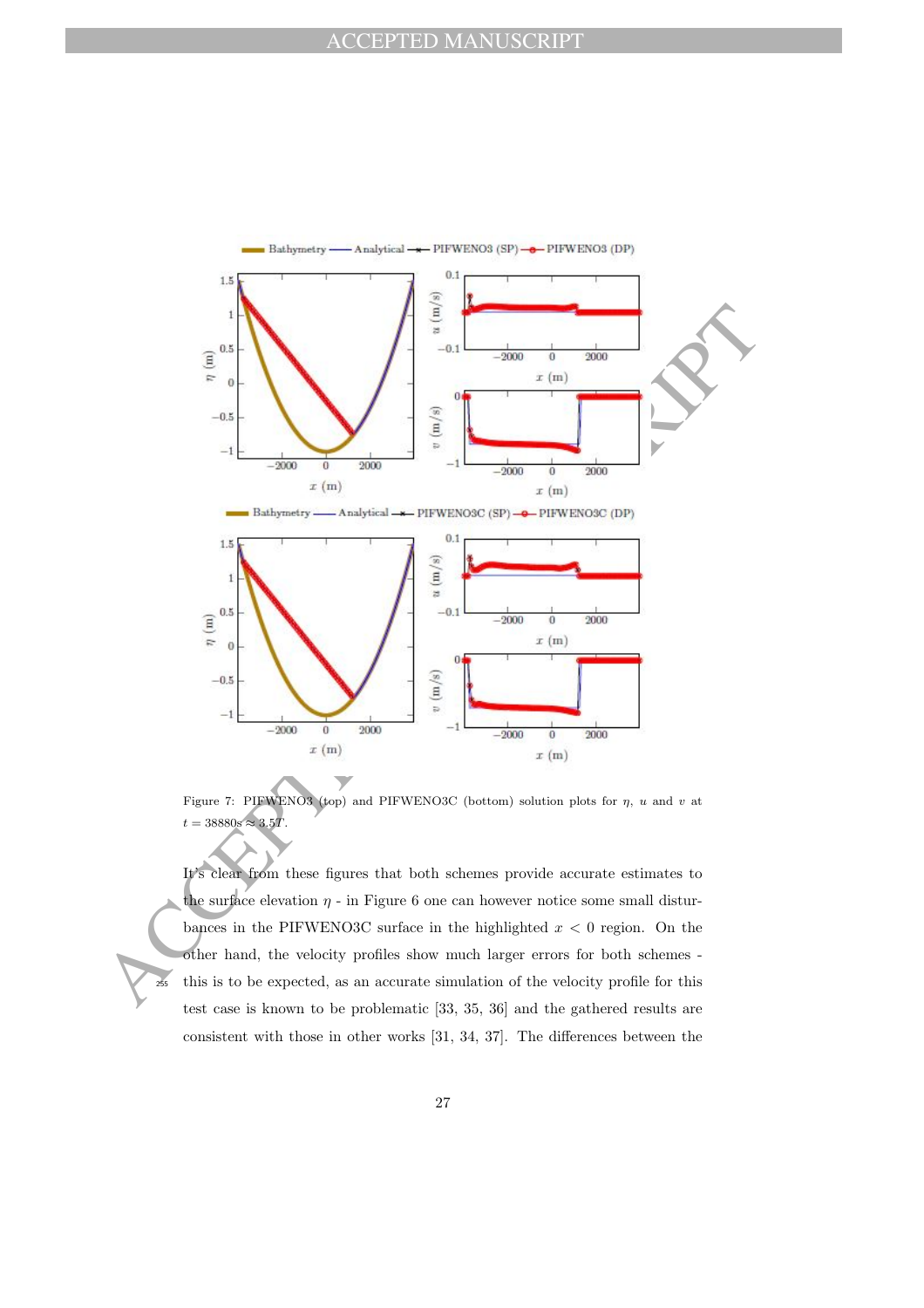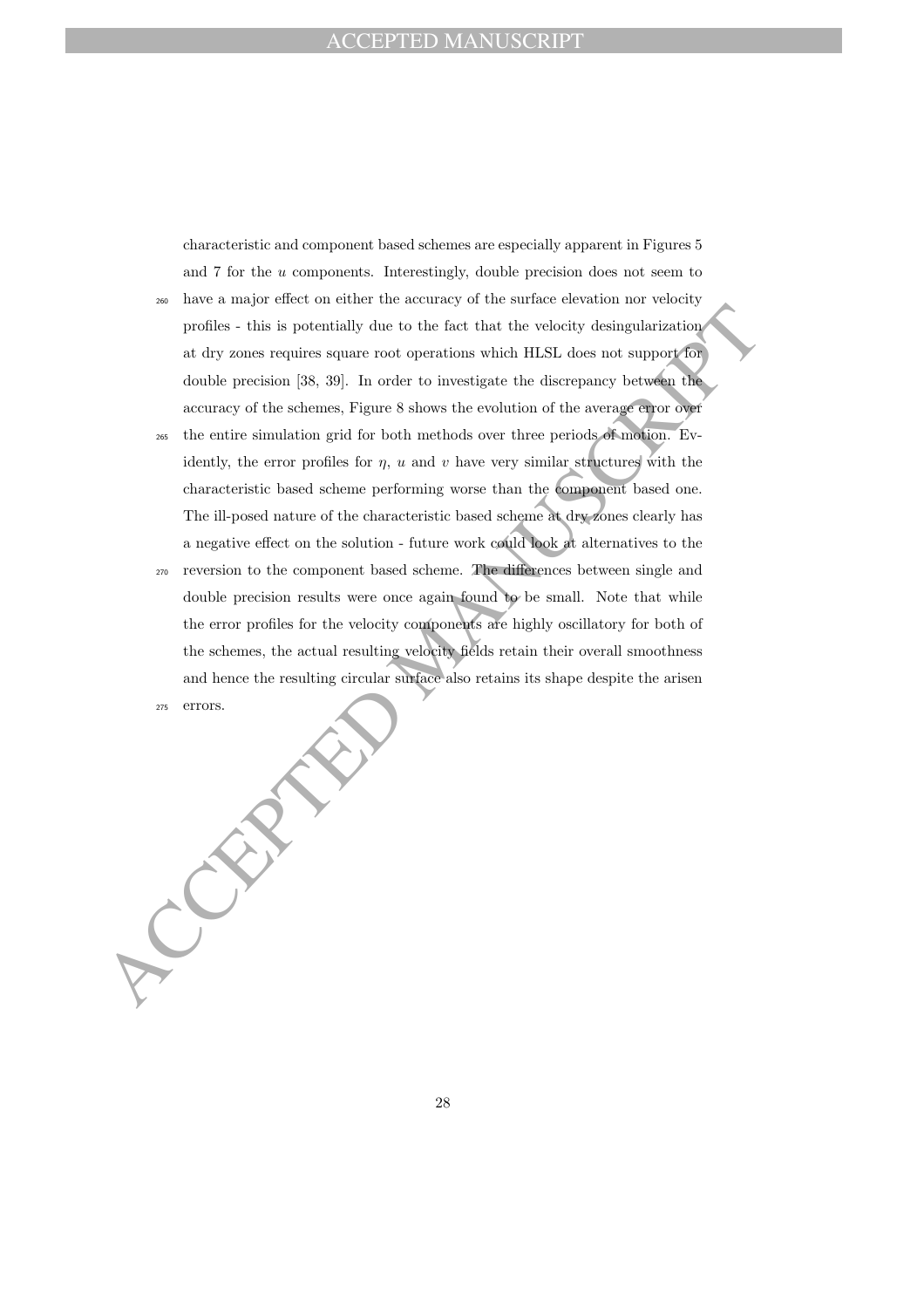

Figure 8: PIFWENO3 and PIFWENO3C average errors over 3 periods of motion for  $\eta$ ,  $u$  and v.

## 4.2. Well-Balanced (C-property) Test

as:

The next test was designed to check the well-balanced (C-property) of the presented schemes. The bathymetry and initial conditions for this test were chosen

$$
b(x,y) = \begin{cases} 0.8 & \text{if } x > 0.8\\ 0.5\sin(4\pi x)\cos(4\pi y) & \text{otherwise} \end{cases}
$$
 (45)  

$$
U(x,y,0) = \left(1 - b(x,y) \quad 0 \quad 0\right)^T
$$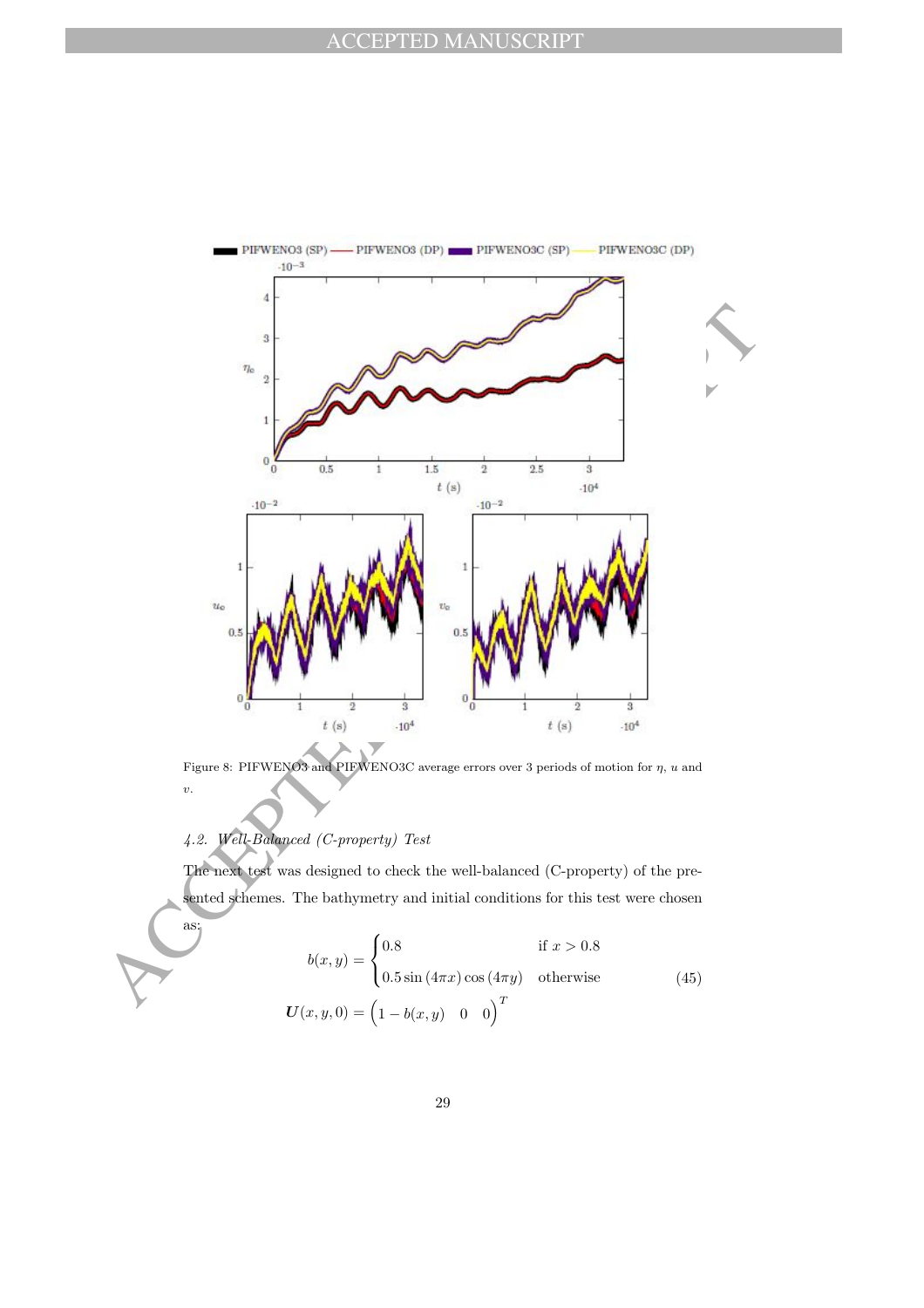on a domain  $[0.005, 0.995] \times [0.005, 0.995]$  m<sup>2</sup> with reflective boundaries. Further,  $\Delta x = \Delta y = 0.01$ m and  $\Delta t = (\Delta x/20)$ s. The grid size for the test was  $100 \times 100$  and the end time was  $t \approx 0.2$ s. Note that the bathymetry has both

- <sup>280</sup> smooth and discontinuous components. In general, the developed schemes were found to handle discontinuities within the bathymetry without issues when dealing with completely wet domains. On the other hand, instabilities were observed for some scenarios involving wetting and drying processes (more so for the characteristic variations). For
- <sup>285</sup> our purposes, slightly smoothing the bathymetry in a pre-processing stage for those scenarios was found to alleviate any arising issues and hence further analysis was not performed. The L<sub>1</sub> and  $L_{\infty}$  errors (for more info see e.g. [40, Appendix A]) using single and double precision are presented in Table 1 - the C-property is confirmed by the fact that both schemes <sup>290</sup> reached machine-precision level errors in their respective calculations. Note that
- similar to the scheme by Kurganov and Petrova [8], neither of the PIFWENO schemes maintain this C-property when the bathymetry pierces the surface. In our simulations we made observations similar to those in [4] - these small flux imbalances have a negligible effect on the overall solution and the results were <sup>295</sup> found to be satisfactory for our purposes. Future work could look at further modifying the flux calculations to allow for accurate steady-state solutions with

| 280 | smooth and discontinuous components. In general, the developed schemes             |                              |            |                  |            |            |  |  |
|-----|------------------------------------------------------------------------------------|------------------------------|------------|------------------|------------|------------|--|--|
|     | were found to handle discontinuities within the bathymetry with-                   |                              |            |                  |            |            |  |  |
|     | out issues when dealing with completely wet domains. On the other                  |                              |            |                  |            |            |  |  |
|     | hand, instabilities were observed for some scenarios involving wetting             |                              |            |                  |            |            |  |  |
|     | and drying processes (more so for the characteristic variations). For              |                              |            |                  |            |            |  |  |
| 285 | our purposes, slightly smoothing the bathymetry in a pre-processing                |                              |            |                  |            |            |  |  |
|     | stage for those scenarios was found to alleviate any arising issues and            |                              |            |                  |            |            |  |  |
|     | hence further analysis was not performed. The $L_1$ and $L_{\infty}$ errors (for   |                              |            |                  |            |            |  |  |
|     | more info see e.g. [40, Appendix A]) using single and double precision are pre-    |                              |            |                  |            |            |  |  |
|     | sented in Table 1 - the C-property is confirmed by the fact that both schemes      |                              |            |                  |            |            |  |  |
| 290 | reached machine-precision level errors in their respective calculations. Note that |                              |            |                  |            |            |  |  |
|     | similar to the scheme by Kurganov and Petrova [8], neither of the PIFWENO          |                              |            |                  |            |            |  |  |
|     | schemes maintain this C-property when the bathymetry pierces the surface. In       |                              |            |                  |            |            |  |  |
|     | our simulations we made observations similar to those in $[4]$ - these small flux  |                              |            |                  |            |            |  |  |
|     | imbalances have a negligible effect on the overall solution and the results were   |                              |            |                  |            |            |  |  |
| 295 | found to be satisfactory for our purposes. Future work could look at further       |                              |            |                  |            |            |  |  |
|     | modifying the flux calculations to allow for accurate steady-state solutions with  |                              |            |                  |            |            |  |  |
|     | surface-piercing bathymetry functions.                                             |                              |            |                  |            |            |  |  |
|     |                                                                                    |                              |            |                  |            |            |  |  |
|     |                                                                                    | PIFWENO3                     |            |                  | PIFWENO3C  |            |  |  |
|     | Norm<br>$\boldsymbol{h}$                                                           | h u                          | hv         | $\boldsymbol{h}$ | h u        | hv         |  |  |
|     | $4.38e-08$                                                                         | 3.11e-07                     | $2.68e-07$ | 7.18e-08         | 4.08e-07   | 4.01e-07   |  |  |
|     | $L_{\rm 1^-}$<br>3.66e-17                                                          | $5.12\mathrm{e}{\text{-}}16$ | 4.77e-16   | $1.82e-16$       | $7.53e-16$ | $6.93e-16$ |  |  |
|     | 3.28e-07                                                                           | 1.99e-06                     | 1.94e-06   | 5.07e-07         | 2.17e-06   | $2.59e-06$ |  |  |
|     | $L_{\infty}$<br>4.44e-16                                                           | $3.01e-15$                   | $3.24e-15$ | $1.28e-15$       | 5.01e-15   | $4.67e-15$ |  |  |
|     |                                                                                    |                              |            |                  |            |            |  |  |

Table 1: Well-balanced test results for PIFWENO3 and PIFWENO3C schemes.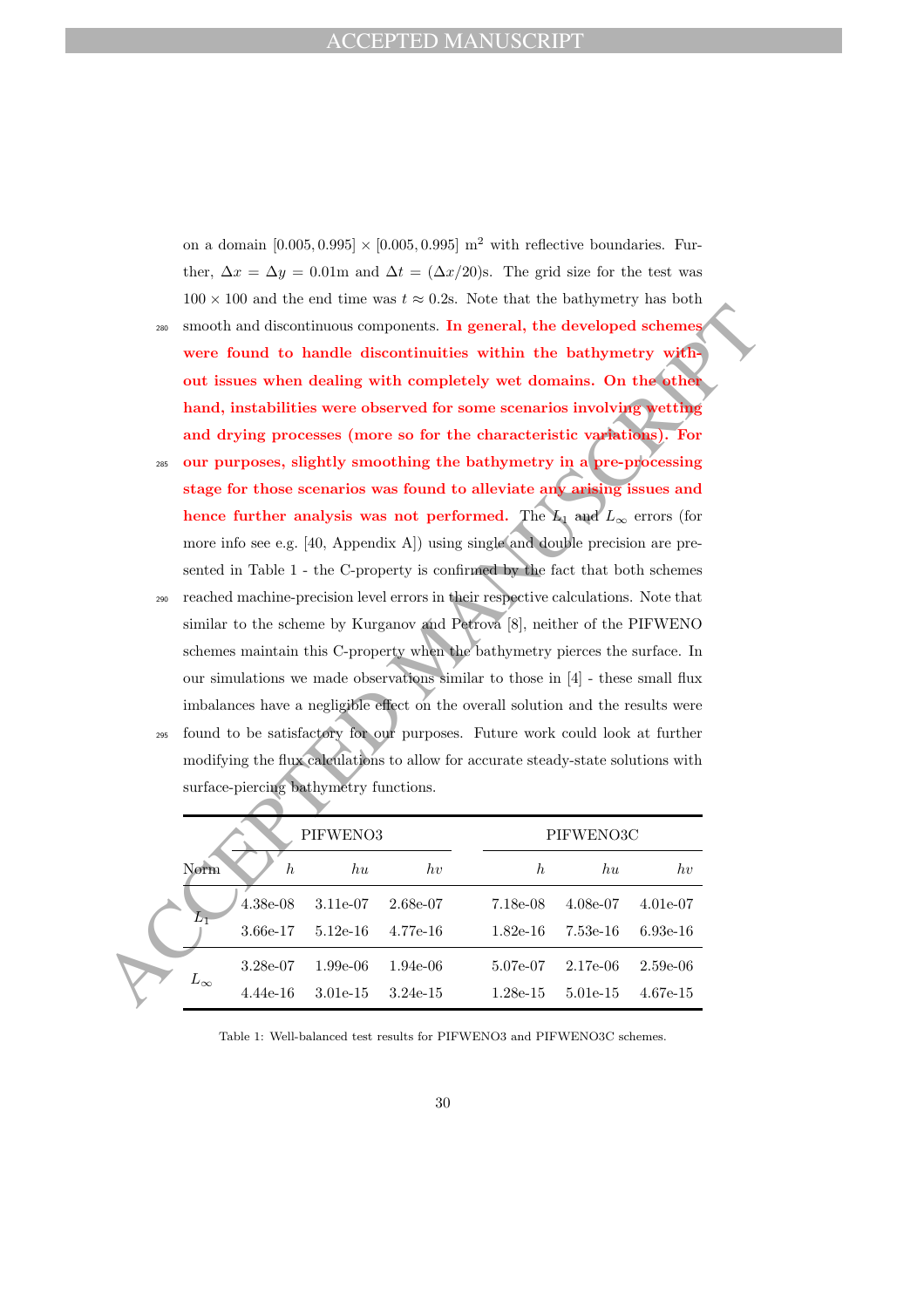#### 4.3. Grid Convergence

The purpose of the following test was to verify that the practical convergence rate of the scheme matches its theoretical order of accuracy for smooth solutions. To this end, we used a similar setup to [20], i.e. the initial conditions were defined as:

$$
b(x,y) = \sin(2\pi x) + \cos(2\pi y)
$$

$$
U(x,y,0) = \begin{pmatrix} 10 + \exp(\sin(2\pi x))\cos(2\pi y) \\ \sin(\cos(2\pi x))\sin(2\pi y) \\ \cos(2\pi x)\cos(\sin(2\pi y)) \end{pmatrix}
$$
(46)

on a domain  $[0, 1) \times [0, 1]$  m<sup>2</sup> with periodic boundaries (hence we used a modified version of our 2-pass implementation for this test case (see below)). Additionally, we set  $\Delta x = \Delta y = (1/N)$ m where N is the number of grid cells per dimension - the fine grid solution at  $1600 \times 1600$  was considered the reference solution and hence the computations were run on grids with  $N \in \{25, 50, \ldots, 1600\}$ . The end time was chosen as  $t = 0.05$ s. In order to minimize the temporal error, the tests were run with a CFL number  $\nu = 0.2$ , defined as [13, p.70] [41]:

$$
\nu = \Delta t \left( \frac{u_{\text{max}}}{\Delta x} + \frac{v_{\text{max}}}{\Delta y} \right) \tag{47}
$$

For our assumption matrix is those constants of orientation constants of the similar elastic set  $b(x, y, 0) = \begin{pmatrix} 10 & 1 & \text{csc}(15x) \\ 0 & 1 & \text{csc}(15x) \\ 0 & 0 & 1 \end{pmatrix}$  (a)  $b(x, y, 0) = \begin{pmatrix} 10 & 1 & \text{csc}(15x) \\ 0 & 1 & \text{csc}(25x) \end{$ where  $u_{\text{max}}$  and  $v_{\text{max}}$  are the maximum eigenvalues in the x and y directions, <sup>300</sup> respectively. As the previously described GPU implementation was designed for constant timestepping, additional passes had to be written for enforcing the CFL condition: a single pass over the entire computation grid was used to find maximum eigenvalues per grid cell, followed by basic parallel reduction in GSM for finding the maximum values for each thread group. A further additional pass was then used to find the global maximum eigenvalues and hence the timestep size - this brought the number of total computation passes up to 4 for this test case. Note that when dealing with very large grids, it might be beneficial to introduce additional GSM-based parallel reduction passes in order to speed up the global maximum computation (due to a limited maximum number of <sup>310</sup> allowed threads per group, it might not be possible to reduce the number of maximum eigenvalues to a sufficiently small number in just a single pass).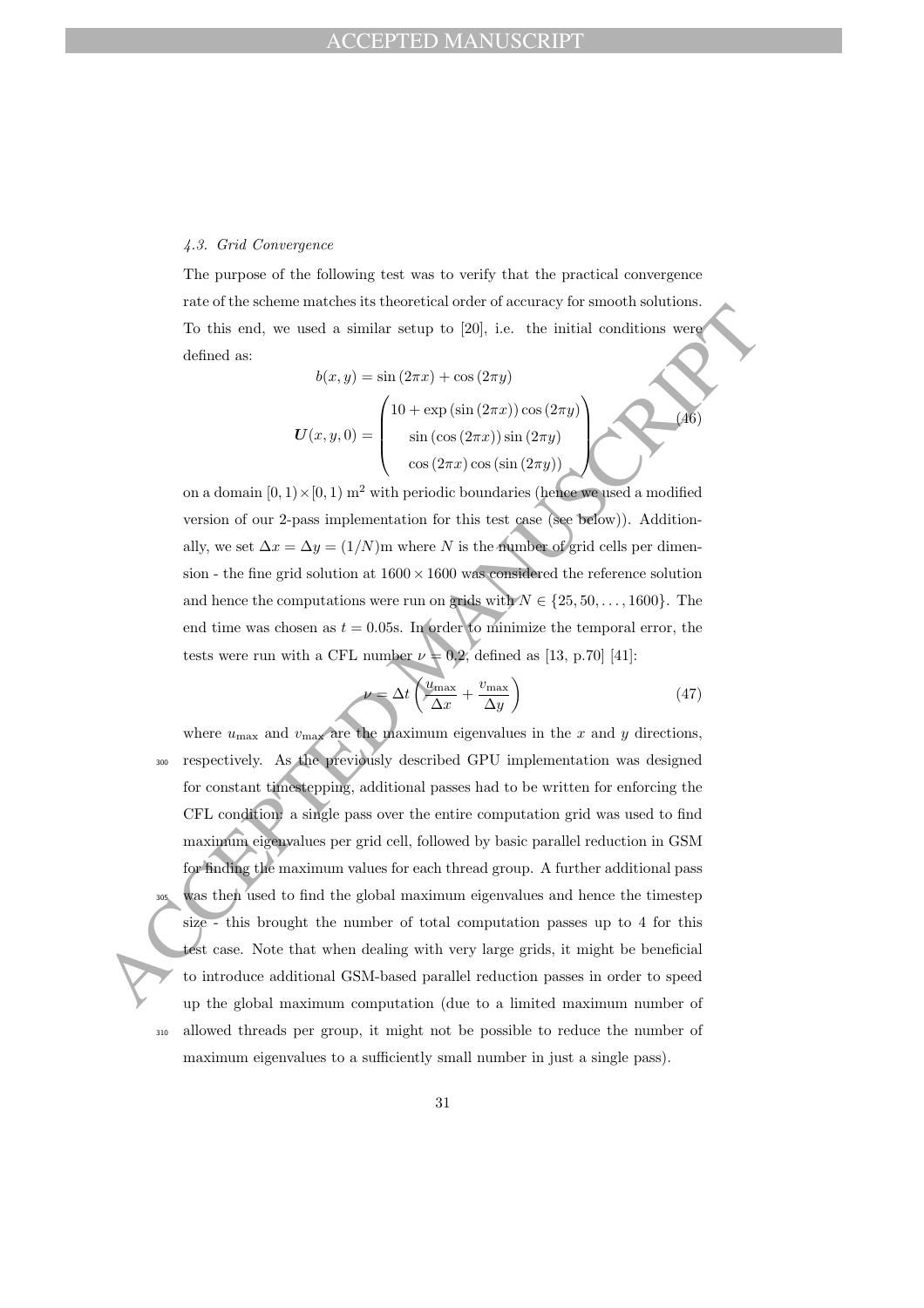The convergence test results are given in Tables 2 and 3 for PIFWENO3 and PIFWENO3C schemes, respectively. It's clear that with grid refinement, the computed order approaches the expected value of 3 (i.e. the spatial order) for <sup>315</sup> both schemes. We note that our Taylor timestepping solution does not reach hyper-convergence levels as often seen with Runge-Kutta method-of-lines solvers

(cf. [11]).

|                 | $\hbar$    |       | hu         |       | hv         |       |
|-----------------|------------|-------|------------|-------|------------|-------|
| Mesh            | $L_1$      | Order | $L_1$      | Order | $L_1$      | Order |
| $25^{2}$        | 7.38e-02   |       | $4.21e-01$ |       | 8.67e-01   |       |
| 50 <sup>2</sup> | $2.03e-02$ | 1.86  | $1.09e-01$ | 1.96  | $1.81e-01$ | 2.26  |
| $100^{2}$       | $4.26e-03$ | 2.25  | 2.18e-02   | 2.32  | 3.38e-02   | 2.42  |
| $200^2$         | 8.55e-04   | 2.32  | 4.17e-03   | 2.39  | $6.83e-03$ | 2.31  |
| $400^{2}$       | 1.76e-04   | 2.28  | $8.77e-04$ | 2.25  | 1.45e-03   | 2.24  |
| $800^{2}$       | 3.33e-05   | 2.40  | $1.54e-04$ | 2.51  | $2.93e-04$ | 2.30  |

Table 2: Grid convergence test results for PIFWENO3.

|                    | $\boldsymbol{h}$ |          | h u                                                  |          | hv         |                                              |
|--------------------|------------------|----------|------------------------------------------------------|----------|------------|----------------------------------------------|
| Mesh               | $L_1$            | Order    | $L_1$                                                | Order    | $L_1$      | Order                                        |
| $25^2$             | $7.38e-02$       |          | 4.21e-01                                             |          | 8.67e-01   |                                              |
| $50^2$             | $2.03e-02$       | 1.86     | $1.09e-01$                                           | 1.96     | 1.81e-01   | $2.26\,$                                     |
| $100^{2}$          | $4.26e-03$       | $2.25\,$ | 2.18e-02                                             | 2.32     | $3.38e-02$ | $2.42\,$                                     |
| $200^2$            | 8.55e-04         | 2.32     | 4.17e-03                                             | 2.39     | $6.83e-03$ | $2.31\,$                                     |
| $400^2$            | 1.76e-04         | $2.28\,$ | 8.77e-04                                             | 2.25     | $1.45e-03$ | $2.24\,$                                     |
| $800^2$            | $3.33e-05$       | 2.40     | 1.54e-04                                             | $2.51\,$ | $2.93e-04$ | $2.30\,$                                     |
|                    |                  |          | Table 2: Grid convergence test results for PIFWENO3. |          |            |                                              |
|                    |                  |          | h u                                                  |          | hv         |                                              |
| ${\bf Mesh}$       | $L_{\rm 1}$      | Order    | $L_1$                                                | Order    | $L_1$      | Order                                        |
| $25^2$             | 7.78e-02         |          | $4.15e-01$                                           |          | $9.27e-01$ |                                              |
| 50 <sup>2</sup>    | 2.53e-02         | 1.62     | $1.12e-01$                                           | 1.89     | $2.20e-01$ |                                              |
| $100^{2}$          | $6.01e-03$       | 2.07     | $2.66e-02$                                           | 2.07     | 4.85e-02   |                                              |
| $200^{2}$          | $1.16e-03$       | $2.37\,$ | $5.20e-03$                                           | 2.35     | 8.70e-03   |                                              |
| $40\overline{0}^2$ | 2.03e-04         | $2.51\,$ | 8.82e-04                                             | $2.56\,$ | $1.53e-03$ | $2.08\,$<br>$2.18\,$<br>$2.48\,$<br>$2.51\,$ |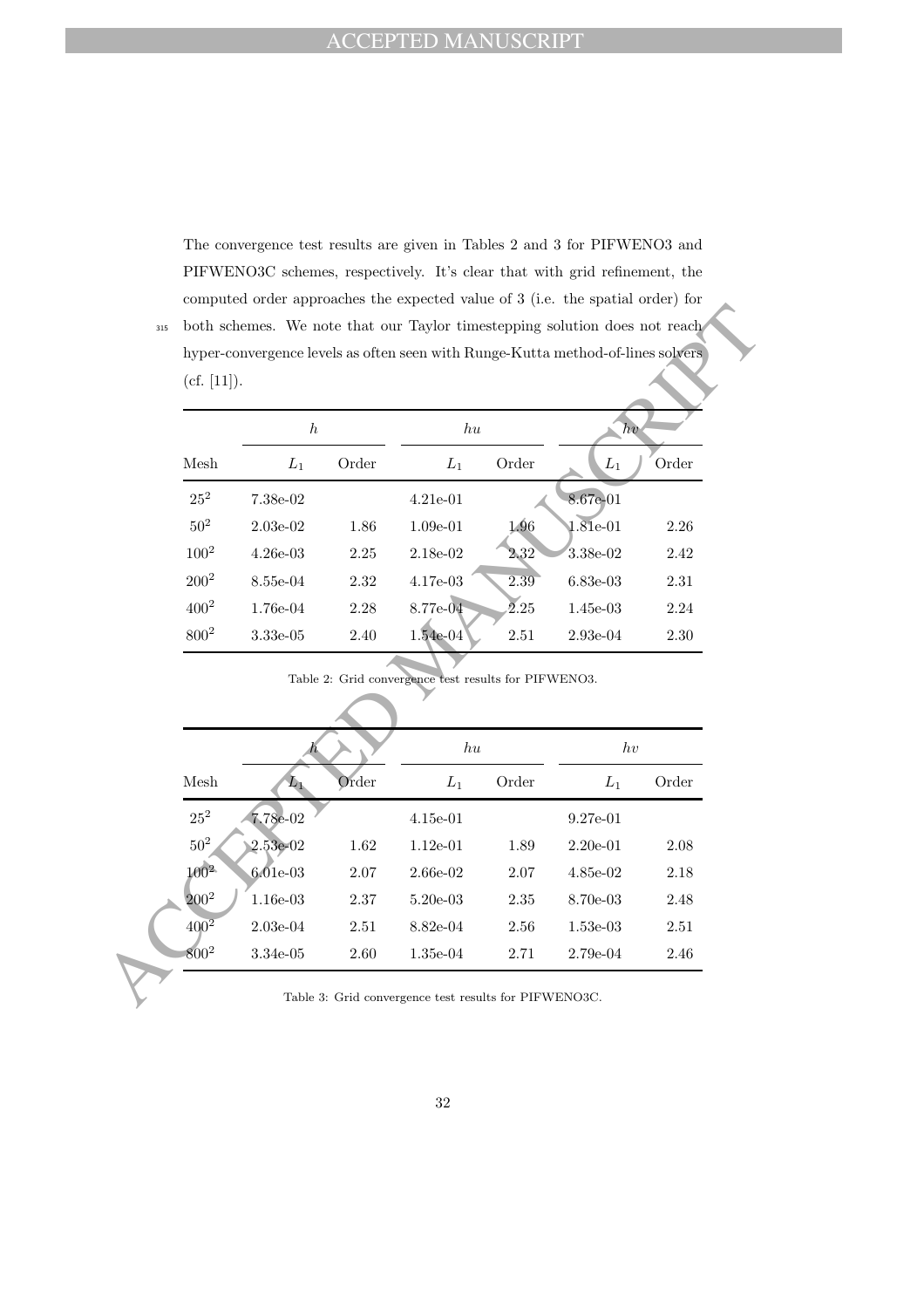### 4.4. Complex Heightfield Test

The purpose of this last test was to investigate the ability of the schemes to model complex flow features with generic bathymetry data. To achieve this, we used L3DT [42] to generate a detailed heightmap dataset which we then applied over the following initial conditions:

$$
b(x,y) = \max\left(0,4\sin\left(\frac{\pi x}{24}\right)\right) + \mathcal{H}(x,y)
$$

$$
\Psi = \max\left(0,\cos\left(\frac{\pi}{2} + \frac{2\pi x}{24}\right)\right) + \begin{cases} \max(0,1.5-b(x,y)) & \text{if } x < 3\\ 0 & \text{otherwise} \end{cases}
$$

$$
U(x,y,0) = \left(\Psi \quad 0 \quad 0\right)^T
$$
(48)

more compare now nearries with general engineering unit. To ennearce these spinses are the following initial engineering dataset which we then applied over the following initial engineering dataset which we then applied o where  $\mathcal H$  is the value at  $(x, y)$  in the heightfield dataset. The test was set up on a  $320 \quad 1600\times1152$  grid over a numerical domain defined in  $(-12, 12)\times(-8.75, 8.75)$ . We used a slightly modified  $\Delta x = \Delta y = 0.2$ m and  $\Delta t = 0.016$ s for our simulations in order to approximately synchronize the simulation to 60 frames per second (FPS) rendering. 3D snapshots and the corresponding contour plots given in Figure 9 show that the PIFWENO3 scheme can clearly handle complicated <sup>325</sup> flows without issues (PIFWENO3C results omitted for brevity as they were very

similar). A video showing real-time as well as faster than real-time simulation results from this test case can be found online (one can also find the heightfield dataset there, URL in abstract).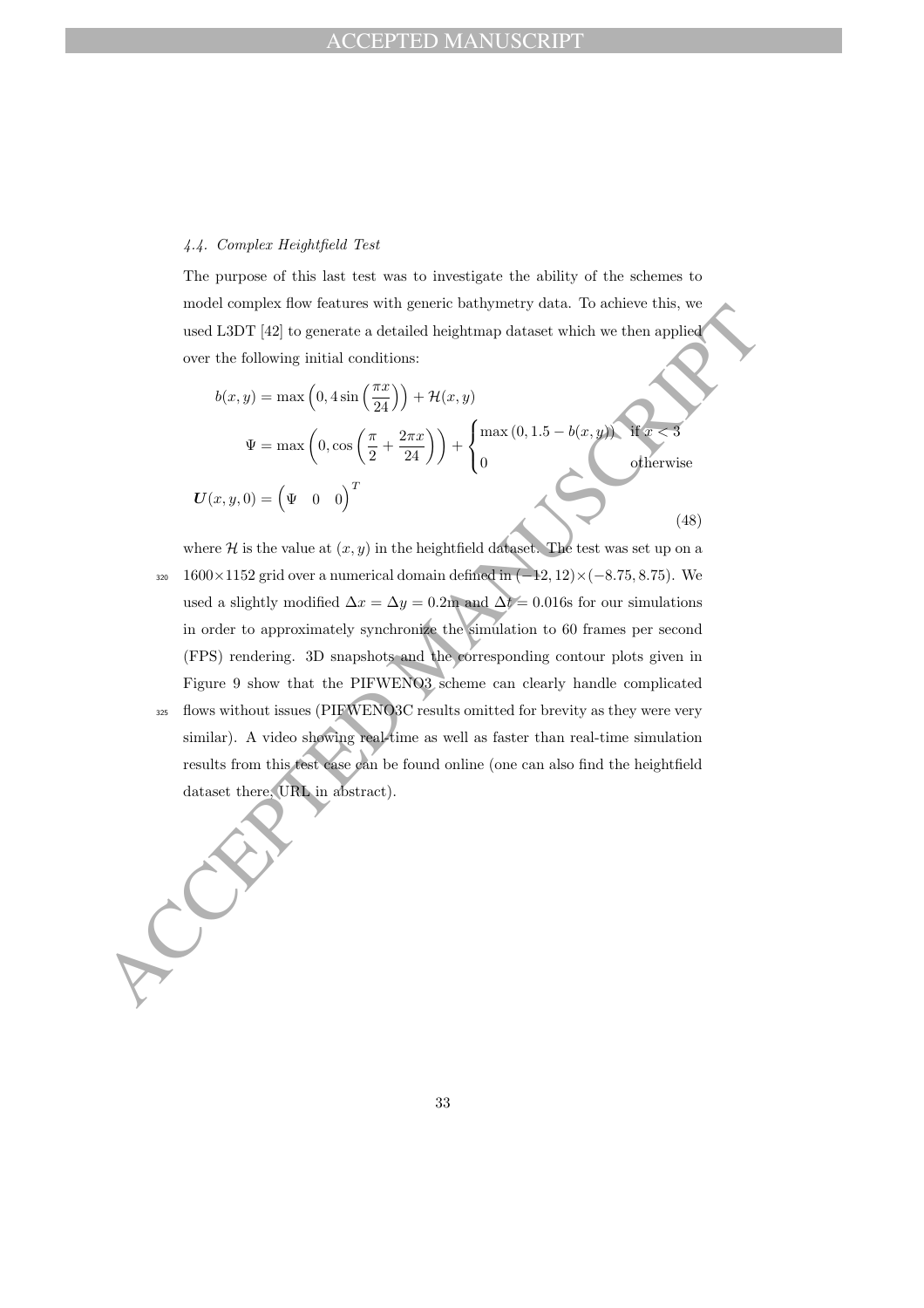

Figure 9: Complex heightfield test for the PIFWENO3 scheme at  $t \approx 50, 70, 90$ s. Left - 3D surface renders, right - surface elevation  $\eta$  contour plots.

# 4.5. Performance Evaluation

<sup>330</sup> The purpose of the following discussion is to assess the suitability of the presented schemes for real-time simulation and rendering. A brief overview of the single pass computation kernels for both single and double precision is given in Table 4 - the threadgroup sizes were found through thorough testing of various different configurations, aided by the CUDA Occupancy Calculator [43]. Due <sup>335</sup> to a number of different conflicting optimization parameters (for a discussion see e.g. [4]), optimizing for maximum occupancy was not always found to produce best results. Further, even the common practice of keeping the number of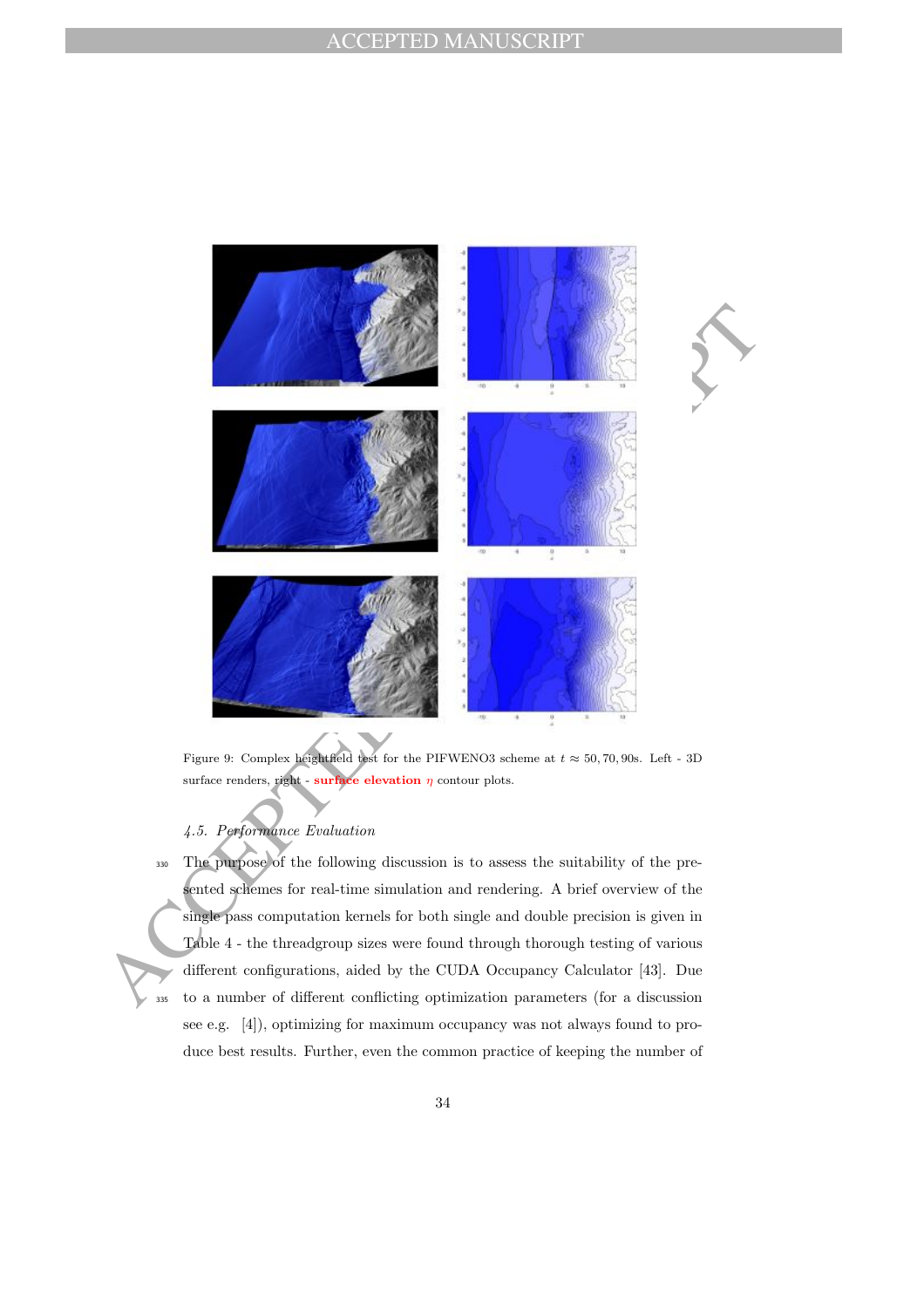threads to an integer multiple of the warp size was found to not always yield expected results (e.g. PIFWENO3C in double precision was found to perform <sup>340</sup> best with a non-integer number of warps per thread group).

|     |                                                                                                                                                                                                                                                                                                    |                | PIFWENO3     |                                                                                       | PIFWENO3C      |  |
|-----|----------------------------------------------------------------------------------------------------------------------------------------------------------------------------------------------------------------------------------------------------------------------------------------------------|----------------|--------------|---------------------------------------------------------------------------------------|----------------|--|
|     |                                                                                                                                                                                                                                                                                                    | SP             | DP           | <b>SP</b>                                                                             | DP             |  |
|     | Registers                                                                                                                                                                                                                                                                                          | 20             | 34           | 37                                                                                    | 52             |  |
|     | Threads $(\mathcal{X} \times \mathcal{Y})$                                                                                                                                                                                                                                                         | $32 \times 24$ | $24\times16$ | $24\times24$                                                                          | $20 \times 20$ |  |
|     | GSM (bytes)                                                                                                                                                                                                                                                                                        | 30720          | 30720        | 23040                                                                                 | 32000          |  |
|     | Instructions                                                                                                                                                                                                                                                                                       | 390            | 843          | 564                                                                                   | 1375           |  |
|     | Occupancy $(\%)$                                                                                                                                                                                                                                                                                   | $75\,$         | $38\,$       | 56                                                                                    | 41             |  |
|     |                                                                                                                                                                                                                                                                                                    |                |              | varying grid sizes - as all cells were treated equal in the schemes, the results were |                |  |
| 345 | found to be independent of the setup of the problem and hence we present results<br>for a slightly modified $(g = 5.81 \text{ms}^{-2}, \Delta x = \Delta y = (1/N)\text{m}, \Delta t = (\Delta x/20)\text{s})$<br>version of the validation test case (Section 4.1). Measured timings for a single |                |              |                                                                                       |                |  |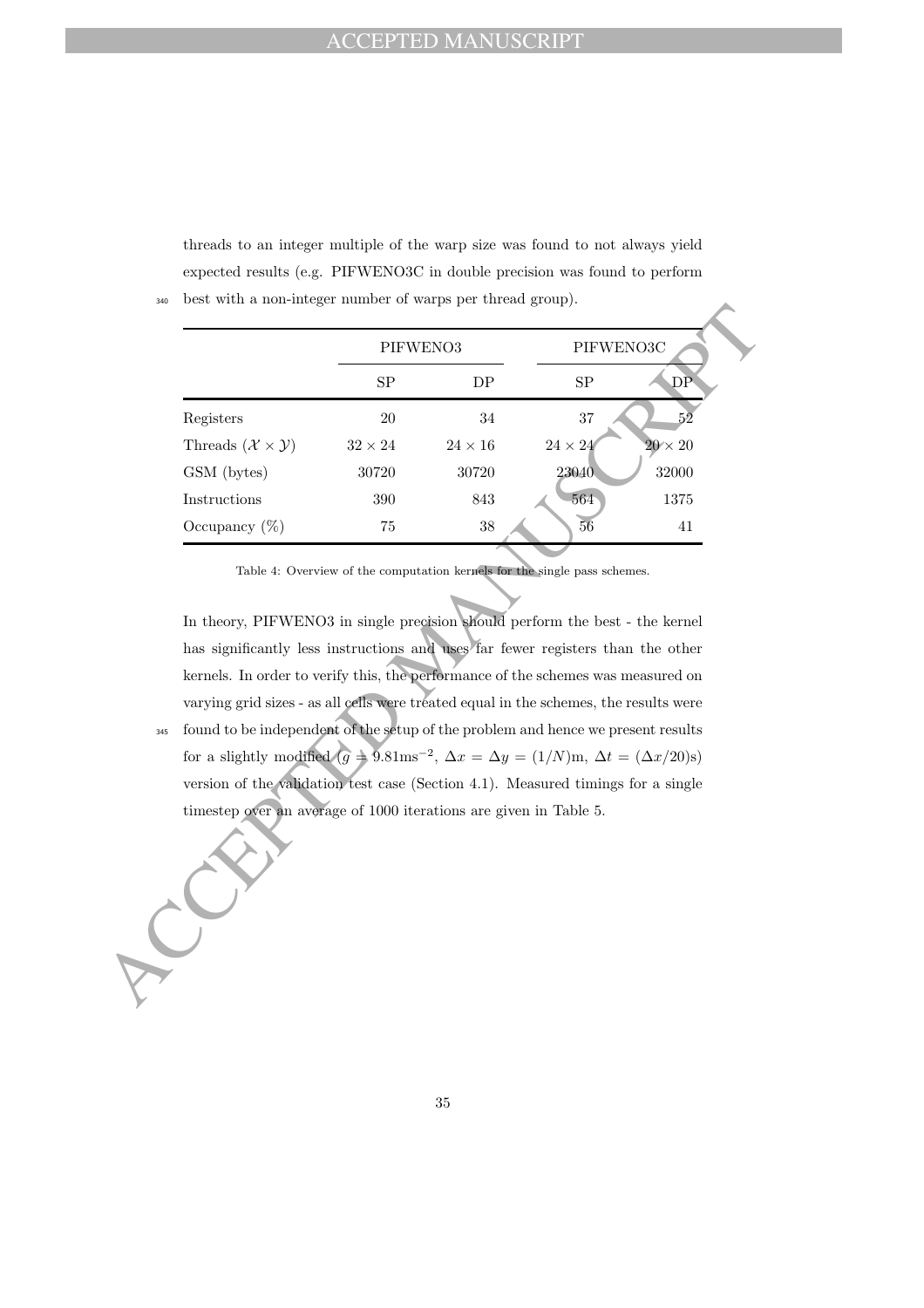|          |           | PIFWENO3                             |                         | PIFWENO3C                                                 |
|----------|-----------|--------------------------------------|-------------------------|-----------------------------------------------------------|
| Mesh     | <b>SP</b> | DP                                   | <b>SP</b>               | DP                                                        |
| $64^{2}$ | 0.015     | 0.414 $(† 27.6 \times)$              | 0.018 $(† 1.2 \times)$  | $0.854$ ( $\uparrow$<br>$56.9\times$                      |
| $128^2$  | 0.016     | 1.043 ( $\uparrow$ 65.2 $\times$ )   | $0.027$ († 1.7×)        | 1.518 $($<br>$94.9\times$                                 |
| $256^2$  | 0.040     | 2.509 ( $\uparrow$ 62.7 $\times$ )   | $0.061$ († 1.5×)        | 3.579 $($ <sup><math>\dagger</math></sup><br>$89.5\times$ |
| $512^2$  | 0.141     | 7.533 $(† 53.4 \times)$              | $0.223$ († 1.6×)        | 11.882 ( $\uparrow$ 84.3 $\times$ )                       |
| $1024^2$ | 0.358     | 29.849 ( $\uparrow$ 83.4 $\times$ )  | 0.630 $(† 1.8 \times)$  | 46.913 ( $\uparrow$ 131.0×)                               |
| $2048^2$ | 1.374     | 116.020 $(† 84.4×)$                  | 2.461 $(† 1.8 \times)$  | 179.280 $(\uparrow$ 130.5×)                               |
| $4096^2$ | 5.628     | 455.518 ( $\uparrow$ 80.9 $\times$ ) | 10.176 $(† 1.8 \times)$ | 696.508 ( $\uparrow$ 123.8 $\times$ )                     |

Table 5: Computational performance of the schemes. Timings in milliseconds, the value in brackets signifies the change in computation time compared to the single precision PIFWENO3 kernel.

64<sup>2</sup> 0.015 0.414 († 17.6×) 0.018 († 1.2×) 0.854 († 56.9×)<br>
128<sup>2</sup> 0.016 1.043 († 65.2×) 0.027 († 1.7×) 1.518 († 94.9×)<br>
256<sup>2</sup> 0.040 2.569 († 62.7×) 0.001 († 1.5×) 1.558 († 94.9×)<br>
317<sup>2</sup> 0.358 29.849 († 83.4×) 0.223 († From Table 5, it's clear that the single precision kernels run much faster on the <sup>350</sup> GPU - while double precision support for GPUs has grown significantly, it is not a priority in consumer GPUs such as the one used in this paper. Since double precision results were comparable to single precision results for the validation test case, we recommend first experimenting with single precision before using the considerably more expensive double precision arithmetic. Single precision <sup>355</sup> is also the only viable option for applications requiring simultaneous simulation and rendering of the results in real-time - for a smooth 60FPS ( $\approx$ 16.67ms) rendering, one actually encounters drops in framerate due to the amount of geometry required for rendering both the bathymetry and water surfaces. In contrast, double precision computations on grids  $> 512^2$  already exceed the 16ms threshold by themselves. The only test case of the ones we've presented that really required double precision was the grid convergence test. The table also shows that the characteristic projection based scheme performs, on average,  $\sim$ 1.6× worse than the per-component version. As this extra computational expense does not come with better accuracy (as shown by the validation test), <sup>365</sup> we find the component based version to be the better option of the two - at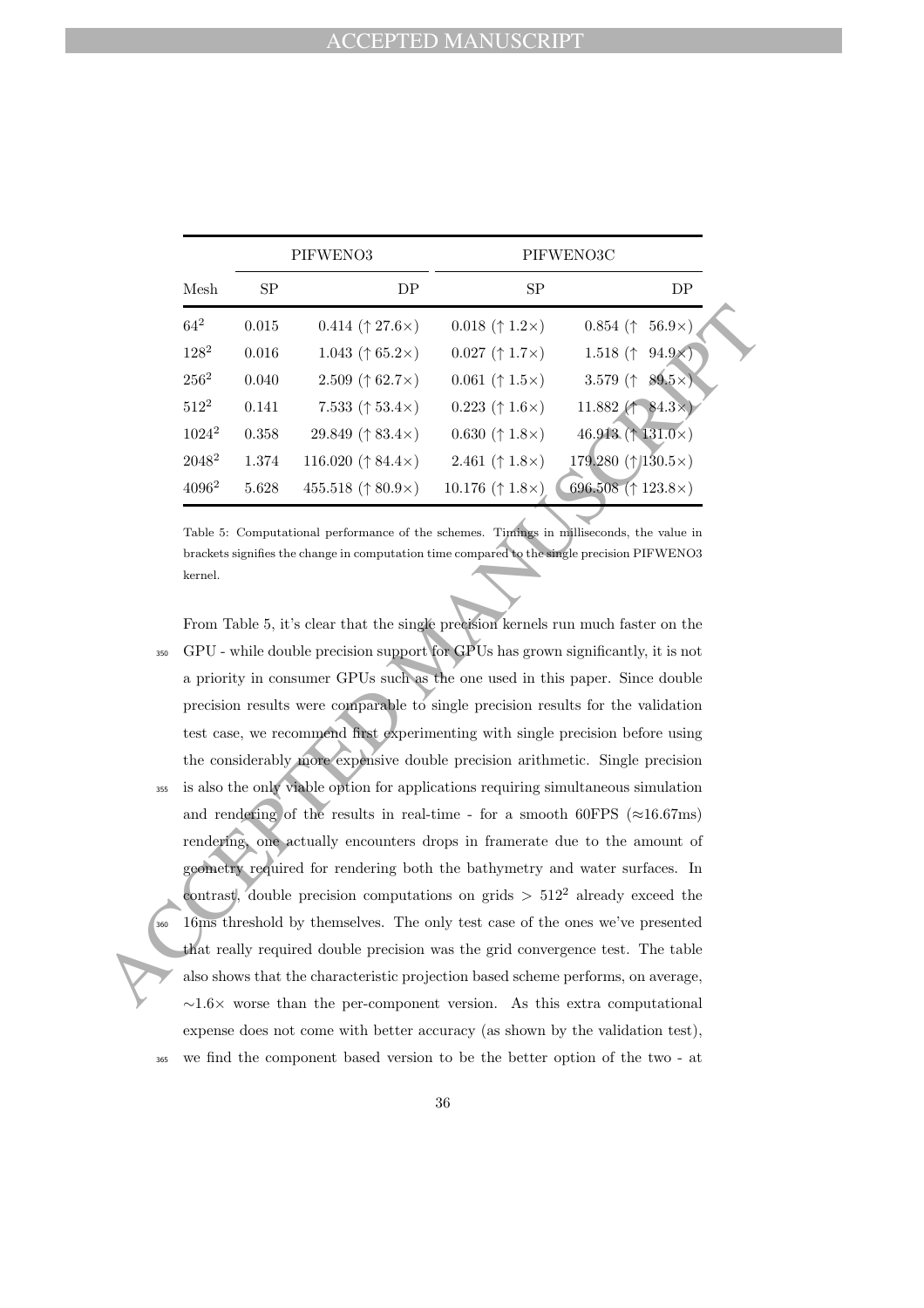least for simulations involving dry zones.

In order to investigate our hypothesis that fewer simulation passes result in better overall performance, the same performance test was repeated with a twopass version needed for handling periodic boundary conditions. As both the

- <sup>370</sup> single and double pass implementations shared the same code-paths and hence resources, the two-pass kernels in this test also used 4 boundary cells and the same threading configuration for both passes. The test results for both of the schemes using the faster single precision kernels are given in Table 6. This showcases an average of ∼1.4× higher performance for single pass kernels. The
- <sup>375</sup> performance gap could potentially be lowered by different threading schemes for either of the passes, however we do not see a reason for further optimizing the 2-pass variation when it's clear that the 1-pass version is, if not faster, at least comparative in speed to the 2-pass version.

|            | same threading configuration for both passes. The test results for both of the<br>schemes using the faster single precision kernels are given in Table 6.<br>This                                                                                               |                                                                                                                                                                                            |           |                                    |  |  |  |  |
|------------|-----------------------------------------------------------------------------------------------------------------------------------------------------------------------------------------------------------------------------------------------------------------|--------------------------------------------------------------------------------------------------------------------------------------------------------------------------------------------|-----------|------------------------------------|--|--|--|--|
| 375        | showcases an average of $\sim 1.4 \times$ higher performance for single pass kernels. The<br>performance gap could potentially be lowered by different threading schemes for<br>either of the passes, however we do not see a reason for further optimizing the |                                                                                                                                                                                            |           |                                    |  |  |  |  |
|            |                                                                                                                                                                                                                                                                 | 2-pass variation when it's clear that the 1-pass version is, if not faster, at least<br>comparative in speed to the 2-pass version.<br>PIFWENO3 (SP)                                       |           | PIFWENO3C (SP)                     |  |  |  |  |
| Mesh       | 1-pass                                                                                                                                                                                                                                                          | 2-pass                                                                                                                                                                                     | $1$ -pass | $2$ -pass                          |  |  |  |  |
| $64^2$     | 0.015                                                                                                                                                                                                                                                           | $0.022$ († 1.5×)                                                                                                                                                                           | 0.018     | $0.026$ († 1.4×)                   |  |  |  |  |
| $128^2$    | 0.016                                                                                                                                                                                                                                                           | $0.027 († 1.7\times)$                                                                                                                                                                      | 0.027     | $0.038$ († 1.4×)                   |  |  |  |  |
| $256^2$    | 0.040                                                                                                                                                                                                                                                           | $0.057$ († 1.4×)                                                                                                                                                                           | 0.061     | $0.082 ~ († 1.3 \times)$           |  |  |  |  |
| $512^2$    | 0.141                                                                                                                                                                                                                                                           | 0.199 $(† 1.4 \times)$                                                                                                                                                                     | 0.223     | 0.320 $(† 1.4 \times)$             |  |  |  |  |
| $1024^2\,$ | 0.358                                                                                                                                                                                                                                                           | 0.478 $(† 1.3 \times)$                                                                                                                                                                     | 0.630     | 0.782 $(† 1.2 \times)$             |  |  |  |  |
| $2048^2$   | 1.374                                                                                                                                                                                                                                                           | 1.829 $(† 1.3 \times)$                                                                                                                                                                     | 2.461     | 3.034 $(† 1.2 \times)$             |  |  |  |  |
| $4096^2$   | 5.628                                                                                                                                                                                                                                                           | 7.820 $(† 1.4 \times)$                                                                                                                                                                     | 10.176    | 12.553 ( $\uparrow$ 1.2 $\times$ ) |  |  |  |  |
|            | the relevant single pass kernel.                                                                                                                                                                                                                                | Table 6: Computational performance of the one and two-pass versions of the schemes. Timings<br>in milliseconds, the value in brackets signifies the change in computation time compared to |           |                                    |  |  |  |  |

#### 4.6. Increasing the Orders of Accuracy

<sup>380</sup> As mentioned in the introduction, one of the benefits of employing the WENO reconstructions in a numerical method is it's capability to be extended to arbi-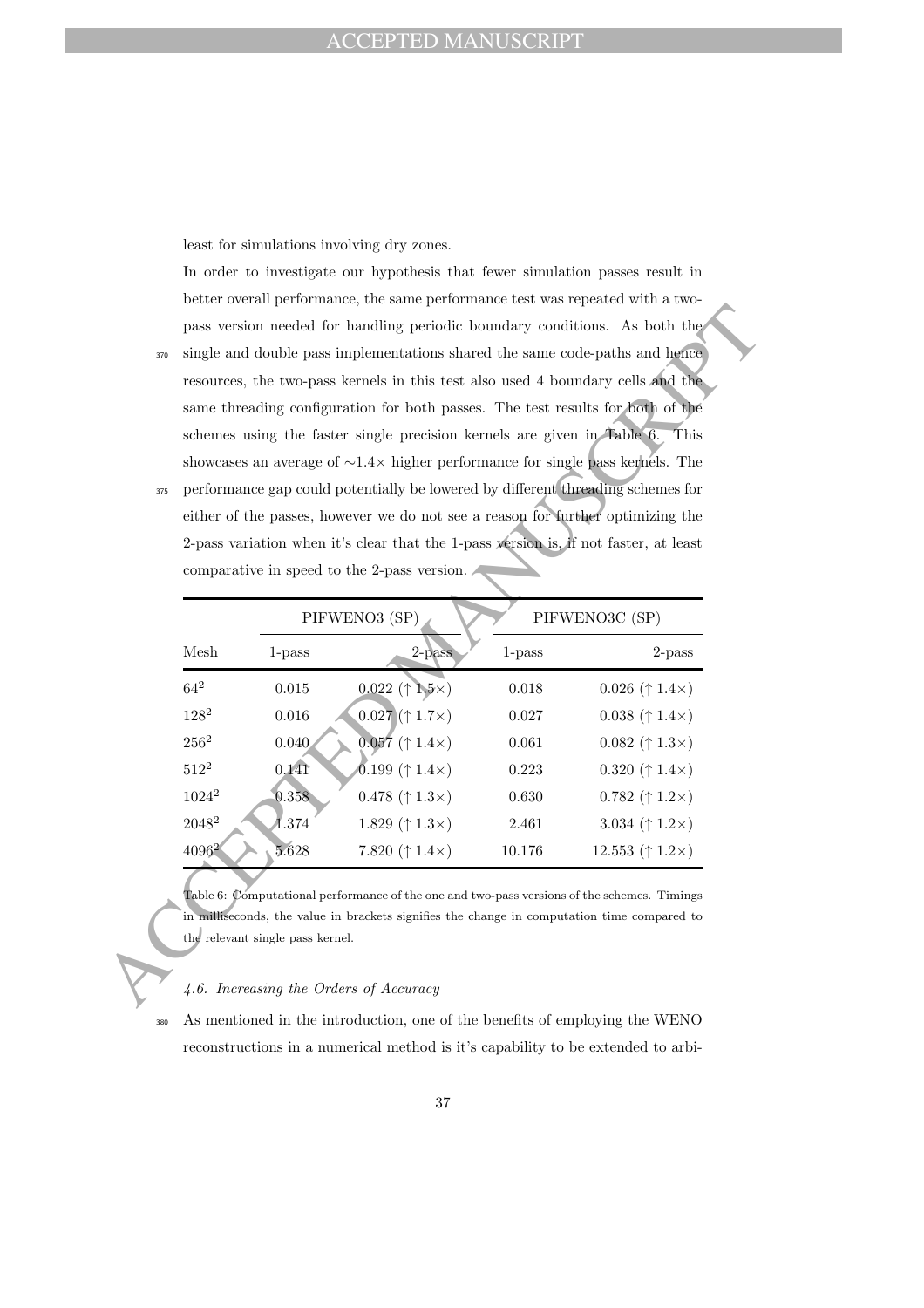trary orders. In this paper we've focused on a third order in space and second order in time solution, however we have also done early experiments with higher order formulations and think the following information might be of interest to <sup>385</sup> those using e.g. the classic 5th order WENO reconstructions:

- AT those using e.g. the classic 5th order WENO reconstructions:<br>
 We've found the 5th order WENO to require at least 3rd order timestopping to<br>
ping to achieve grid convergence. The need for higher order timestopping to<br> • We've found the 5th order WENO to require at least 3rd order timestepping to achieve grid convergence. The need for higher order timestepping is further suggested by initial comparisons of the Thacker test case whereby PIFWENO5 variations using just second order timestepping result in loss <sup>390</sup> of accuracy over the PIFWENO3 schemes. However, note that higher order tensors involved in the computation of the time averaged fluxes include terms involving  $1/h$  which further complicate the simulation in regions where  $h = 0$ .
	-

• The ratio of local inner domain cells to local boundary cells is reduced <sup>395</sup> significantly with higher orders (e.g. 5th order requires 6 boundary cells for the single pass). This results in a lot more overlapping cells and hence more work to be done by the GPU on top of the more involved reconstruction procedures.

• Higher order formulations on current hardware will likely be register bound <sup>400</sup> - even PIFWENO3C in double precision with the  $20 \times 20$  configuration uses more registers than recommended by the HLSL compiler. Therefore, multi-pass solutions could potentially give better performance in these situations (at least on current hardware; see also [44]).

## **Conclusions**

We have presented a new high order finite difference based numerical method for solving the 2D shallow water equations and showcased the numerical accuracy as well as computational performance of both the component by component and characteristic projection based variations. For simulations involving moving shorelines, the presented results indicate higher accuracy for the component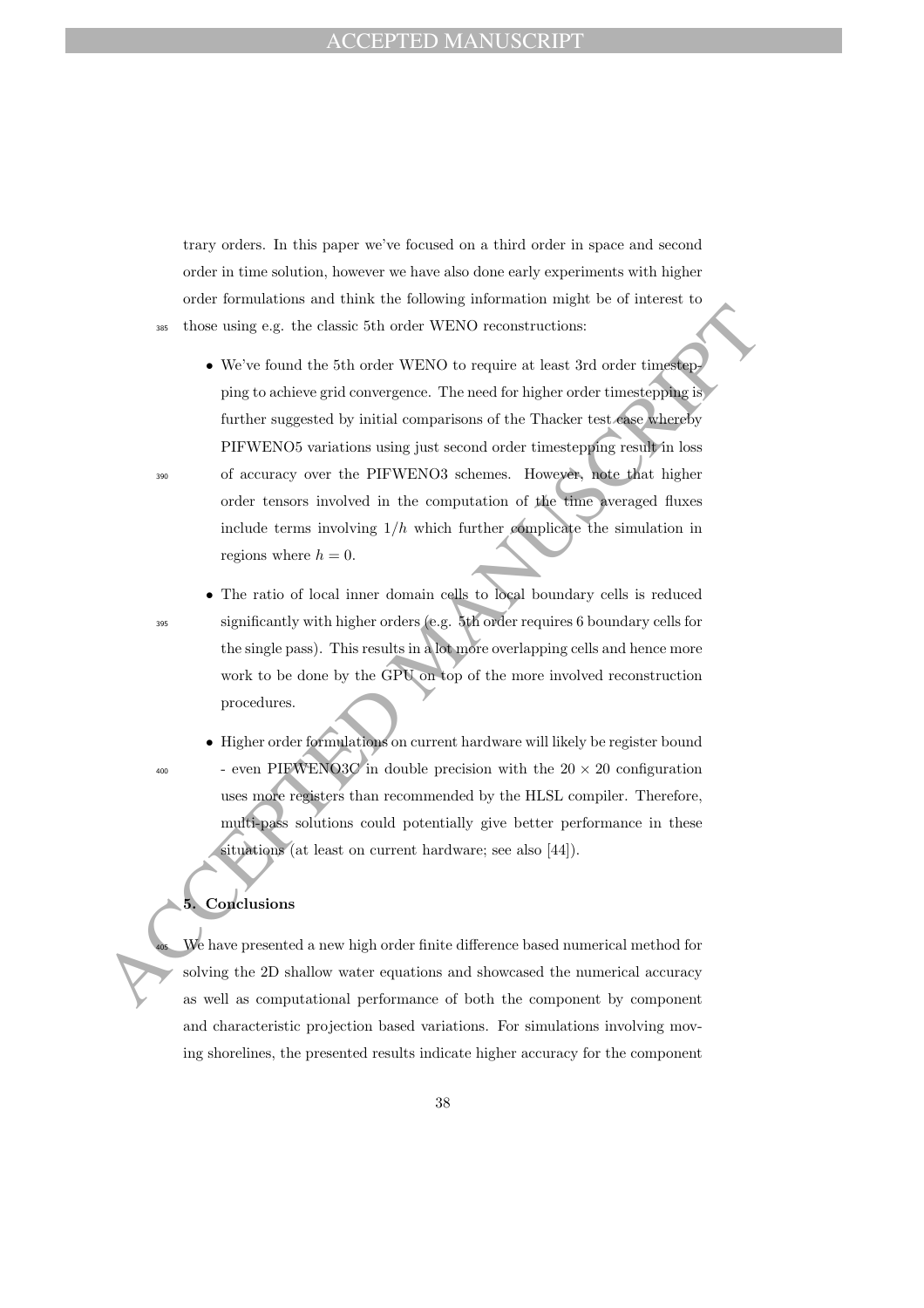- <sup>410</sup> based scheme. This can be explained by the simplistic approach taken to handling the ill-posed nature of the projection matrices when  $h = 0$  - future work could look at alternative, smoother transitions. We also presented a reformulated GPU-friendly positivity preservation method alongside a novel fast boundary condition application technique. Combining these
- <sup>415</sup> developments with the compact nature of the PIFWENO formulation, we were able to implement the entire numerical scheme in a single GPU kernel and as a result achieved real-time simultaneous simulation and rendering using single precision arithmetic even on large ( $> 2000 \times 2000$ ) grids. Comparisons to double precision computations showcased negligible accuracy gains with significant per-
- $420$  formance loss (more than  $50\times$ ) and as such we recommend experimenting with single precision calculations before choosing the more expensive double precision route. Based on the presented results, we recommend the single precision component based scheme for those who are interested in real-time simultaneous simulation and rendering of the 2D SWE - the GPU friendly formulation
- Formulated GPU-friendly positivity preservation method alongside a<br>movel fast boundary condition application technique. Combining these<br>movel fast boundary condition application technique. Combining these<br>able to implemen has greatly benefited our work as even very large  $(4096 \times 4096)$  grids can be processed using just 5.6ms of GPU compute time per timestep on consumerlevel hardware. Future work could look at modelling frictional forces similar to [4], well-balanced treatment of the wet-dry interface or further increasing temporal/spatial orders of the scheme. We have provided a brief discussion of <sup>430</sup> preliminary results and pointed out issues pertaining to the final item for those interested in taking the scheme further.

## Acknowledgements

P. Parna would like to dedicate this paper to his grandmother Viivi who unfortunately passed away recently - thank you for teaching me how to read and do arithmetic: *puhka rahus*. We gratefully acknowledge the support of NVIDIA Corporation with the donation of the Titan X Pascal GPU used for this research.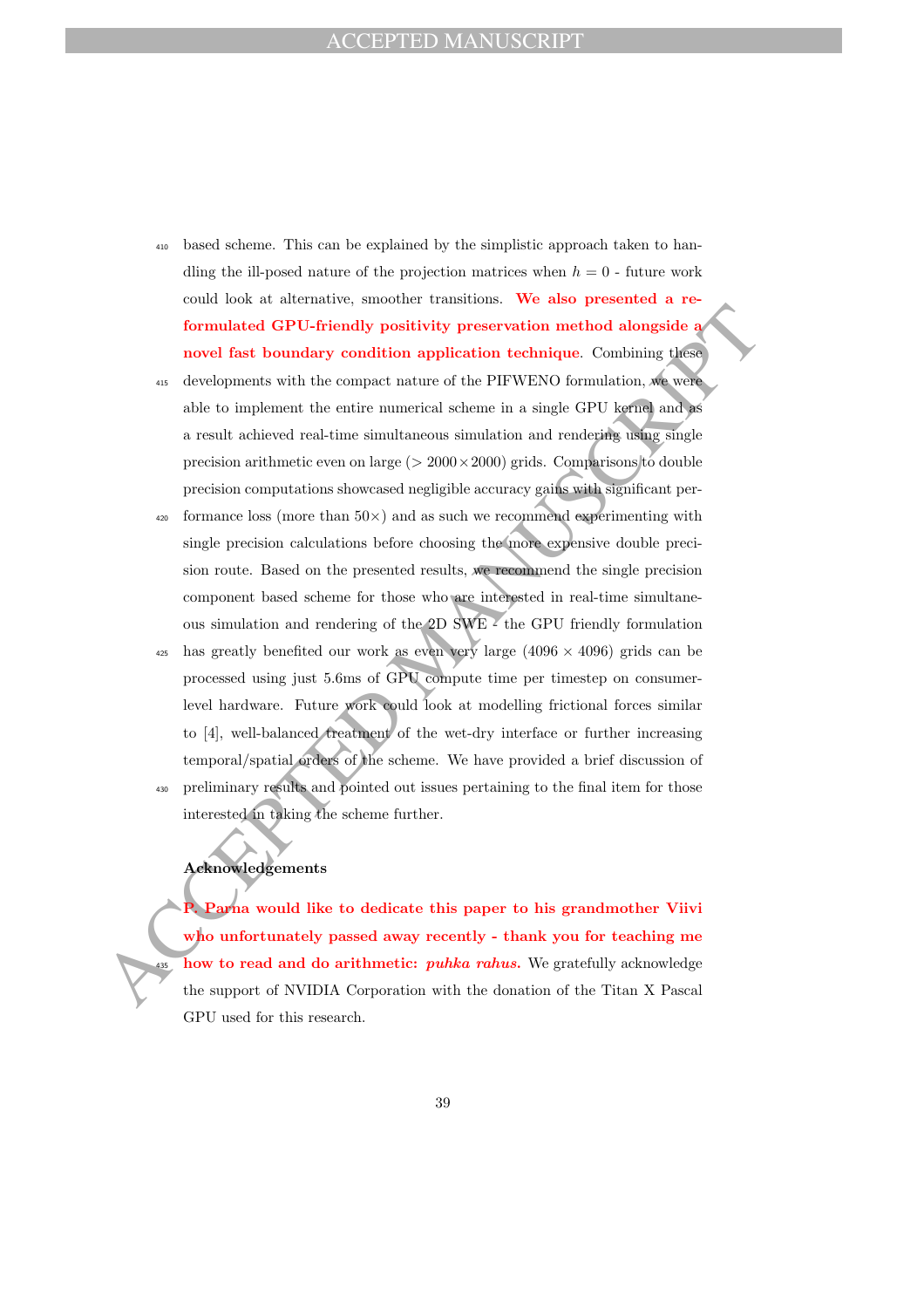#### References

- [1] D. J. Acheson, Elementary Fluid Dynamics, Oxford University Press, 1990.
- 46 [2] D. Che, L. W. Mays, Development of an Optimization/Simulation Model for Real-Time Flood-Cantrol Operation of River-Reservoirs Systems, We tree Reserves Manugement 29 (11) (2015) 3987–4005. doi :10.43000000000000000 <sup>440</sup> [2] D. Che, L. W. Mays, Development of an Optimization/Simulation Model for Real-Time Flood-Control Operation of River-Reservoirs Systems, Water Resources Management 29 (11) (2015) 3987–4005. doi:10.1007/ s11269-015-1041-8.
	- [3] W.-Y. Liang, T.-J. Hsieh, M. T. Satria, Y.-L. Chang, J.-P. Fang, C.-C.

- <sup>445</sup> Chen, C.-C. Han, A GPU-Based Simulation of Tsunami Propagation and Inundation, Springer Berlin Heidelberg, 2009, pp. 593–603. doi:10.1007/ 978-3-642-03095-6\_56.
- [4] A. R. Brodtkorb, M. L. Sætra, M. Altinakar, Efficient shallow water simulations on GPUs: Implementation, visualization, verification, and validation, <sup>450</sup> Computers and Fluids 55 (2012) 1–12. doi:10.1016/j.compfluid.2011. 10.012.
	- [5] N. Chentanez, M. Müller, Real-time Simulation of Large Bodies of Water with Small Scale Details, in: Eurographics/ACM SIGGRAPH Symposium on Computer Animation, 2010.
- <sup>455</sup> [6] T.-J. Hsieh, W.-Y. Liang, Y.-L. Chang, M. T. Satria, B. Huang, Parallel tsunami simulation and visualization on tiled display wall using OpenGL Shading Language, Journal of the Chinese Institute of Engineers 36 (2) (2013) 202–211. doi:10.1080/02533839.2012.727606.
	- [7] O. T. Ransom, B. A. Younis, Explicit GPU Based Second-Order Finite-Difference Modeling on a High Resolution Surface, Feather River, California, Water Resources Management 30 (1) (2016) 261–277. doi:10.1007/ s11269-015-1160-2.
	- [8] A. Kurganov, G. Petrova, A second-order well-balanced positivity preserving central-upwind scheme for the Saint-Venant system, Communications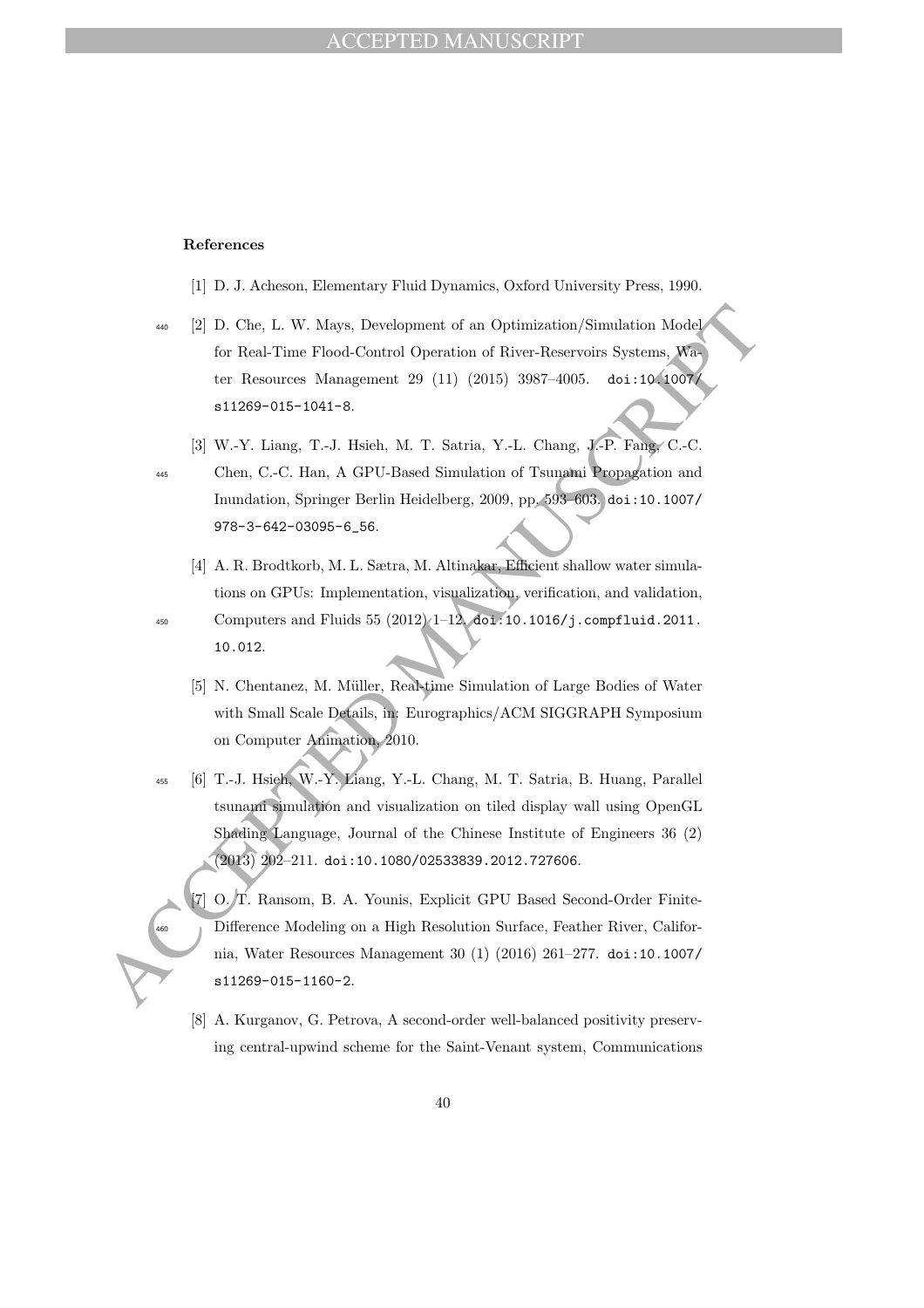- <sup>465</sup> in Mathematical Sciences 5 (1) (2007) 133–160. doi:10.4310/CMS.2007. v5.n1.a6.
- [9] A. Bollermann, G. Chen, A. Kurganov, S. Noelle, A Well-Balanced Reconstruction of Wet/Dry Fronts for the Shallow Water Equations, Journal of Scientific Computing 56 (2) (2013) 267–290. doi:10.1007/ <sup>470</sup> s10915-012-9677-5.

- [10] G.-S. Jiang, C.-W. Shu, Efficient Implementation of Weighted ENO Schemes, Journal of Computational Physics 126 (1996) 202–228.
- [11] D. C. Seal, Y. Güçlü, A. J. Christlieb, The Picard integral formulation of weighted essentially non-oscillatory schemes (2014) 1–24.
- <sup>475</sup> URL https://arxiv.org/abs/1403.1282v2
- [9] A. Bollemann, G. Chen, A. Kurganov, S. Noelle, A. Will-Balanced<br>
Reconstruction of Wet/DV Furst for the Shallow Water Equations<br>
Lound of Scientific Computing 56 (2) (2013) 207-290. doi:10.;4667<br>
LDJ G.-S. Jiang, C.-W [12] D. C. Seal, Q. Tang, Z. Xu, A. J. Christlieb, An Explicit High-Order Single-Stage Single-Step Positivity-Preserving Finite Difference WENO Method for the Compressible Euler Equations, Journal of Scientific Computing 68 (1) (2016) 171–190. doi:10.1007/s10915-015-0134-0.
	- <sup>480</sup> [13] R. J. LeVeque, Finite-Volume Methods for Hyperbolic Problems, Cambridge University Press, 2002.
		- [14] A. Harten, B. Engquist, S. Osher, S. R. Chakravarthy, Uniformly high order accurate essentially non-oscillatory schemes, III, Journal of Computational Physics 71 (2) (1987) 231–303. doi:10.1016/0021-9991(87)90031-3.
	- <sup>485</sup> [15] C.-W. Shu, Essentially Non-Oscillatory and Weighted Essentially Non-Oscillatory Schemes for Hyperbolic Conservation Laws, Tech. rep. (1997).
		- [16] C.-W. Shu, Lecture 2: Finite Difference WENO Schemes (2013). URL http://dauns.math.tulane.edu/~kurganov/ CliffordLectures2013/Shu2.pdf
	- [17] N. Črnjarić-Žic, S. Vuković, L. Sopta, On different flux splittings and flux functions in WENO schemes for balance laws, Computers  $\&$  Fluids 35 (10) (2006) 1074–1092. doi:10.1016/j.compfluid.2005.08.005.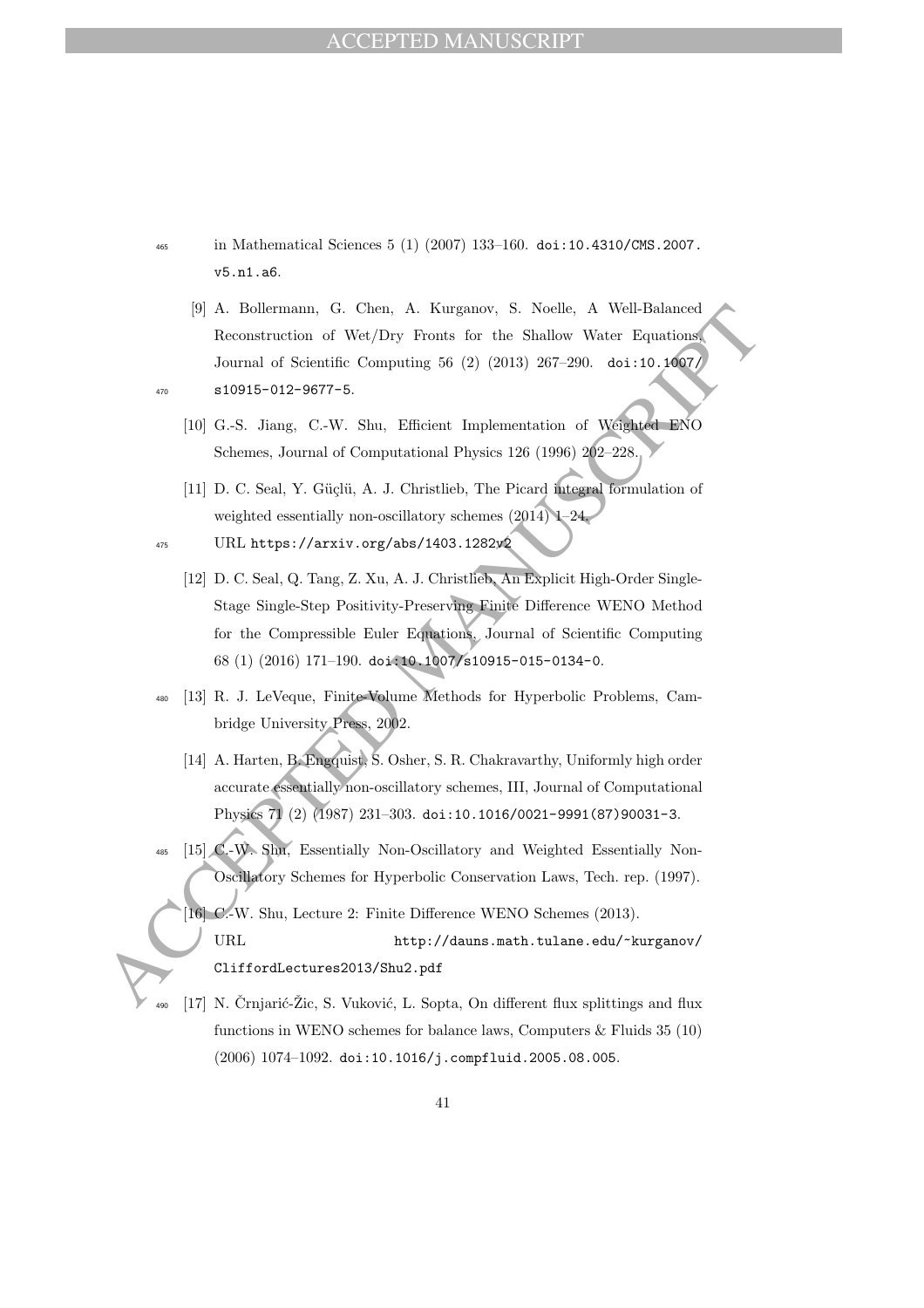- [18] G.-S. Jiang, C.-c. Wu, A High-Order WENO Finite Difference Scheme for the Equations of Ideal Magnetohydrodynamics, Journal of Computational <sup>495</sup> Physics 150 (2) (1999) 561–594. doi:10.1006/jcph.1999.6207.
	- [19] C. Lu, G. Li, Simulations of Shallow Water Equations by Finite Difference WENO Schemes with Multilevel Time Discretization, Numerical Mathematics: Theory, Methods and Applications 4 (4) (2011) 505–524. doi:10.4208/nmtma.2011.m1027.
- 19 C. Lu, G. Li, Simulations of Maleluv Water Equations by Finite Distribution for the CREAT of Equations of Maleluv Water Equations, Numerical functions (ACCEPTED Mathematics: Theory, Methods and Applications 4 (4) (2011 <sup>500</sup> [20] Y. Xing, C.-W. Shu, High order finite difference WENO schemes with the exact conservation property for the shallow water equations, Journal of Computational Physics 208 (1) (2005) 206–227. doi:10.1016/j.jcp. 2005.02.006.
	- [21] C. Liang, Z. Xu, Parametrized Maximum Principle Preserving Flux Lim-
	- <sup>505</sup> iters for High Order Schemes Solving Multi-Dimensional Scalar Hyperbolic Conservation Laws, Journal of Scientific Computing 58 (2014) 41–60. doi:10.1007/s10915-013-9724-x.
		- [22] M. J. Harris, Fast Fluid Dynamics Simulation on the GPU, in: R. Fernando (Ed.), GPU Gems, 2004, Ch. 38.
	- <sup>510</sup> [23] K. Crane, I. Llamas, S. Tariq, Real-Time Simulation and Rendering of 3D Fluids, in: H. Nguyen (Ed.), GPU Gems 3, 2007, Ch. 30.
		- [24] R. Falconer, A. Houston, Visual Simulation of Soil-Microbial System Using GPGPU Technology, Computation 3 (1) (2015) 58–71. doi:10.3390/ computation3010058.
	- <sup>515</sup> [25] J. Zink, M. Pettineo, J. Hoxley, Practial Rendering and Computation with Direct3D 11, CRC Press, 2011.
		- [26] L. Nyland, S. Jones, Inside Kepler (2012). URL http://on-demand.gputechconf.com/gtc/2012/presentations/ S0642-GTC2012-Inside-Kepler.pdf

42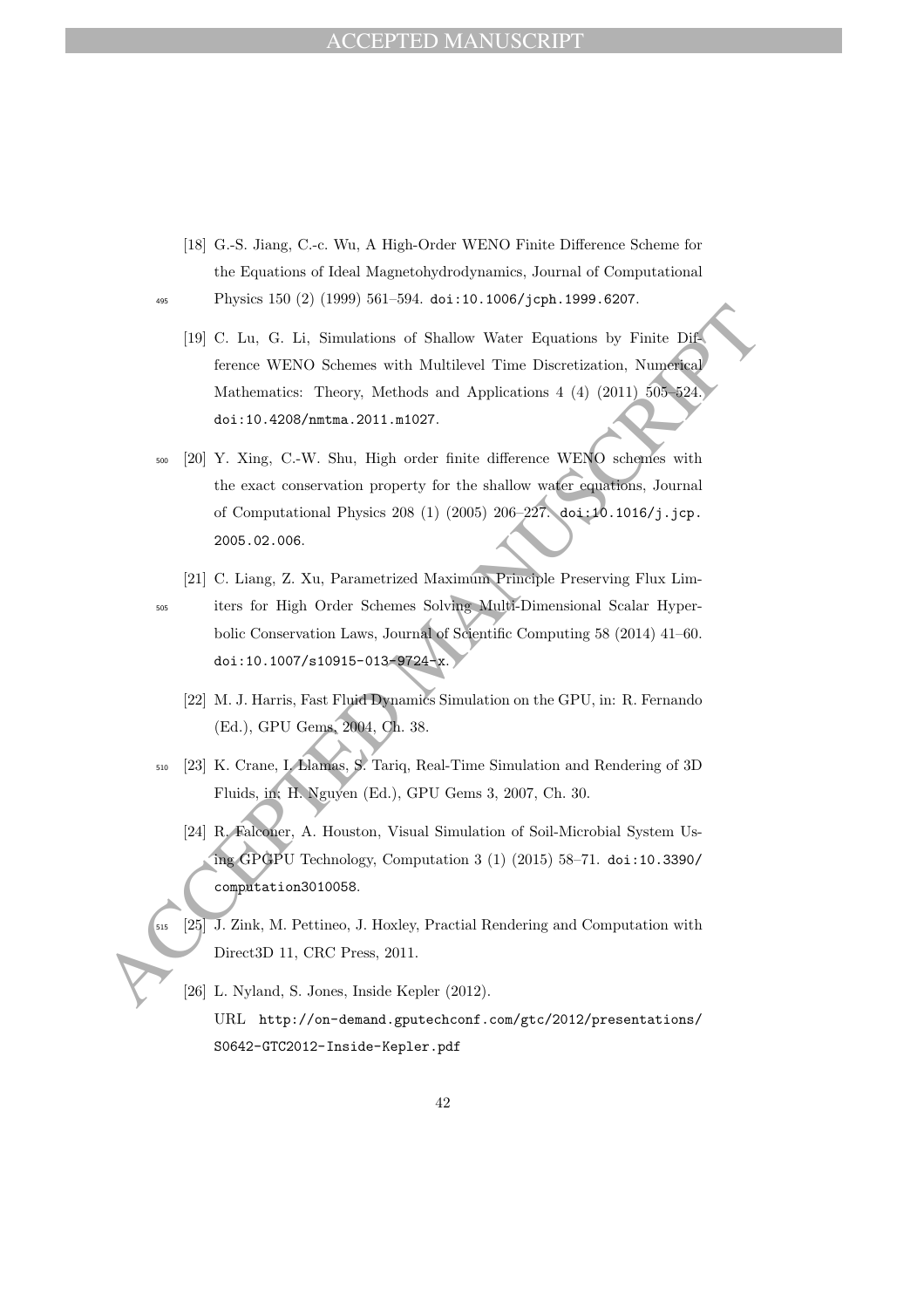- <sup>520</sup> [27] J. Sanders, E. Kandrot, CUDA By Example: an introduction to generalpurpose GPU programming, Addison-Wesley, 2010.
	- [28] A. Vaisse, Efficient usage of compute shaders on Xbox One and PS4 (2014).

URL http://twvideo01.ubm-us.net/o1/vault/gdceurope2014/

<sup>525</sup> Presentations/828884\_Alexis\_Vaisse.pdf

- [29] R. Bridson, Fluid Simulation for Computer Graphics, A K Peters Series, Taylor & Francis, 2008.
- [30] W. C. Thacker, Some exact solutions to the nonlinear shallow-water wave equations, Journal of Fluid Mechanics 107 (1981) 499–508. doi:10.1017/ <sup>530</sup> S0022112081001882.
	- [31] R. Holdahl, H. Holden, K.-A. Lie, Unconditionally Stable Splitting Methods for the Shallow Water Equations, BIT Numerical Mathematics 39 (3) (1999) 451–472. doi:10.1023/A:1022366502335.
- 28: A. Vaisse, Efficient usage of compute abades on Xbox One and PSI<br>
2014).<br>
URL http://twvideo01.ub=-us.net/o1/vault/gdcourope2014)<br>
URL http://twvideo01.ub=-us.net/o1/vault/gdcourope2014)<br>
29: R. Bridson, Fluid Simulat [32] O. Delestre, C. Lucas, P.-A. Ksinant, F. Darboux, C. Laguerre, T. N. T. Vo, <sup>535</sup> F. James, S. Cordier, SWASHES: a compilation of Shallow Water Analytic Solutions for Hydraulic and Environmental Studies, International Journal for Numerical Methods in Fluids 72 (3) (2011) 269–300. doi:10.1002/ fld.3741.
	- [33] M. E. Hubbard, N. Dodd, A 2D numerical model of wave run-up and <sup>540</sup> overtopping, Coastal Engineering 47 (1) (2002) 1–26. doi:10.1016/ S0378-3839(02)00094-7.
		- [34] A. I. Delis, I. K. Nikolos, M. Kazolea, Performance and Comparison of Cell-Centered and Node-Centered Unstructured Finite Volume Discretizations forShallow Water Free Surface Flows, Archives of Computational Methods <sup>545</sup> in Engineering 18 (1) (2011) 57–118. doi:10.1007/s11831-011-9057-6.
		- [35] A. I. Delis, I. K. Nikolos, A novel multidimensional solution reconstruction and edge-based limiting procedure for unstructured cell-centered fi-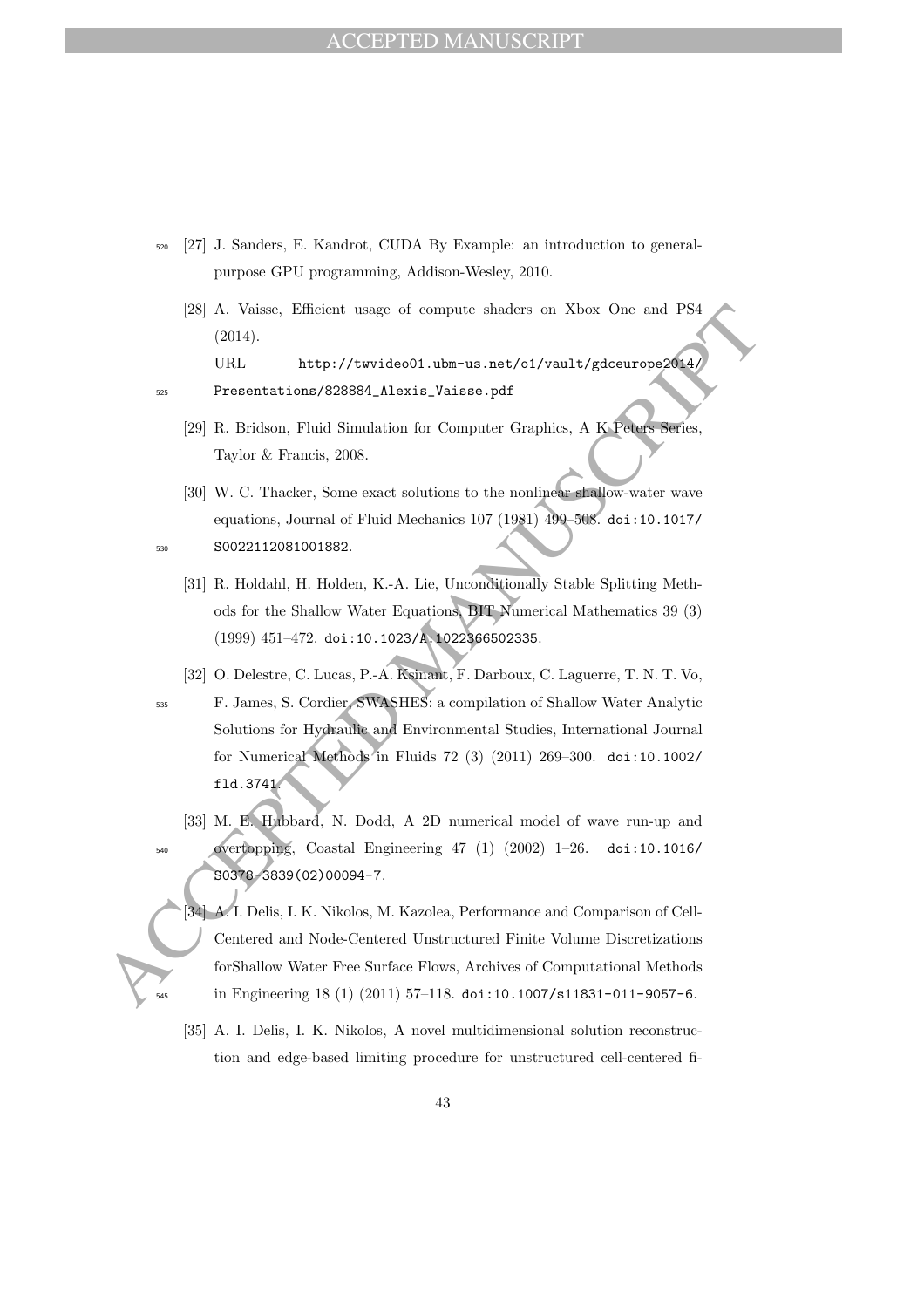nite volumes with application to shallow water dynamics, International Journal for Numerical Methods in Fluids 71 (5) (2013) 584–633. doi: <sup>550</sup> 10.1002/fld.3674.

- [36] Z. Horváth, J. Waser, R. A. P. Perdigão, A. Konev, G. Blöschl, A Two-Dimensional Numerical Scheme of Dry/Wet Fronts for the Saint-Venant System of Shallow Water Equations, International Journal for Numerical Methods in Fluids 77 (3) (2015) 159–182. doi:10.1002/fld.3983.
- 196<br/>[26] Z. Horváth, J. Waser, R. A. P. Perdigão, A. Konev, G. Blöschl, A Two<br/>implementional Numerical Scheme of Dry/We Fronts for the Saint Verture<br/>System of Shallow Water Equations, International Journal of <sup>555</sup> [37] J. Hou, Q. Liang, H. Zhang, R. Hinkelmann, An efficient unstructured MUSCL scheme for solving the 2D shallow water equations, Environmental Modelling & Software 66 (2015) 131–152. doi:10.1016/j.envsoft.2014. 12.007.
	- [38] Microsoft, D3D12 FEATURE DATA D3D12 OPTIONS structure (Win-<sup>560</sup> dows).

URL https://msdn.microsoft.com/en-us/library/windows/desktop/ dn770364(v=vs.85).aspx

- [39] Microsoft, D3D11 FEATURE DATA D3D11 OPTIONS structure (Windows).
- <sup>565</sup> URL https://msdn.microsoft.com/en-us/library/windows/desktop/ hh404457(v=vs.85).aspx
	- [40] R. J. LeVeque, Finite Difference Methods for Ordinary and Partial Differential Equations: Steady-State and Time-Dependent Problems, SIAM, 2007.
	- <sup>570</sup> [41] CFD-Online, Courant-Friedrichs-Lewy condition CFD-Wiki, the free CFD reference. URL https://www.cfd-online.com/Wiki/Courant%E2%80%
		- 93Friedrichs%E2%80%93Lewy\_condition
	- [42] A. Torpy, L3DT (2016).
- 

<sup>575</sup> URL http://www.bundysoft.com/L3DT/downloads/standard.php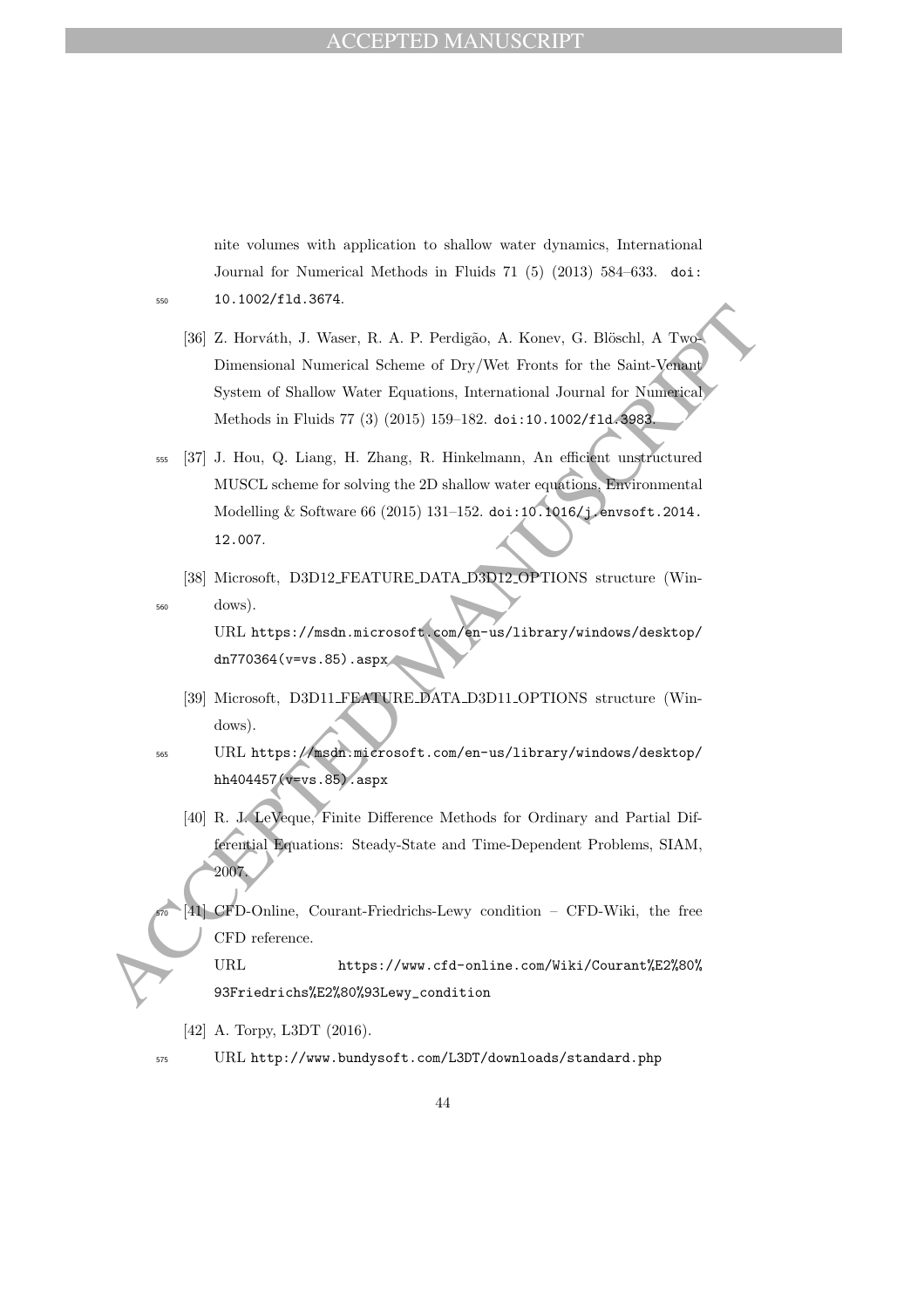- [43] NVIDIA, CUDA Occupancy Calculator (2016). URL http://developer.download.nvidia.com/compute/cuda/CUDA\_ Occupancy\_calculator.xls
- Acceleration Manuscript (and Acceleration and Philosopher Center Manuscript (and Acceleration Manuscript (and Acceleration Manuscript (and Acceleration 217 (2017) 11 22. doi:10.1698/3.<br>
Computer Physics Communications 217 [44] J. Pekkilä, M. Väisälä, M. J. Käpylä, P. J. Käpylä, O. Anjum, Methods for compressible fluid simulation on GPUs using high-order finite differences, Computer Physics Communications 217 (2017) 11–22. doi:10.1016/j. cpc.2017.03.011.
	- [45] C. Gardner, WENO-LF. URL https://math.la.asu.edu/~gardner/weno.pdf
	- <sup>585</sup> [46] F. A. Andiga, A. Baeza, A. M. Belda, P. Mulet, Analysis of WENO Schemes for Full and Global Accuracy, SIAM J. Numer. Anal. 49 (2) (2011) 893–915. doi:10.1137/100791579.
		- [47] I. Cravero, M. Semplice, On the Accuracy of WENO and CWENO Reconstructions of Third Order on Nonuniform Meshes, Journal of Scientific
	- <sup>590</sup> Computing 67 (3) (2016) 1219–1246. doi:10.1007/s10915-015-0123-3.
		- [48] C. Boyd, DirectX 11 Compute Shader (2008). URL http://s08.idav.ucdavis.edu/boyd-dx11-compute-shader.pdf
		- [49] Microsoft, ld structured (sm5 asm) (2016). URL https://msdn.microsoft.com/en-us/library/windows/desktop/
	-

<sup>595</sup> hh447157(v=vs.85).aspx

- [50] Microsoft, store structured (sm5 asm) (2016).
	- URL https://msdn.microsoft.com/en-us/library/windows/desktop/ hh447237(v=vs.85).aspx

## Appendix A. WENO3 Reconstruction

A single WENO reconstruction step for a value  $v$  involves the following (the  $\pm$  superscripts denote which bias the stencil uses, x direction as an example, j offsets dropped for convenience):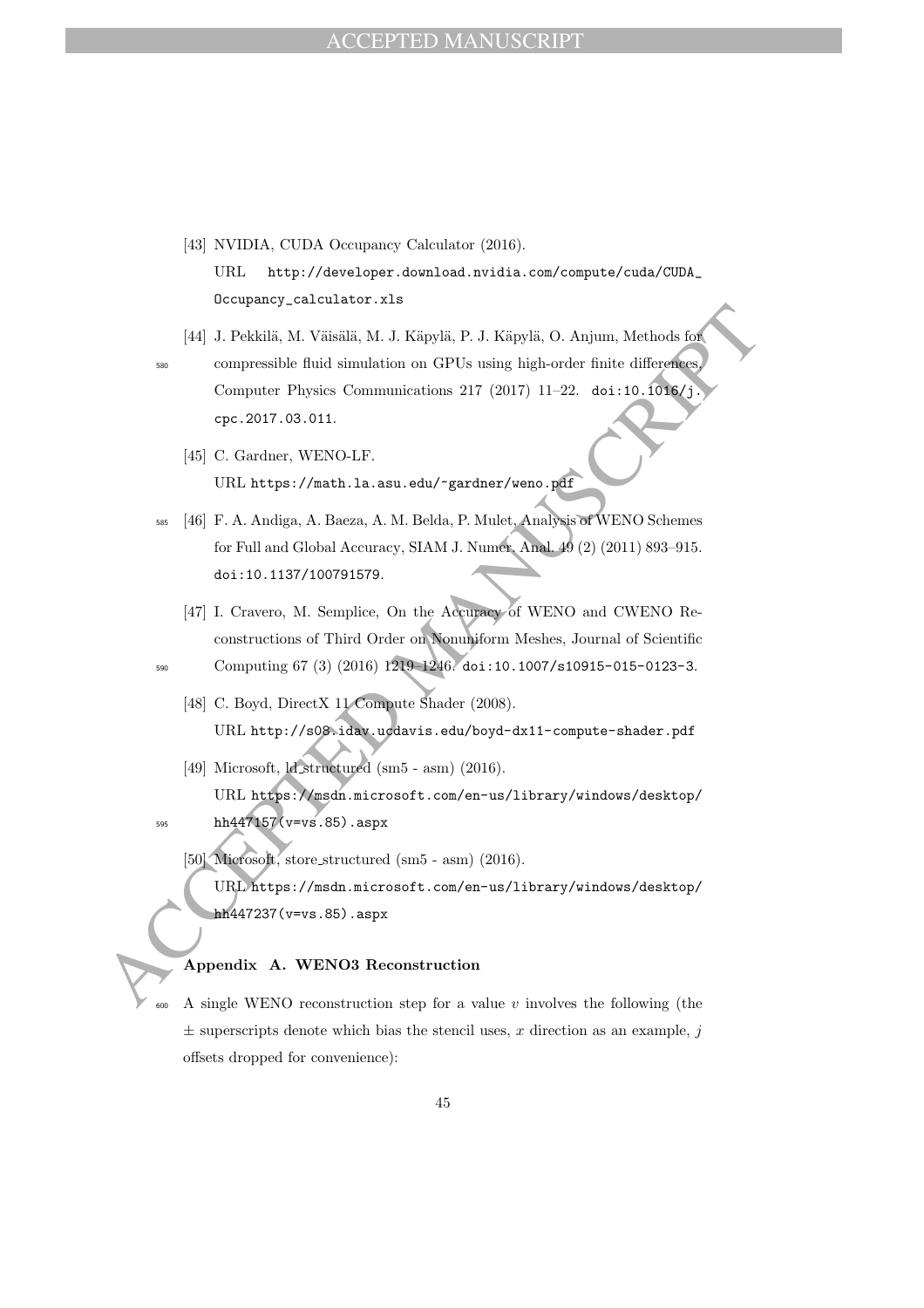1. Find the candidate stencil approximations. For the third order scheme  $(k = 3, r = 2)$  these are [45]:

$$
f_0^+ = \frac{1}{2}v_i + \frac{1}{2}v_{i+1} \qquad f_0^- = \frac{1}{2}v_{i+1} + \frac{1}{2}v_i
$$
  

$$
f_1^+ = -\frac{1}{2}v_{i-1} + \frac{3}{2}v_i \qquad f_1^- = -\frac{1}{2}v_{i+2} + \frac{3}{2}v_{i+1}.
$$

2. Find the smoothness indicators using the method by [10]. For the third order scheme the explicit equations are [45]:

$$
\beta_0^+ = (v_{i+1} - v_i)^2 \quad \beta_0^- = (v_{i+1} - v_i)^2
$$
\n
$$
\beta_1^+ = (v_i - v_{i-1})^2 \quad \beta_1^- = (v_{i+2} - v_{i+1})^2
$$
\n(A.2)

3. Find the non-linear weights as [15, p.18]:

$$
\omega_n^{\pm} = \frac{\zeta_n^{\pm}}{\sum_{m=0}^{r-1} \zeta_m^{\pm}}
$$
(A.3)

(A.1)

where  $n \in [0, r - 1]$ . Furthermore,

$$
\zeta_n^{\pm} = \frac{d_n}{\left(\epsilon + \beta_n^{\pm}\right)^2} \tag{A.4}
$$

 $f_0^+ = \frac{1}{2}v_0 + \frac{1}{2}v_0$ ,  $f_1^- = -\frac{1}{2}v_{i+1} + \frac{1}{2}v_0$ <br>  $f_1^+ = -\frac{1}{2}v_{i+1} + \frac{3}{2}v_0$ ,  $f_1^- = -\frac{1}{2}v_{i+2} + \frac{3}{2}v_{i+1}$ .<br>
2. Find the smoothness indicators using the method by [10]. For the third order sch where  $d_n$  are the linear weights and  $\epsilon > 0$  which was originally chosen in order to avoid the denominator becoming zero. Recently, it's been shown  $\epsilon$  that  $\epsilon$  should actually be related to the grid-spacing or the square of the grid-spacing [46, 47] - hence in this work we've used  $\epsilon = (\Delta x)^2$ . The  $d_n$ for the third order scheme are  $d_0 = \frac{2}{3}$  and  $d_1 = \frac{1}{3}$ .

4. Find the  $k^{th}$  order accurate approximation [15, p.18]:

v

$$
v_{i+1/2}^{\pm} = \sum_{n=0}^{r-1} \omega_n^{\pm} f_n^{\pm}.
$$
 (A.5)

### Appendix B. Out-of-bounds Accesses

Our implentation heavily relies on the fact that there's no explicit need to check <sup>610</sup> for out-of-bounds reads when using DirectX. Out-of-bounds reads from main memory return zeros for all components [48] whereas the return results from